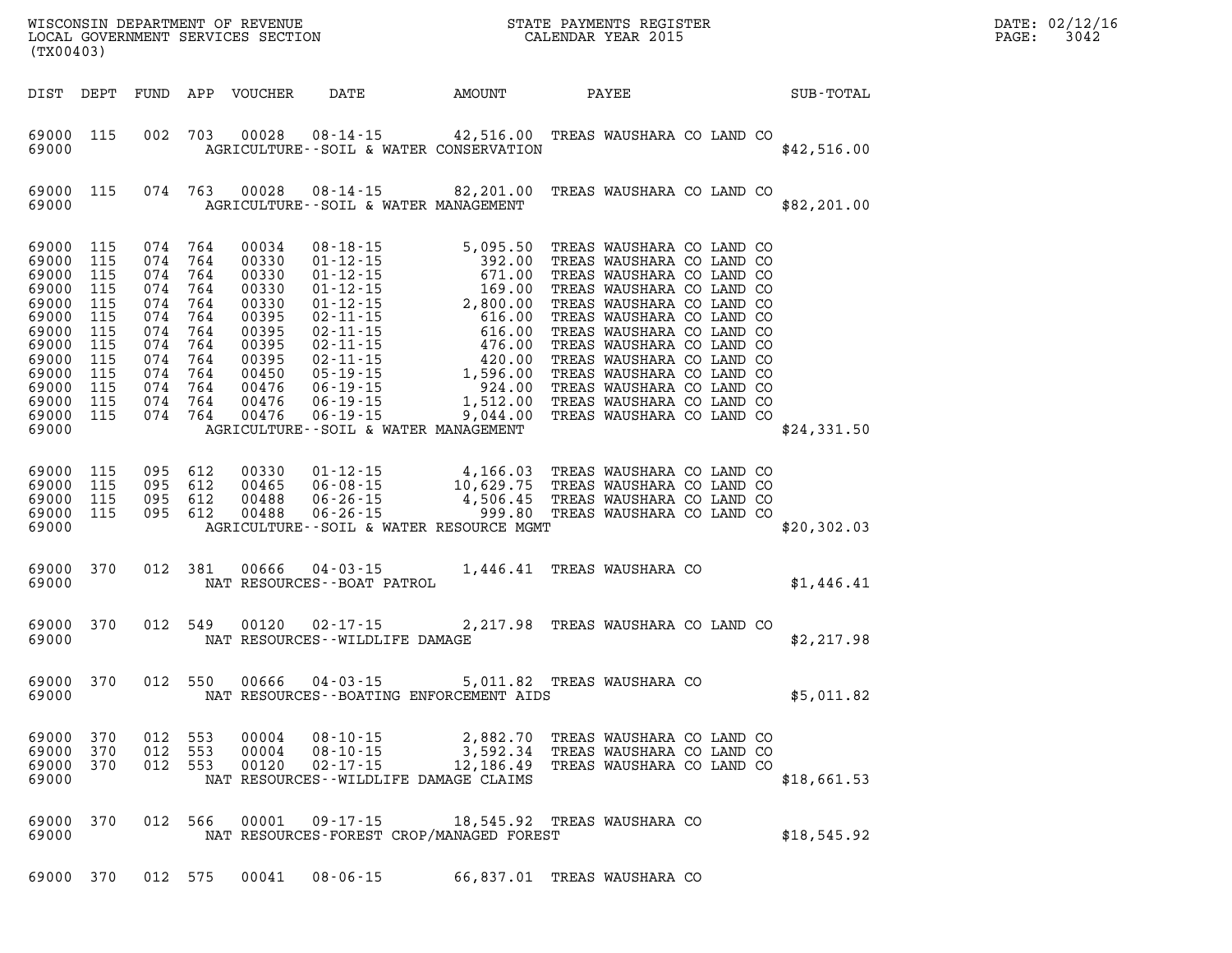| WISCONSIN DEPARTMENT OF REVENUE   | PAYMENTS REGISTER<br>3TATE | DATE: | 02/12/16 |
|-----------------------------------|----------------------------|-------|----------|
| LOCAL GOVERNMENT SERVICES SECTION | CALENDAR YEAR 2015         | PAGE  | 3043     |

| (TX00403)                                                                                                             |                                                                                  |                                                             |                                                                                                            | LOCAL GOVERNMENT SERVICES SECTION                                                                                 |                                                                                                                                                                                                                      |                                                                                                                                                                                                                         | CALENDAR YEAR 2015                                                                                                                                                                                                                                 |                 | PAGE: | 3043 |
|-----------------------------------------------------------------------------------------------------------------------|----------------------------------------------------------------------------------|-------------------------------------------------------------|------------------------------------------------------------------------------------------------------------|-------------------------------------------------------------------------------------------------------------------|----------------------------------------------------------------------------------------------------------------------------------------------------------------------------------------------------------------------|-------------------------------------------------------------------------------------------------------------------------------------------------------------------------------------------------------------------------|----------------------------------------------------------------------------------------------------------------------------------------------------------------------------------------------------------------------------------------------------|-----------------|-------|------|
|                                                                                                                       |                                                                                  |                                                             |                                                                                                            | DIST DEPT FUND APP VOUCHER                                                                                        |                                                                                                                                                                                                                      | DATE AMOUNT                                                                                                                                                                                                             |                                                                                                                                                                                                                                                    | PAYEE SUB-TOTAL |       |      |
| 69000                                                                                                                 | 69000 370                                                                        |                                                             | 012 575                                                                                                    | 01660                                                                                                             |                                                                                                                                                                                                                      | $01 - 26 - 15$ 5,665.53<br>NAT RESOURCES - - SNOWMOBILE TRAIL AIDS                                                                                                                                                      | TREAS WAUSHARA CO                                                                                                                                                                                                                                  | \$72,502.54     |       |      |
| 69000 370<br>69000<br>69000<br>69000<br>69000<br>69000<br>69000<br>69000<br>69000<br>69000 370<br>69000               | 370<br>370<br>370<br>370<br>370<br>370<br>370<br>370                             |                                                             | 012 663<br>012 663<br>012 663<br>012 663<br>012 663<br>012 663<br>012 663<br>012 663<br>012 663<br>012 663 | 00492<br>01674<br>01675<br>01676<br>02377<br>02378<br>02388<br>02389<br>02390<br>03102                            |                                                                                                                                                                                                                      | NAT RESOURCES - - LAKES MANAGEMENT GRANTS                                                                                                                                                                               | 09-21-15<br>01-28-15<br>4,132.74 TREAS WAUSHARA CO LAND CO<br>01-28-15<br>3,610.20 TREAS WAUSHARA CO LAND CO<br>01-28-15<br>2,570.55 TREAS WAUSHARA CO LAND CO<br>04-21-15<br>453.41 TREAS WAUSHARA CO LAND CO<br>04-21-15<br>6,162.55 TREAS WAUSH | \$65,544.21     |       |      |
| 69000                                                                                                                 | 69000 370                                                                        |                                                             | 074 670                                                                                                    |                                                                                                                   | NAT RESOURCES - - RU RECYCLING GRANT                                                                                                                                                                                 |                                                                                                                                                                                                                         | 43210 05-29-15 80,941.59 TREAS WAUSHARA CO                                                                                                                                                                                                         | \$80,941.59     |       |      |
| 69000                                                                                                                 | 69000 370                                                                        |                                                             | 074 673                                                                                                    |                                                                                                                   |                                                                                                                                                                                                                      | NAT RESOURCES -- RU CONSOLIDATED GRANT                                                                                                                                                                                  | 43210 05-29-15 6,185.40 TREAS WAUSHARA CO                                                                                                                                                                                                          | \$6,185.40      |       |      |
| 69000                                                                                                                 | 69000 395                                                                        |                                                             | 011 168                                                                                                    | 50069                                                                                                             | TRANSPORTATION--ELDERLY & DISABLED                                                                                                                                                                                   |                                                                                                                                                                                                                         | 06-09-15 76,597.00 COUNTY OF WAUSHARA                                                                                                                                                                                                              | \$76,597.00     |       |      |
| 69000 395<br>69000                                                                                                    | 69000 395<br>69000 395                                                           |                                                             | 011 190<br>011 190<br>011 190                                                                              | 36069<br>52069<br>64069                                                                                           | $07 - 06 - 15$<br>10-05-15                                                                                                                                                                                           | TRANSPORTATION--GENERAL TRANSP AIDS-GTA                                                                                                                                                                                 | 01-05-15 209,471.75 COUNTY OF WAUSHARA<br>07-06-15 418,943.50 COUNTY OF WAUSHARA<br>10-05-15 209,471.76 COUNTY OF WAUSHARA                                                                                                                         | \$837,887.01    |       |      |
| 69000                                                                                                                 | 69000 395                                                                        |                                                             | 011 278                                                                                                    | 68931                                                                                                             |                                                                                                                                                                                                                      | TRANSPORTATION - - LRIP/TRIP/MSIP GRANTS                                                                                                                                                                                | 12-14-15 3,591.21 TREAS WAUSHARA CO                                                                                                                                                                                                                | \$3,591.21      |       |      |
| 69000 435<br>69000<br>69000<br>69000<br>69000<br>69000<br>69000<br>69000<br>69000<br>69000<br>69000<br>69000<br>69000 | 435<br>435<br>435<br>435<br>435<br>435<br>435<br>435<br>435<br>435<br>435<br>435 | 005<br>005<br>005<br>005<br>005<br>005<br>005<br>005<br>005 | 005 000<br>005 000<br>005 000<br>005 000<br>000<br>000<br>000<br>000<br>000<br>000<br>000<br>000<br>000    | 90511<br>90514<br>90515<br>90517<br>90518<br>90519<br>90521<br>90600<br>90601<br>90604<br>90607<br>90609<br>90611 | $02 - 01 - 15$<br>$03 - 01 - 15$<br>$04 - 01 - 15$<br>$05 - 01 - 15$<br>$06 - 01 - 15$<br>$06 - 29 - 15$<br>$07 - 01 - 15$<br>$08 - 01 - 15$<br>$09 - 01 - 15$<br>$10 - 01 - 15$<br>$11 - 02 - 15$<br>$12 - 01 - 15$ | 01-01-15 353,512.00 WAUSHARA CO<br>67,986.00 WAUSHARA CO<br>100,142.00 WAUSHARA CO<br>93,686.00<br>150,264.00<br>5,947.00<br>14,575.00<br>217,574.00<br>16,368.00<br>705,290.00<br>273,694.00<br>6,149.00<br>134,690.00 | 100,142.00 WAUSHARA CO<br>WAUSHARA CO<br>WAUSHARA CO<br>WAUSHARA CO<br>WAUSHARA CO<br>WAUSHARA CO<br>WAUSHARA CO<br>WAUSHARA CO<br>WAUSHARA CO<br>WAUSHARA CO<br>WAUSHARA CO                                                                       |                 |       |      |

**69000 435 005 000 90612 12-15-15 780.00 WAUSHARA CO**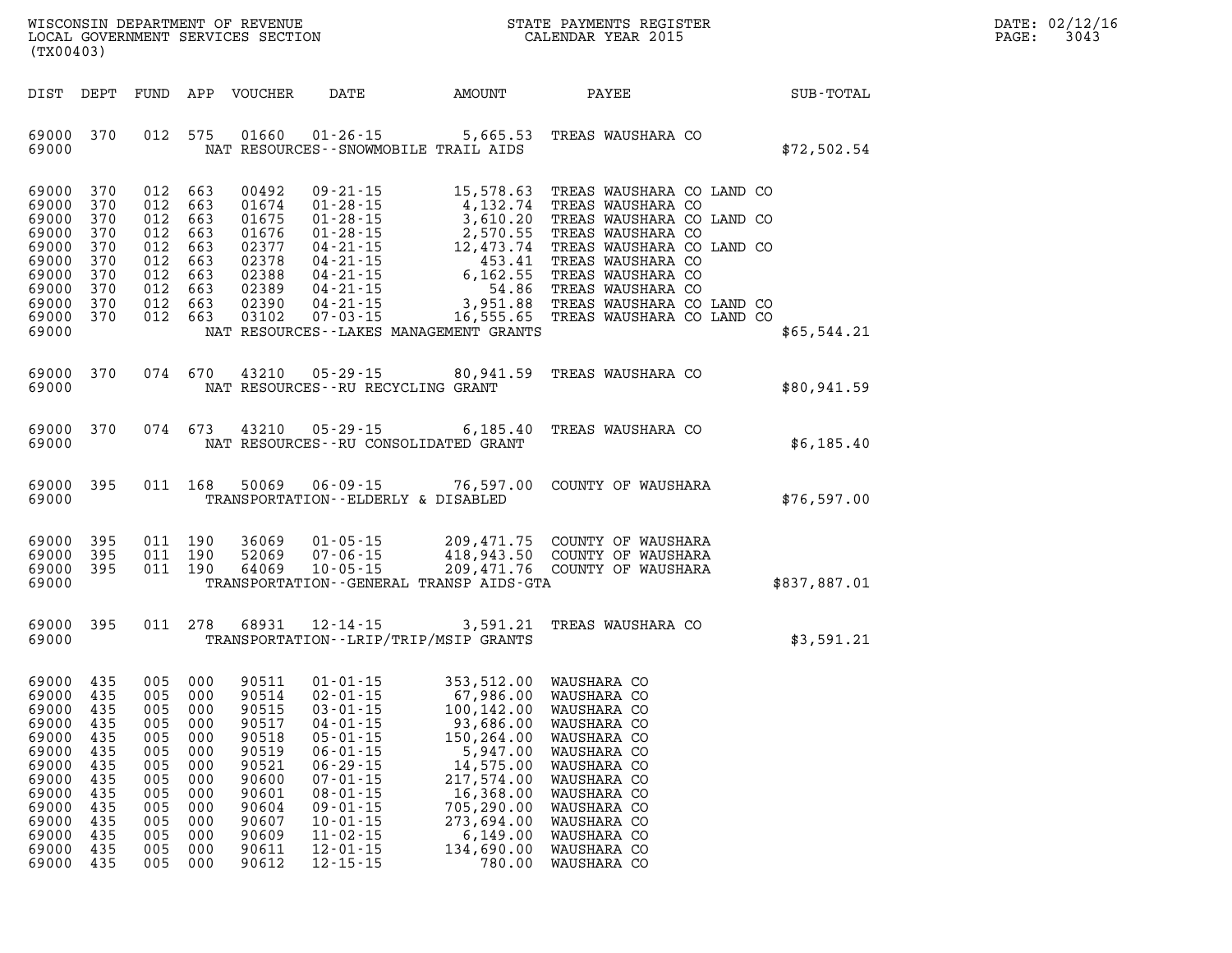| DATE: | 02/12/16 |
|-------|----------|
| PAGE: | 3044     |

| (TX00403)                                                                                                                                                                   |                                                                                                                     |                                                             |                                                                                                                                                                | LOCAL GOVERNMENT SERVICES SECTION                                                                                                                              |                                                                                        |                                                                                                     | WISCONSIN DEPARTMENT OF REVENUE<br>LOCAL GOVERNMENT SERVICES SECTION FOR THE STATE PAYMENTS REGISTER<br>CALENDAR YEAR 2015                                                                                                                                          |                                                                                                                                                                        | DATE: 02/12/16<br>3044<br>PAGE: |
|-----------------------------------------------------------------------------------------------------------------------------------------------------------------------------|---------------------------------------------------------------------------------------------------------------------|-------------------------------------------------------------|----------------------------------------------------------------------------------------------------------------------------------------------------------------|----------------------------------------------------------------------------------------------------------------------------------------------------------------|----------------------------------------------------------------------------------------|-----------------------------------------------------------------------------------------------------|---------------------------------------------------------------------------------------------------------------------------------------------------------------------------------------------------------------------------------------------------------------------|------------------------------------------------------------------------------------------------------------------------------------------------------------------------|---------------------------------|
|                                                                                                                                                                             |                                                                                                                     |                                                             |                                                                                                                                                                | DIST DEPT FUND APP VOUCHER                                                                                                                                     | DATE                                                                                   | AMOUNT                                                                                              | <b>PAYEE</b>                                                                                                                                                                                                                                                        | SUB-TOTAL                                                                                                                                                              |                                 |
| 69000                                                                                                                                                                       |                                                                                                                     |                                                             |                                                                                                                                                                |                                                                                                                                                                |                                                                                        |                                                                                                     | HEALTH SERVICES--STATE/FED AIDS                                                                                                                                                                                                                                     | \$2,140,657.00                                                                                                                                                         |                                 |
| 69000<br>69000                                                                                                                                                              | 435                                                                                                                 |                                                             | 005 162                                                                                                                                                        | 01DHS                                                                                                                                                          |                                                                                        | HS--AMBULANCE FUNDING ASSISTANCE GRANTS                                                             | 09-11-15 4,355.31 WAUSHARA COU EMS                                                                                                                                                                                                                                  | \$4,355.31                                                                                                                                                             |                                 |
| 69000<br>69000                                                                                                                                                              | 435                                                                                                                 |                                                             | 005 163                                                                                                                                                        | 01LGS                                                                                                                                                          |                                                                                        |                                                                                                     | 11-16-15 43,294.88 DHS PREPAID MEDICAL TRANSPORT<br>HS--PREPAID MEDICAL TRANSPORT REIMBURSE                                                                                                                                                                         | \$43,294.88                                                                                                                                                            |                                 |
| 69000<br>69000<br>69000<br>69000<br>69000<br>69000<br>69000<br>69000<br>69000<br>69000<br>69000<br>69000<br>69000<br>69000<br>69000<br>69000<br>69000<br>69000 437<br>69000 | 437<br>437<br>437<br>437<br>437<br>437<br>437<br>437<br>437<br>437<br>437<br>437<br>437<br>437<br>437<br>437<br>437 | 005<br>005<br>005<br>005<br>005<br>005<br>005<br>005<br>005 | 005 000<br>005 000<br>005 000<br>000<br>000<br>005 000<br>000<br>000<br>000<br>000<br>000<br>000<br>005 000<br>005 000<br>000<br>005 000<br>005 000<br>005 000 | 00000<br>00000<br>00000<br>00000<br>00000<br>00000<br>00000<br>00000<br>00000<br>00000<br>00000<br>00000<br>00000<br>00000<br>00000<br>00000<br>00000<br>00000 |                                                                                        | CHILDREN & FAMILIES--STATE/FEDERAL AIDS                                                             | 01-05-15 11,147.32 WAUSHARA<br>01-30-15 60,341.59 WAUSHARA CHILD SUPPORT<br>02-05-15 34,342.05 WAUSHARA<br>03-05-15 34,342.05 WAUSHARA<br>03-11-15 53,945.19 WAUSHARA<br>04-06-15 2,576.48 WAUSHARA CHILD SUPPORT<br>04-06-15 51,732.38 W<br>WAUSHARA CHILD SUPPORT | $\star$<br>$\star$<br>$\star$<br>$\star$<br>$\star$<br>$\star$<br>$\star$<br>$\star$<br>$\star$<br>$\star$<br>$\star$<br>$\star$<br>$\star$<br>$\star$<br>\$729,037.26 |                                 |
| 69000<br>69000<br>69000 455<br>69000                                                                                                                                        | 455<br>455                                                                                                          |                                                             | 002 217<br>002 217<br>002 217                                                                                                                                  | 04573<br>05718<br>07323                                                                                                                                        | JUSTICE -- COUNTY DRUG COURTS                                                          |                                                                                                     | 02-24-15 22,900.68 TREAS WAUSHARA CO<br>04-21-15 14,918.73 TREAS WAUSHARA CNTY<br>07-13-15 18,226.52 TREAS WAUSHARA CNTY                                                                                                                                            | \$56,045.93                                                                                                                                                            |                                 |
| 69000<br>69000                                                                                                                                                              | 455                                                                                                                 |                                                             |                                                                                                                                                                | 002 221 14                                                                                                                                                     | $07 - 21 - 15$                                                                         | 580.00<br>JUSTICE -- LAW ENFORCEMENT SERVICES AID                                                   | TREAS WAUSHARA CNTY                                                                                                                                                                                                                                                 | \$580.00                                                                                                                                                               |                                 |
| 69000<br>69000                                                                                                                                                              | 455                                                                                                                 | 002                                                         | 231                                                                                                                                                            | 11                                                                                                                                                             | $03 - 19 - 15$<br>JUSTICE - - LAW ENFORCEMENT TRAINING                                 | 5,920.00                                                                                            | TREAS WAUSHARA CNTY                                                                                                                                                                                                                                                 | \$5,920.00                                                                                                                                                             |                                 |
| 69000<br>69000<br>69000<br>69000<br>69000<br>69000                                                                                                                          | 455<br>455<br>455<br>455<br>455                                                                                     | 002<br>002<br>002<br>002                                    | 251<br>251<br>251<br>251<br>002 251                                                                                                                            | 00197<br>00199<br>00199<br>04551<br>05831                                                                                                                      | $07 - 29 - 15$<br>$07 - 29 - 15$<br>$07 - 29 - 15$<br>$02 - 20 - 15$<br>$04 - 28 - 15$ | 8,500.00<br>100.22<br>3,042.95<br>3,298.00<br>1,668.16<br>JUSTICE - - TRUANCY PROGRAM - GRANT FUNDS | TREAS WAUSHARA CNTY<br>TREAS WAUSHARA CO<br>TREAS WAUSHARA CO<br>TREAS WAUSHARA CO<br>TREAS WAUSHARA CO                                                                                                                                                             | \$16,609.33                                                                                                                                                            |                                 |
| 69000                                                                                                                                                                       | 455                                                                                                                 |                                                             | 002 532                                                                                                                                                        | 04                                                                                                                                                             | $03 - 09 - 15$                                                                         | 10,612.16                                                                                           | TREAS WAUSHARA CO                                                                                                                                                                                                                                                   |                                                                                                                                                                        |                                 |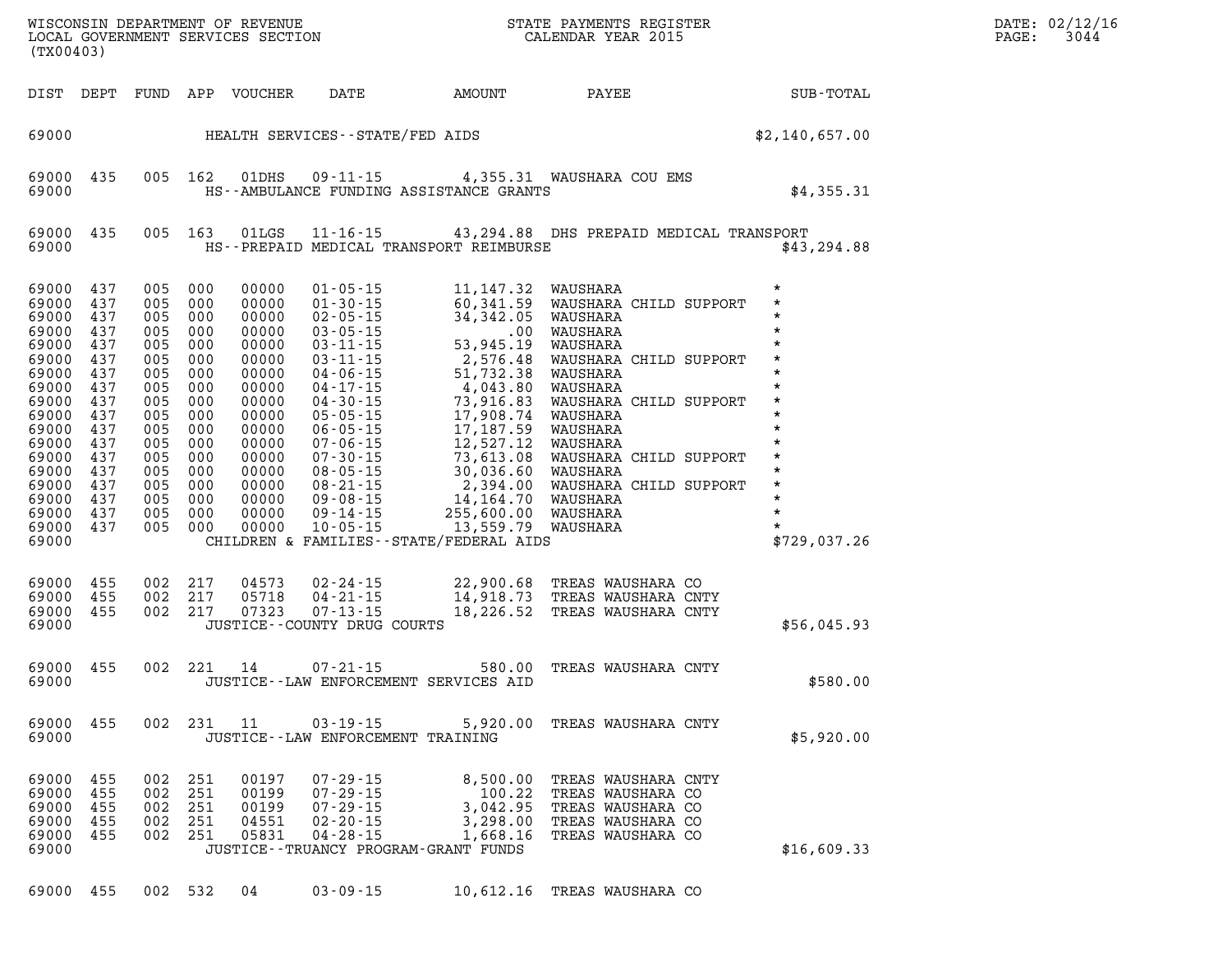| (TX00403)                                                                                                                                                                                                    |                                                                                                                                             |                                                                                                                   | WISCONSIN DEPARTMENT OF REVENUE (STATE PAYMENTS REGISTER LOCAL GOVERNMENT SERVICES SECTION                                                                      |                                                                  |                                                                                                                            | <b>THE REAL PROPERTY AND REAL PROPERTY.</b> | DATE: 02/12/16<br>$\mathtt{PAGE:}$<br>3045 |
|--------------------------------------------------------------------------------------------------------------------------------------------------------------------------------------------------------------|---------------------------------------------------------------------------------------------------------------------------------------------|-------------------------------------------------------------------------------------------------------------------|-----------------------------------------------------------------------------------------------------------------------------------------------------------------|------------------------------------------------------------------|----------------------------------------------------------------------------------------------------------------------------|---------------------------------------------|--------------------------------------------|
|                                                                                                                                                                                                              |                                                                                                                                             |                                                                                                                   | DIST DEPT FUND APP VOUCHER DATE AMOUNT PAYEE SUB-TOTAL                                                                                                          |                                                                  |                                                                                                                            |                                             |                                            |
| 69000 455<br>69000                                                                                                                                                                                           |                                                                                                                                             |                                                                                                                   | 002 532 12 07-27-15 9,852.71 TREAS WAUSHARA CO<br>JUSTICE -- VICTIM/WITNESS ASSISTANCE SERV                                                                     |                                                                  |                                                                                                                            | \$20,464.87                                 |                                            |
| 69000 465<br>69000 465<br>69000                                                                                                                                                                              |                                                                                                                                             |                                                                                                                   | 002 337 01034 01-20-15 4,860.00 TREAS WAUSHARA CO<br>002 337 01387 06-24-15 4,995.00 TREAS WAUSHARA CO<br>MILITARY AFFAIRS-EMERGENCY MGMT PLANNING              |                                                                  |                                                                                                                            | \$9,855.00                                  |                                            |
| 69000 465<br>69000 465<br>69000                                                                                                                                                                              |                                                                                                                                             |                                                                                                                   | 002 342 00950 01-15-15 15,938.69 TREAS WAUSHARA CO 002 342 01457 06-25-15 15,946.75 TREAS WAUSHARA CO<br>MILITARY AFFAIRS-EMERGENCY MGMT-FED FUND               |                                                                  |                                                                                                                            | \$31,885.44                                 |                                            |
| 69000 485<br>69000                                                                                                                                                                                           |                                                                                                                                             |                                                                                                                   | 002 $127$ 06069 06-12-15 1,000.00 TREAS WAUSHARA CO<br>VETERANS AFFAIRS GRANTS                                                                                  |                                                                  |                                                                                                                            | \$1,000.00                                  |                                            |
| 69000                                                                                                                                                                                                        |                                                                                                                                             |                                                                                                                   | 69000 485 082 267 06069 06-12-15 4,500.00 TREAS WAUSHARA CO<br>VETERANS AFFAIRS - - GRANTS TO COUNTIES                                                          |                                                                  |                                                                                                                            | \$4,500.00                                  |                                            |
| 69000                                                                                                                                                                                                        |                                                                                                                                             |                                                                                                                   | 69000 485 082 280 03016 01-02-15 1,938.60 TREAS WAUSHARA CO<br>VETERANS AFFAIRS - - GRANTS                                                                      |                                                                  |                                                                                                                            | \$1,938.60                                  |                                            |
| 69000                                                                                                                                                                                                        |                                                                                                                                             |                                                                                                                   | 69000 485 083 370 06069 06-12-15 4,500.00 TREAS WAUSHARA CO<br>VETERANS AFFAIRS - GRANTS TO COUNTIES                                                            |                                                                  |                                                                                                                            | \$4,500.00                                  |                                            |
| 69000<br>505<br>69000<br>505<br>69000<br>505<br>69000<br>505<br>505<br>69000<br>69000<br>505<br>69000<br>505<br>69000 505<br>505<br>69000<br>69000 505<br>69000 505<br>505<br>69000<br>69000<br>505<br>69000 | 002 155<br>002 155<br>002 155<br>002 155<br>002 155<br>002 155<br>002 155<br>002 155<br>002 155<br>002 155<br>002 155<br>002 155<br>002 155 | 60040<br>60040<br>60142<br>60142<br>60431<br>60431<br>60496<br>60496<br>60534<br>60534<br>60635<br>60794<br>60794 | 69000 505 002 155 60635 04-07-15 1,375.37 TREAS WAUSHARA CO<br>$06 - 08 - 15$<br>$06 - 08 - 15$<br>06-08-15<br>2,397.97<br>DOA-HOUSING ASSISTANCE-FEDERAL FUNDS | 8,652.06                                                         | TREAS WAUSHARA CO<br>TREAS WAUSHARA CO                                                                                     | \$33,385.36                                 |                                            |
| 69000<br>505<br>69000<br>505<br>69000<br>505<br>69000<br>505<br>69000<br>505<br>69000<br>505                                                                                                                 | 035 371<br>035 371<br>035 371<br>035 371<br>035 371<br>035 371                                                                              | 60040<br>60142<br>60431<br>60431<br>60431<br>60496                                                                | $08 - 06 - 15$<br>$09 - 23 - 15$<br>$01 - 23 - 15$<br>$01 - 23 - 15$<br>$01 - 23 - 15$<br>$02 - 10 - 15$                                                        | 924.59<br>1,020.55<br>1,514.45<br>1,676.93<br>1,514.45<br>733.83 | TREAS WAUSHARA CO<br>TREAS WAUSHARA CO<br>TREAS WAUSHARA CO<br>TREAS WAUSHARA CO<br>TREAS WAUSHARA CO<br>TREAS WAUSHARA CO |                                             |                                            |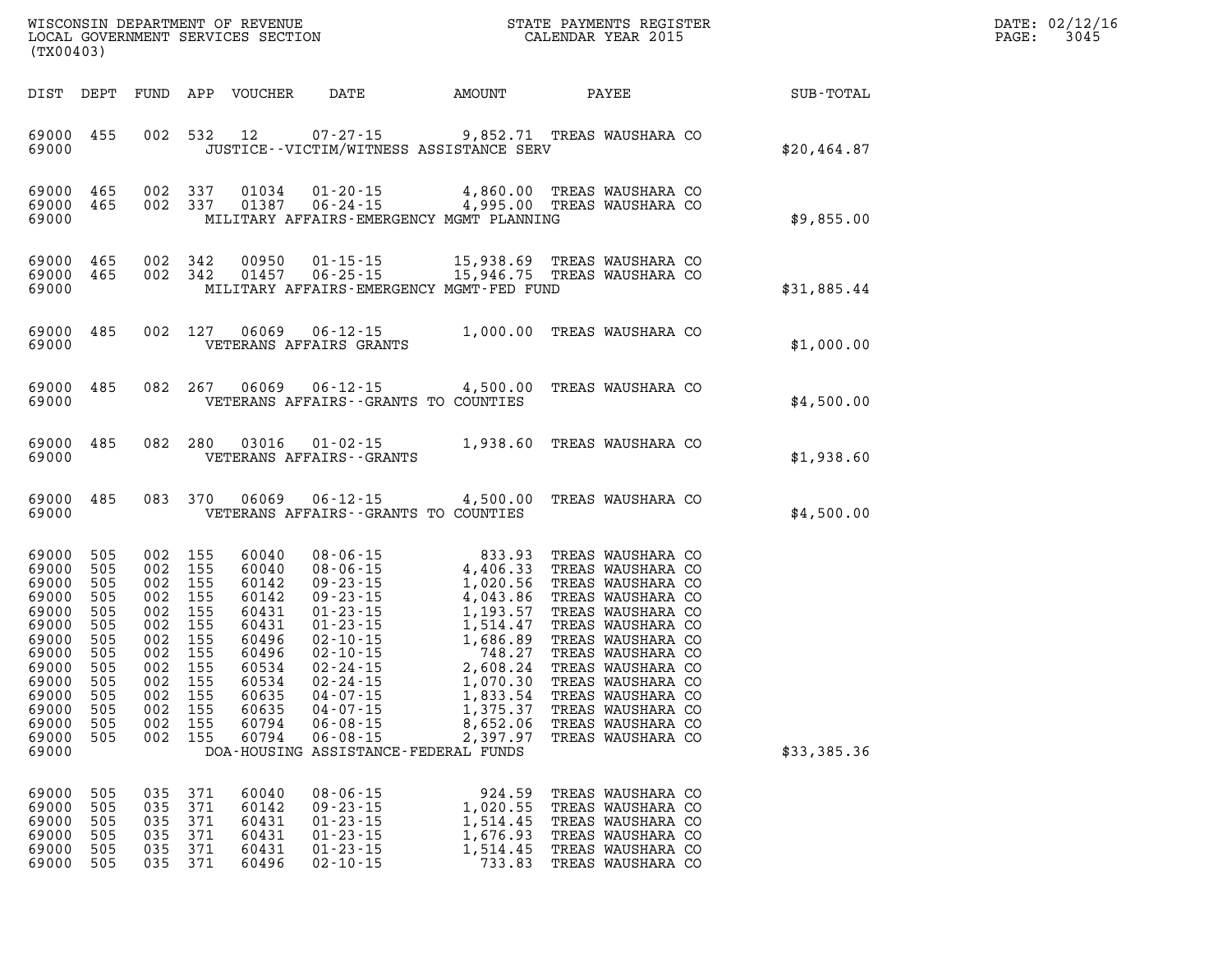| DIST                                                                                                     | DEPT                                                                      | FUND                                                                      | APP                                                                       | <b>VOUCHER</b>                                                                                  | DATE                                                                                                                                                                                                                            | <b>AMOUNT</b>                                                                                                                | PAYEE                                                                                                                                                                                                                               | <b>SUB-TOTAL</b> |
|----------------------------------------------------------------------------------------------------------|---------------------------------------------------------------------------|---------------------------------------------------------------------------|---------------------------------------------------------------------------|-------------------------------------------------------------------------------------------------|---------------------------------------------------------------------------------------------------------------------------------------------------------------------------------------------------------------------------------|------------------------------------------------------------------------------------------------------------------------------|-------------------------------------------------------------------------------------------------------------------------------------------------------------------------------------------------------------------------------------|------------------|
| 69000<br>69000<br>69000<br>69000<br>69000<br>69000<br>69000<br>69000<br>69000<br>69000<br>69000<br>69000 | 505<br>505<br>505<br>505<br>505<br>505<br>505<br>505<br>505<br>505<br>505 | 035<br>035<br>035<br>035<br>035<br>035<br>035<br>035<br>035<br>035<br>035 | 371<br>371<br>371<br>371<br>371<br>371<br>371<br>371<br>371<br>371<br>371 | 60496<br>60496<br>60534<br>60534<br>60534<br>60635<br>60635<br>60635<br>60794<br>60794<br>60794 | $02 - 10 - 15$<br>$02 - 10 - 15$<br>$02 - 24 - 15$<br>$02 - 24 - 15$<br>$02 - 24 - 15$<br>$04 - 07 - 15$<br>$04 - 07 - 15$<br>$04 - 07 - 15$<br>$06 - 08 - 15$<br>$06 - 08 - 15$<br>$06 - 08 - 15$<br>DOA--PUBLIC BENEFITS FUND | 3,330.21<br>733.85<br>1,794.30<br>1,794.30<br>3,450.81<br>1,375.31<br>765.13<br>1,375.31<br>3,045.11<br>255.92<br>3, 135. 75 | TREAS WAUSHARA CO<br>TREAS WAUSHARA CO<br>TREAS WAUSHARA CO<br>TREAS WAUSHARA CO<br>TREAS WAUSHARA CO<br>TREAS WAUSHARA CO<br>TREAS WAUSHARA CO<br>TREAS WAUSHARA CO<br>TREAS WAUSHARA CO<br>TREAS WAUSHARA CO<br>TREAS WAUSHARA CO | \$28,440.80      |
| 69000<br>69000<br>69000                                                                                  | 505<br>505                                                                | 089<br>089                                                                | 166<br>166                                                                | 04961<br>09106<br>DOA - - LAND                                                                  | $01 - 21 - 15$<br>$06 - 23 - 15$<br>INFORMATION FUND                                                                                                                                                                            | 1,000.00<br>59,136.00                                                                                                        | TREAS WAUSHARA CO<br>TREAS WAUSHARA CO                                                                                                                                                                                              | \$60,136.00      |
| 69000<br>69000                                                                                           | 835                                                                       | 002                                                                       | 105                                                                       | 44749                                                                                           | $07 - 27 - 15$<br>REVENUE - - STATE SHARED REVENUES                                                                                                                                                                             | 14,026.80                                                                                                                    | TREAS WAUSHARA CO                                                                                                                                                                                                                   | \$14,026.80      |
| 69000<br>69000                                                                                           | 835                                                                       | 002                                                                       | 109                                                                       | 01069                                                                                           | $07 - 27 - 15$<br>REVENUE - - EXEMPT COMPUTER AID                                                                                                                                                                               | 10,568.00                                                                                                                    | TREAS WAUSHARA CO                                                                                                                                                                                                                   | \$10,568.00      |
| 69000<br>69000<br>69000                                                                                  | 835<br>835                                                                | 002<br>002                                                                | 302<br>302                                                                | 10137<br>11136                                                                                  | $07 - 27 - 15$<br>$07 - 27 - 15$                                                                                                                                                                                                | 3,294,083.09<br>938,425.98<br>REVENUE-FIRST DOLLAR/SCHOOL LEVY CREDITS                                                       | TREAS WAUSHARA CO<br>TREAS WAUSHARA CO                                                                                                                                                                                              | \$4, 232, 509.07 |
| 69000<br>69000                                                                                           | 835                                                                       | 021                                                                       | 363                                                                       | 37274                                                                                           | $03 - 23 - 15$<br>REVENUE - - LOTTERY CREDIT -                                                                                                                                                                                  | 746,115.68                                                                                                                   | TREAS WAUSHARA CO                                                                                                                                                                                                                   | \$746, 115.68    |
| 69000                                                                                                    |                                                                           |                                                                           |                                                                           |                                                                                                 | DISTRICT TOTAL APPROPRIATIONS                                                                                                                                                                                                   |                                                                                                                              |                                                                                                                                                                                                                                     | \$9,554,308.48   |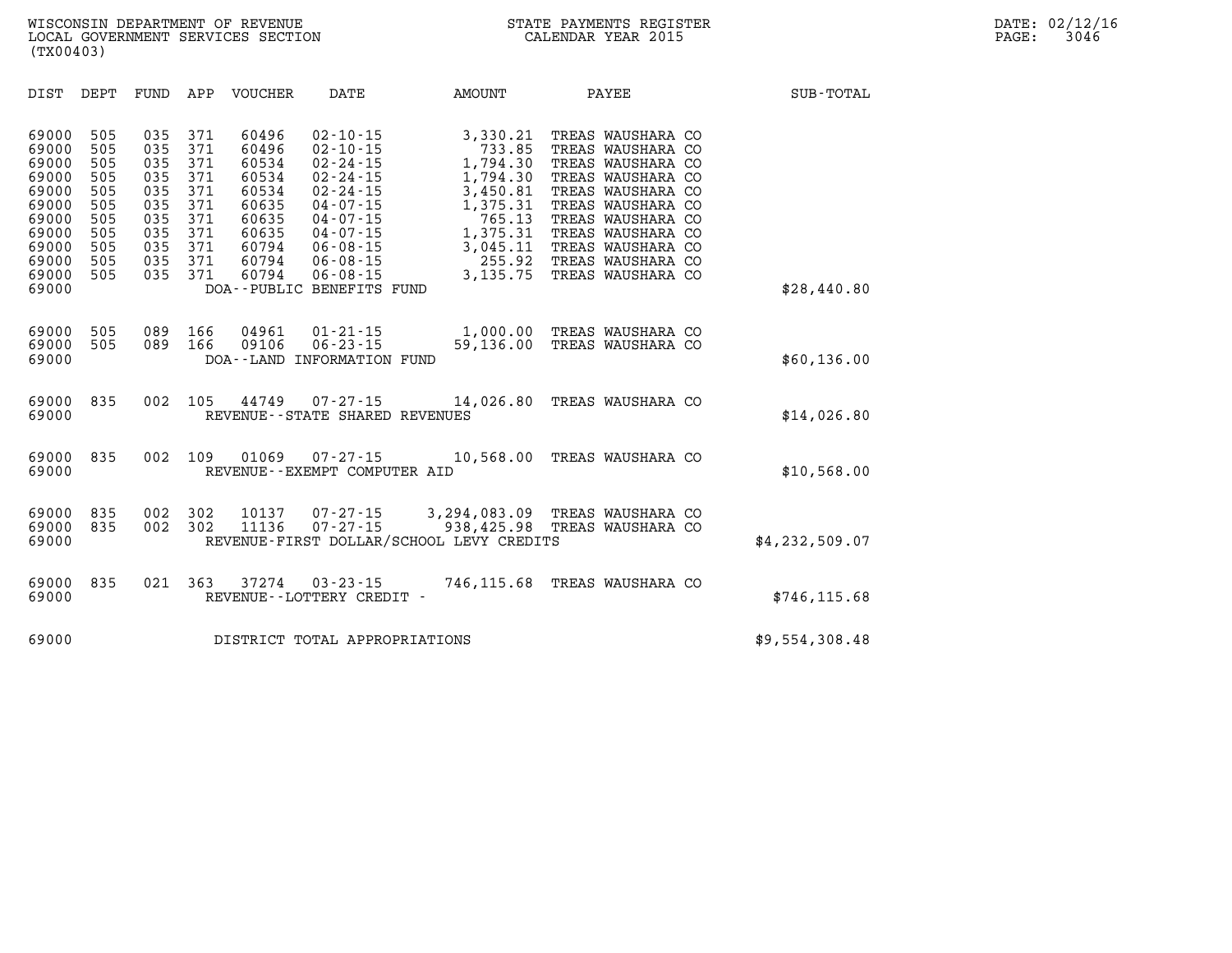| (TX00403)               |            |                    |     | WISCONSIN DEPARTMENT OF REVENUE<br>LOCAL GOVERNMENT SERVICES SECTION |                                |                                                                                                                               | STATE PAYMENTS REGISTER<br>CALENDAR YEAR 2015 |             | DATE: 02/12/16<br>3047<br>PAGE: |
|-------------------------|------------|--------------------|-----|----------------------------------------------------------------------|--------------------------------|-------------------------------------------------------------------------------------------------------------------------------|-----------------------------------------------|-------------|---------------------------------|
| DIST DEPT FUND          |            |                    |     | APP VOUCHER                                                          | DATE                           | AMOUNT                                                                                                                        | PAYEE                                         | SUB-TOTAL   |                                 |
| 69002 165<br>69002      |            | 002                | 225 |                                                                      |                                | SAFETY/PROF SERV--FIRE INSURANCE DUES                                                                                         | 01767   06-25-15   3,319.75   TREAS TN AURORA | \$3,319.75  |                                 |
| 69002                   | 69002 370  |                    |     |                                                                      | 012 571 39775 06-02-15         | NAT RESOURCES - - FOREST CROP/MFL/CO FOREST                                                                                   | 51.52 TREAS TN AURORA                         | \$51.52     |                                 |
| 69002<br>69002          | 395<br>395 | 011<br>011 191     | 191 | 39772                                                                | 01-05-15<br>47772   04-06-15   | 15,221.32<br>15,221.32                                                                                                        | TOWN OF AURORA<br>TOWN OF AURORA              |             |                                 |
| 69002<br>69002<br>69002 | 395<br>395 | 011 191<br>011 191 |     |                                                                      |                                | 4,772 07-06-15 15,221.32 TOWN OF AURORA<br>67772 10-05-15 15,221.34 TOWN OF AURORA<br>TRANSPORTATION--GENERAL TRANSP AIDS-GTA |                                               | \$60,885.30 |                                 |
| 69002 835<br>69002      |            | 002                | 105 |                                                                      | REVENUE--STATE SHARED REVENUES |                                                                                                                               | 44724 07-27-15 2,292.41 TREAS TN AURORA       | \$2,292.41  |                                 |
| 69002<br>69002          | 835        | 002                | 109 |                                                                      | REVENUE--EXEMPT COMPUTER AID   |                                                                                                                               | 32.00 TREAS TN AURORA                         | \$32.00     |                                 |
| 69002                   |            |                    |     |                                                                      | DISTRICT TOTAL APPROPRIATIONS  |                                                                                                                               |                                               | \$66,580.98 |                                 |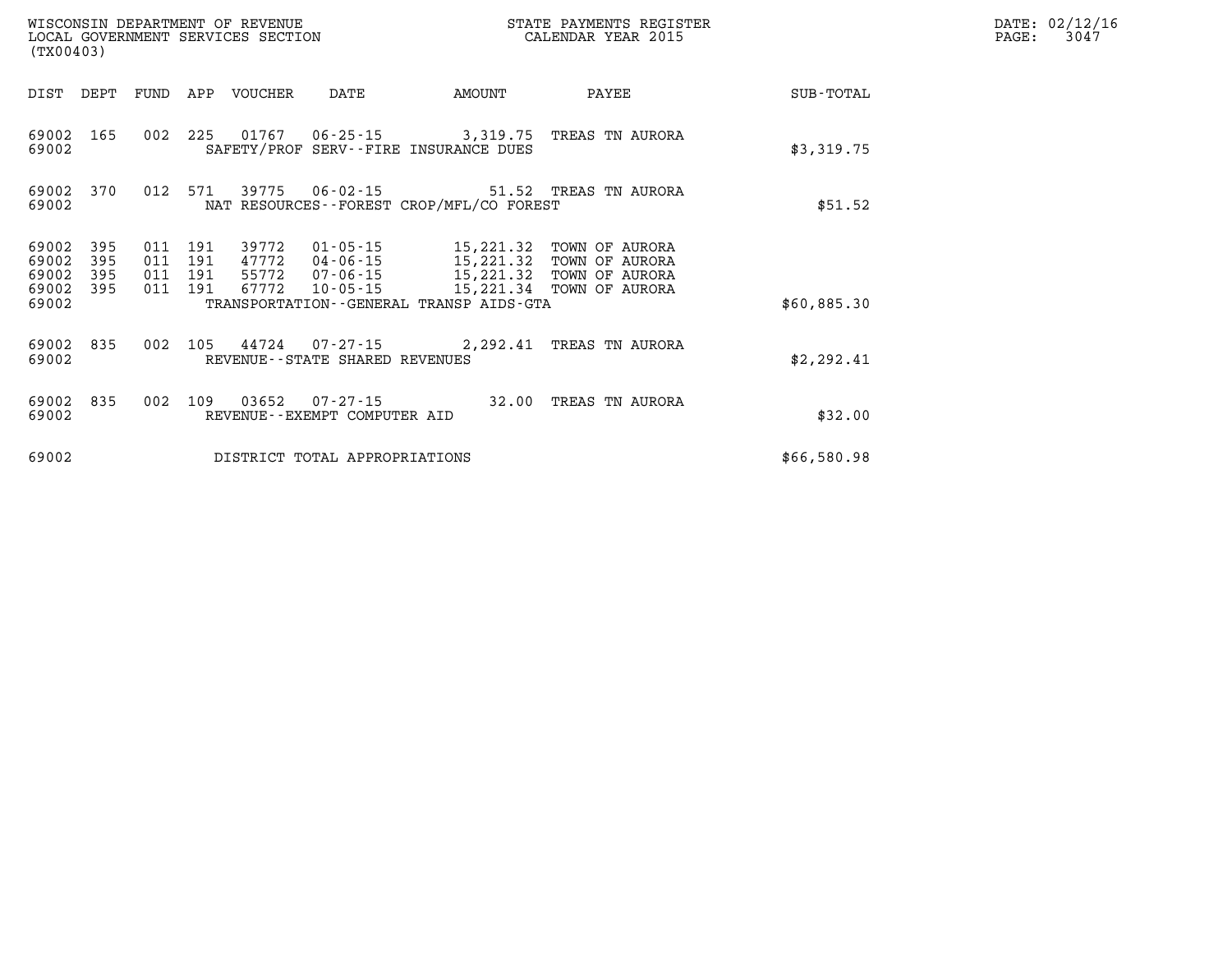| (TX00403)               |                   |         |     |                            | WISCONSIN DEPARTMENT OF REVENUE<br>LOCAL GOVERNMENT SERVICES SECTION |                                             | STATE PAYMENTS REGISTER<br>CALENDAR YEAR 2015                                                                                                                                                                                                 |              | DATE: 02/12/16<br>3048<br>$\mathtt{PAGE}$ : |
|-------------------------|-------------------|---------|-----|----------------------------|----------------------------------------------------------------------|---------------------------------------------|-----------------------------------------------------------------------------------------------------------------------------------------------------------------------------------------------------------------------------------------------|--------------|---------------------------------------------|
|                         |                   |         |     | DIST DEPT FUND APP VOUCHER | DATE                                                                 | AMOUNT                                      | PAYEE                                                                                                                                                                                                                                         | SUB-TOTAL    |                                             |
| 69004 165<br>69004      |                   |         |     |                            |                                                                      | SAFETY/PROF SERV--FIRE INSURANCE DUES       | 002 225 01768 06-25-15 3,262.17 TREAS TN BLOOMFIELD                                                                                                                                                                                           | \$3, 262.17  |                                             |
| 69004 370<br>69004      |                   |         |     |                            |                                                                      | NAT RESOURCES - - FOREST CROP/MFL/CO FOREST | 012 571 39776 06-02-15 375.96 TREAS TN BLOOMFIELD                                                                                                                                                                                             | \$375.96     |                                             |
| 69004 370<br>69004      |                   | 012     | 579 | 20825                      |                                                                      | NAT RESOURCES--AIDS IN LIEU OF TAXES        |                                                                                                                                                                                                                                               | \$23.43      |                                             |
| 69004<br>69004<br>69004 | 395<br>395<br>395 | 011 191 |     |                            |                                                                      |                                             | 39773  01-05-15  24,590.83  TOWN OF BLOOMFIELD<br>011 191 39773 04-06-15<br>011 191 55773 07-06-15 24,590.83 TOWN OF BLOOMFIELD<br>011 191 67773 10-05-15 24,590.85 TOWN OF BLOOMFIELD<br>011 191 67773 10-05-15 24,590.85 TOWN OF BLOOMFIELD |              |                                             |
| 69004 395<br>69004      |                   |         |     |                            |                                                                      | TRANSPORTATION--GENERAL TRANSP AIDS-GTA     |                                                                                                                                                                                                                                               | \$98,363.34  |                                             |
| 69004 835<br>69004      |                   |         |     |                            | REVENUE--STATE SHARED REVENUES                                       |                                             | 002 105 44725 07-27-15 2,944.01 TREAS TN BLOOMFIELD                                                                                                                                                                                           | \$2,944.01   |                                             |
| 69004 835<br>69004      |                   |         |     |                            | REVENUE--EXEMPT COMPUTER AID                                         |                                             | 002 109 03653 07-27-15 15.00 TREAS TN BLOOMFIELD                                                                                                                                                                                              | \$15.00      |                                             |
| 69004                   |                   |         |     |                            | DISTRICT TOTAL APPROPRIATIONS                                        |                                             |                                                                                                                                                                                                                                               | \$104,983.91 |                                             |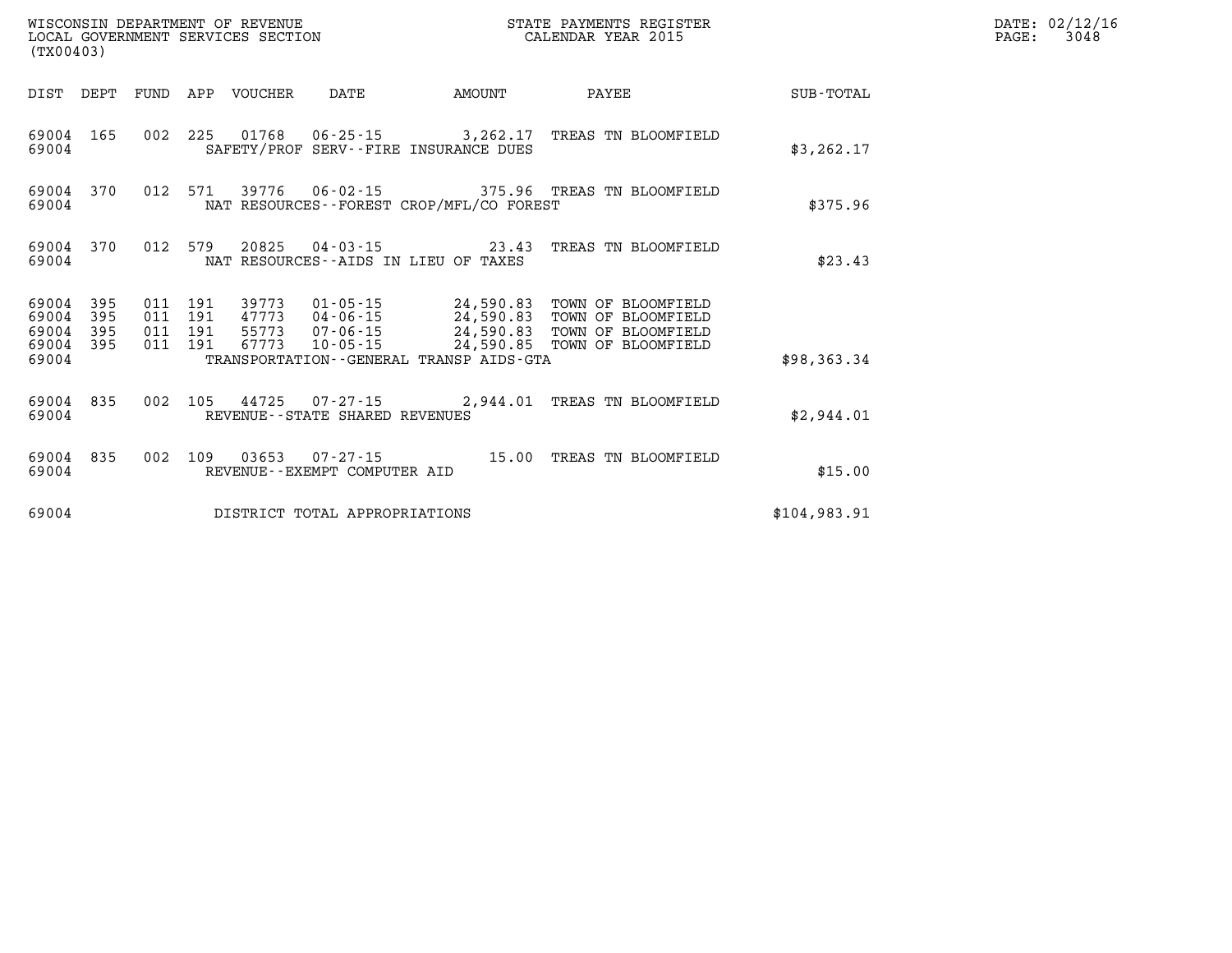| $\mathtt{DATE}$ : | 02/12/16 |
|-------------------|----------|
| PAGE:             | 3049     |

| (TX00403)                                     |                          |                                          |         |                                  |                                            |                                              | WISCONSIN DEPARTMENT OF REVENUE<br>LOCAL GOVERNMENT SERVICES SECTION<br>(TWOO402) CALENDAR YEAR 2015                                                                                                                                                                                                                                                                                                  |              | DATE: 02/12/1<br>PAGE:<br>3049 |
|-----------------------------------------------|--------------------------|------------------------------------------|---------|----------------------------------|--------------------------------------------|----------------------------------------------|-------------------------------------------------------------------------------------------------------------------------------------------------------------------------------------------------------------------------------------------------------------------------------------------------------------------------------------------------------------------------------------------------------|--------------|--------------------------------|
| DIST DEPT                                     |                          |                                          |         |                                  |                                            |                                              |                                                                                                                                                                                                                                                                                                                                                                                                       |              |                                |
| 69006 165<br>69006                            |                          |                                          |         |                                  |                                            | SAFETY/PROF SERV--FIRE INSURANCE DUES        | 002 225 01769 06-25-15 2,409.66 TREAS TN COLOMA                                                                                                                                                                                                                                                                                                                                                       | \$2,409.66   |                                |
| 69006<br>69006<br>69006<br>69006 370<br>69006 | 370<br>370<br>370        | 000 001<br>000 001                       | 000 001 | 04DNR<br>000 001 05DNR           |                                            | NAT RESOURCES-SEVERANCE/YIELD/WITHDRAWAL     | $\begin{array}{cccc} \texttt{01DNR} & \texttt{04-09-15} & \texttt{1,781.62} & \texttt{TREAS} & \texttt{TOWN} & \texttt{COLOMA} \\ \texttt{03DNR} & \texttt{04-13-15} & \texttt{294.67} & \texttt{TREAS} & \texttt{TOWN} & \texttt{COLOMA} \\ \texttt{04DNR} & \texttt{06-03-15} & \texttt{509.86} & \texttt{TREAS} & \texttt{TOWN} & \texttt{COLOMA} \\ \texttt{05DNR} & \texttt{09-28-15} & \texttt$ | \$3,687.11   |                                |
| 69006<br>69006<br>69006<br>69006              | 370<br>370<br>370<br>370 | 002 503<br>002 503<br>002 503<br>002 503 |         | 17911<br>17911<br>18165<br>18165 |                                            |                                              | $\begin{tabular}{lllllllllllll} 01-12-15 & 16,650.23 & \text{TREAS}} & \text{TN} & \text{COLOMA} \\ 01-12-15 & 8,762.89 & \text{TREAS}} & \text{TN} & \text{COLOMA} \\ 01-30-15 & 16,650.23 & \text{TREAS}} & \text{TN} & \text{COLOMA} \\ 01-30-15 & 8,762.89 & \text{TREAS}} & \text{TN} & \text{COLOMA} \\ \end{tabular}$<br>3023.06 TOWN SHARE                                                    |              |                                |
| 69006                                         |                          |                                          |         |                                  |                                            | NAT RESOURCES--AIDS IN LIEU OF TAXES         |                                                                                                                                                                                                                                                                                                                                                                                                       | \$50,826.24  |                                |
| 69006<br>69006                                | 370                      |                                          | 012 381 | 00582                            | NAT RESOURCES--BOAT PATROL                 |                                              | 03-31-15 1,424.96 TREAS TN COLOMA                                                                                                                                                                                                                                                                                                                                                                     | \$1,424.96   |                                |
| 69006<br>69006                                | 370                      |                                          |         | 012 550 00582                    |                                            | NAT RESOURCES--BOATING ENFORCEMENT AIDS      | 03-31-15 4,937.49 TREAS TN COLOMA                                                                                                                                                                                                                                                                                                                                                                     | \$4,937.49   |                                |
| 69006<br>69006                                | 370                      |                                          |         | 012 571 39777                    | $06 - 02 - 15$                             | NAT RESOURCES--FOREST CROP/MFL/CO FOREST     | 692.65 TREAS TN COLOMA                                                                                                                                                                                                                                                                                                                                                                                | \$692.65     |                                |
| 69006<br>69006 370<br>69006                   | 370                      | 012 579<br>012 579                       |         | 20826<br>20826                   | $04 - 03 - 15$                             | NAT RESOURCES--AIDS IN LIEU OF TAXES         | 04-03-15 269.62 TREAS TN COLOMA<br>04-03-15 415.87 TREAS TN COLOMA<br>415.87 TREAS TN COLOMA                                                                                                                                                                                                                                                                                                          | \$685.49     |                                |
| 69006<br>69006<br>69006<br>69006<br>69006     | 395<br>395<br>395<br>395 | 011 191<br>011 191<br>011 191            | 011 191 |                                  |                                            | TRANSPORTATION - - GENERAL TRANSP AIDS - GTA | 39774  01-05-15  28,202.11  TOWN OF COLOMA<br>47774  04-06-15  28,202.11  TOWN OF COLOMA<br>55774  07-06-15  28,202.11  TOWN OF COLOMA<br>67774  10-05-15  28,202.13  TOWN OF COLOMA                                                                                                                                                                                                                  | \$112,808.46 |                                |
| 69006<br>69006                                | 835                      |                                          |         | 002 105 44726                    | 07-27-15<br>REVENUE--STATE SHARED REVENUES |                                              | 1,882.50 TREAS TN COLOMA                                                                                                                                                                                                                                                                                                                                                                              | \$1,882.50   |                                |
| 69006<br>69006                                | 835                      |                                          | 002 501 | 00004                            | $02 - 02 - 15$                             | DOA-PAYMENT FOR MUNICIPAL SERVICES AID       | 213.23 TREAS TN COLOMA                                                                                                                                                                                                                                                                                                                                                                                | \$213.23     |                                |
| 69006                                         |                          |                                          |         |                                  | DISTRICT TOTAL APPROPRIATIONS              |                                              |                                                                                                                                                                                                                                                                                                                                                                                                       | \$179,567.79 |                                |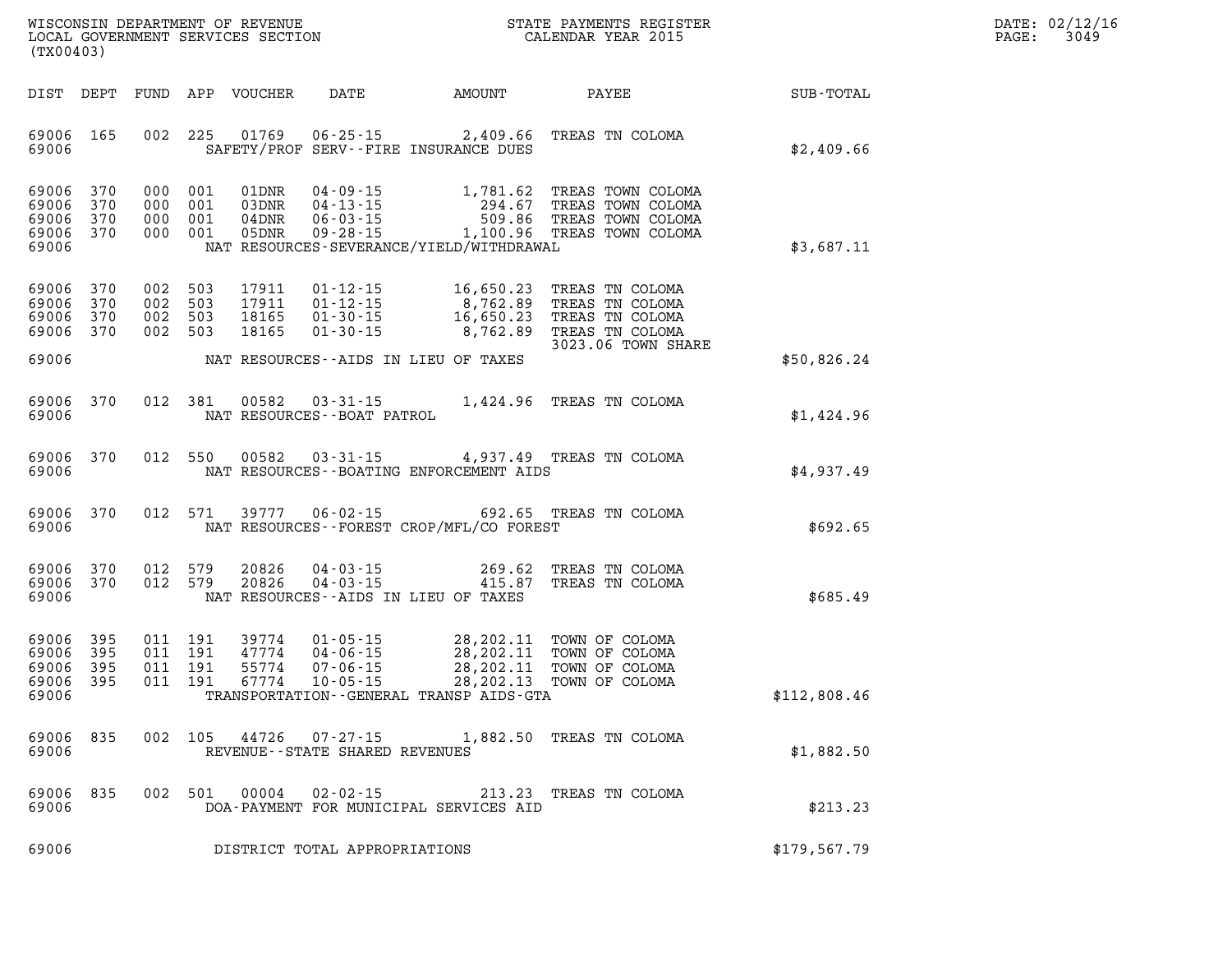| DATE: | 02/12/16 |
|-------|----------|
| PAGE: | 3050     |

|                                                    | (TX00403)                                    |     |                                                            |                                                    |                                                  |                                             |                                                                                                                                                                                                                                                                                                                                                                      | $\mathcal{R}$ | DATE: 02/12/1<br>3050<br>PAGE: |
|----------------------------------------------------|----------------------------------------------|-----|------------------------------------------------------------|----------------------------------------------------|--------------------------------------------------|---------------------------------------------|----------------------------------------------------------------------------------------------------------------------------------------------------------------------------------------------------------------------------------------------------------------------------------------------------------------------------------------------------------------------|---------------|--------------------------------|
|                                                    |                                              |     |                                                            | DIST DEPT FUND APP VOUCHER                         |                                                  | DATE AMOUNT                                 | PAYEE                                                                                                                                                                                                                                                                                                                                                                | SUB-TOTAL     |                                |
| 69008                                              | 69008 165                                    |     | 002 225                                                    |                                                    |                                                  | SAFETY/PROF SERV--FIRE INSURANCE DUES       | 01770  06-25-15  3,323.28  TREAS TN DAKOTA                                                                                                                                                                                                                                                                                                                           | \$3,323.28    |                                |
| 69008                                              | 69008 370<br>69008 370                       |     | 000 001<br>000 001                                         |                                                    |                                                  | NAT RESOURCES-SEVERANCE/YIELD/WITHDRAWAL    | $\begin{tabular}{llllll} 01\texttt{DNR} & 04\texttt{-}09\texttt{-}15 & 192.32 & \texttt{TREAS} & \texttt{TOWN} & \texttt{DAKOTA} \\ 04\texttt{DNR} & 06\texttt{-}03\texttt{-}15 & 946.54 & \texttt{TREAS} & \texttt{TOWN} & \texttt{DAKOTA} \end{tabular}$                                                                                                           | \$1,138.86    |                                |
| 69008<br>69008<br>69008<br>69008                   | 370<br>370<br>370<br>69008 370               |     | 002 503<br>002 503<br>002 503<br>002 503                   | 17912<br>17912<br>18166<br>18166                   | $01 - 30 - 15$                                   | NAT RESOURCES--AIDS IN LIEU OF TAXES        | 01-12-15 26,696.30 TREAS TN DAKOTA<br>01-12-15 8,355.45 TREAS TN DAKOTA<br>01-30-15 26,592.82 TREAS TN DAKOTA<br>$6,572.93$ TREAS TN DAKOTA<br>2899.72 TOWN SHARE                                                                                                                                                                                                    | \$68, 217.50  |                                |
| 69008                                              | 69008 370                                    |     | 012 571                                                    |                                                    |                                                  | NAT RESOURCES - - FOREST CROP/MFL/CO FOREST | 39778  06-02-15  395.86  TREAS TN DAKOTA                                                                                                                                                                                                                                                                                                                             | \$395.86      |                                |
| 69008<br>69008<br>69008<br>69008<br>69008<br>69008 | 370<br>370<br>370<br>370<br>370<br>69008 370 | 012 | 579<br>012 579<br>012 579<br>012 579<br>012 579<br>012 579 | 20827<br>20827<br>20827<br>20827<br>20827<br>20827 |                                                  | NAT RESOURCES--AIDS IN LIEU OF TAXES        | $\begin{tabular}{lllllllllllllllllllll} 04-03-15 & 160.19 & \text{TREAS TN DAKOTA} \\ 04-03-15 & 10.56 & \text{TREAS TN DAKOTA} \\ 04-03-15 & 173.42 & \text{TREAS TN DAKOTA} \\ 04-03-15 & 970.30 & \text{TREAS TN DAKOTA} \\ 04-03-15 & 51.05 & \text{TREAS TN DAKOTA} \\ 04-03-15 & \text{TREAS TN DAKOTA} \\ 04-03-15 & \text{TREAS TN DAKOTA} \\ \end{tabular}$ | \$1,367.56    |                                |
| 69008<br>69008<br>69008                            | 69008 395<br>395<br>395<br>69008 395         |     |                                                            |                                                    |                                                  | TRANSPORTATION--GENERAL TRANSP AIDS-GTA     |                                                                                                                                                                                                                                                                                                                                                                      | \$86,513.28   |                                |
| 69008                                              | 69008 395                                    |     | 011 278                                                    | 38498                                              |                                                  | TRANSPORTATION - - LRIP/TRIP/MSIP GRANTS    | 02-04-15 22, 226.33 TREAS TN DAKOTA                                                                                                                                                                                                                                                                                                                                  | \$22, 226.33  |                                |
| 69008                                              | 69008 835                                    |     | 002 105                                                    | 44727                                              | $07 - 27 - 15$<br>REVENUE--STATE SHARED REVENUES |                                             | 3,150.42 TREAS TN DAKOTA                                                                                                                                                                                                                                                                                                                                             | \$3,150.42    |                                |
| 69008                                              | 69008 835                                    |     | 002 109                                                    | 03654                                              | 07-27-15<br>REVENUE - - EXEMPT COMPUTER AID      |                                             | 55.00 TREAS TN DAKOTA                                                                                                                                                                                                                                                                                                                                                | \$55.00       |                                |
| 69008                                              | 69008 835                                    |     | 021 363                                                    | 35955                                              | $03 - 23 - 15$<br>REVENUE--LOTTERY CREDIT -      |                                             | 3,556.86 TREAS TN DAKOTA                                                                                                                                                                                                                                                                                                                                             | \$3,556.86    |                                |
| 69008                                              |                                              |     |                                                            |                                                    | DISTRICT TOTAL APPROPRIATIONS                    |                                             |                                                                                                                                                                                                                                                                                                                                                                      | \$189,944.95  |                                |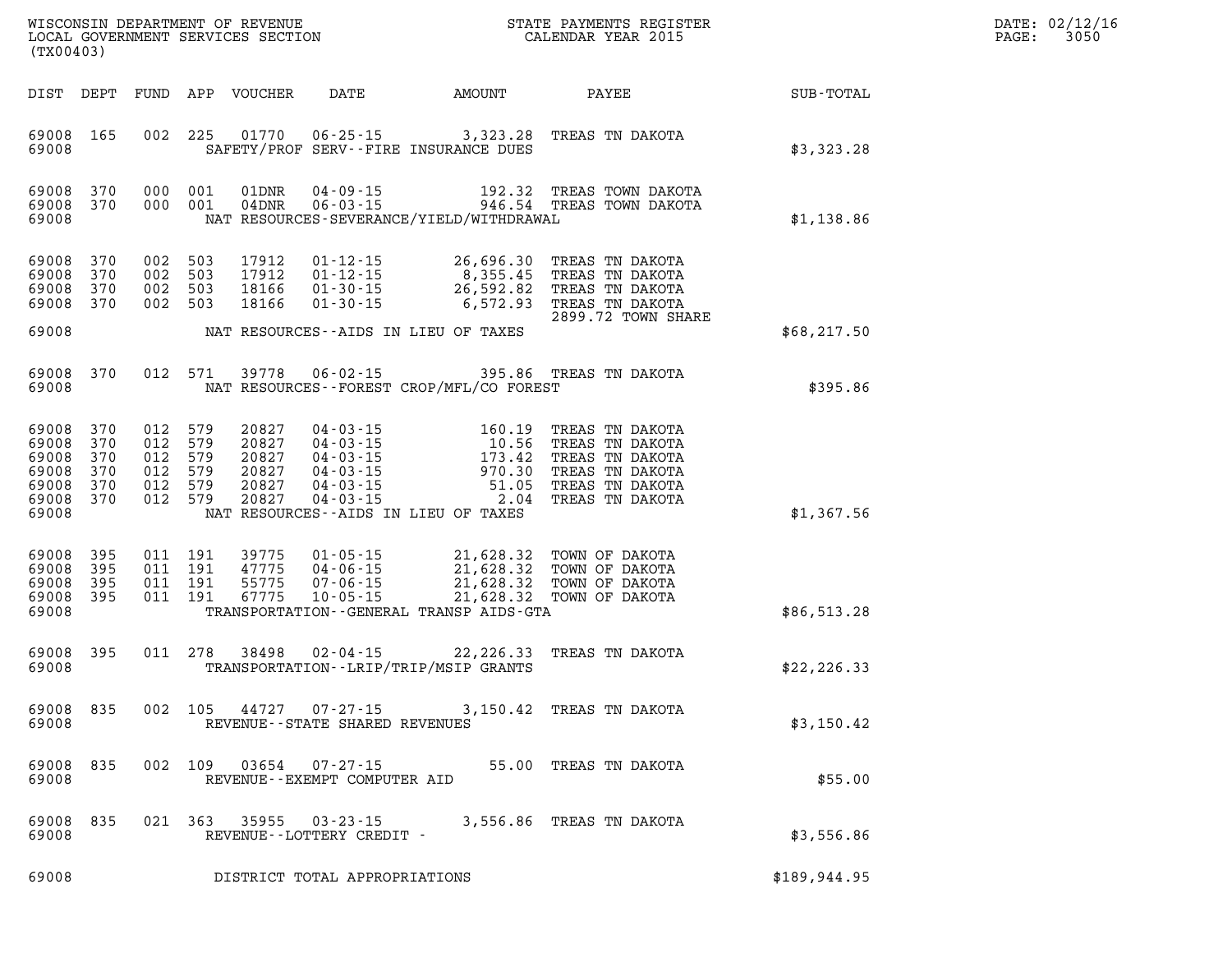| WISCONSIN DEPARTMENT OF REVENUE   | PAYMENTS REGISTER<br>3TATE | DATE: | 02/12/16 |
|-----------------------------------|----------------------------|-------|----------|
| LOCAL GOVERNMENT SERVICES SECTION | CALENDAR YEAR 2015         | PAGE  | 3051     |

| (TX00403)                                     |                       |         | LOCAL GOVERNMENT SERVICES SECTION |                                   |                                              | CALENDAR YEAR 2015                                                                                                                                                                                                   |               | PAGE: | 3051 |
|-----------------------------------------------|-----------------------|---------|-----------------------------------|-----------------------------------|----------------------------------------------|----------------------------------------------------------------------------------------------------------------------------------------------------------------------------------------------------------------------|---------------|-------|------|
|                                               |                       |         |                                   |                                   | DIST DEPT FUND APP VOUCHER DATE AMOUNT PAYEE |                                                                                                                                                                                                                      | SUB-TOTAL     |       |      |
| 69010                                         | 69010 165             |         |                                   |                                   | SAFETY/PROF SERV--FIRE INSURANCE DUES        | 002 225 01771 06-25-15 2,489.10 TREAS TN DEERFIELD                                                                                                                                                                   | \$2,489.10    |       |      |
| 69010 370<br>69010                            | 69010 370 000 001     | 000 001 |                                   |                                   | NAT RESOURCES-SEVERANCE/YIELD/WITHDRAWAL     | 01DNR  04-09-15  218.96 TREAS TOWN DEERFIELD<br>03DNR  04-13-15   1,138.31 TREAS TOWN DEERFIELD                                                                                                                      | \$1,357.27    |       |      |
| 69010                                         |                       |         |                                   |                                   | NAT RESOURCES--AIDS IN LIEU OF TAXES         | 69010 370 002 503 18050 01-30-15 36,975.91 TREAS TN DEERFIELD<br>3126.89 TOWN SHARE                                                                                                                                  | \$36,975.91   |       |      |
| 69010                                         |                       |         |                                   | NAT RESOURCES--BOAT PATROL        |                                              | 69010 370 012 381 00585 03-31-15 1,106.74 TREAS TN DEERFIELD                                                                                                                                                         | \$1,106.74    |       |      |
| 69010                                         | 69010 370             | 012 550 |                                   |                                   | NAT RESOURCES--BOATING ENFORCEMENT AIDS      | 00585  03-31-15  3,834.84  TREAS TN DEERFIELD                                                                                                                                                                        | \$3,834.84    |       |      |
| 69010                                         | 69010 370             |         |                                   |                                   | NAT RESOURCES - - FOREST CROP/MFL/CO FOREST  | 012 571 39779 06-02-15 803.22 TREAS TN DEERFIELD                                                                                                                                                                     | \$803.22      |       |      |
| 69010                                         | 69010 370             |         |                                   |                                   | NAT RESOURCES--AIDS IN LIEU OF TAXES         | 012 579 20828 04-03-15 130.44 TREAS TN DEERFIELD                                                                                                                                                                     | \$130.44      |       |      |
| 69010 395<br>69010<br>69010<br>69010<br>69010 | - 395<br>395<br>- 395 |         |                                   |                                   | TRANSPORTATION--GENERAL TRANSP AIDS-GTA      | 011 191 39776 01-05-15 27,073.59 TOWN OF DEERFIELD<br>011 191 47776 04-06-15 27,073.59 TOWN OF DEERFIELD<br>011 191 55776 07-06-15 27,073.59 TOWN OF DEERFIELD<br>011 191 67776 10-05-15 27,073.59 TOWN OF DEERFIELD | \$108, 294.36 |       |      |
| 69010                                         | 69010 835             |         |                                   | REVENUE - - STATE SHARED REVENUES |                                              | 002  105  44728  07-27-15   1,146.42  TREAS TN DEERFIELD                                                                                                                                                             | \$1,146.42    |       |      |
| 69010                                         | 69010 835             |         |                                   | REVENUE--EXEMPT COMPUTER AID      |                                              | 002 109 03655 07-27-15 2.00 TREAS TN DEERFIELD                                                                                                                                                                       | \$2.00        |       |      |
| 69010                                         |                       |         |                                   | DISTRICT TOTAL APPROPRIATIONS     |                                              |                                                                                                                                                                                                                      | \$156, 140.30 |       |      |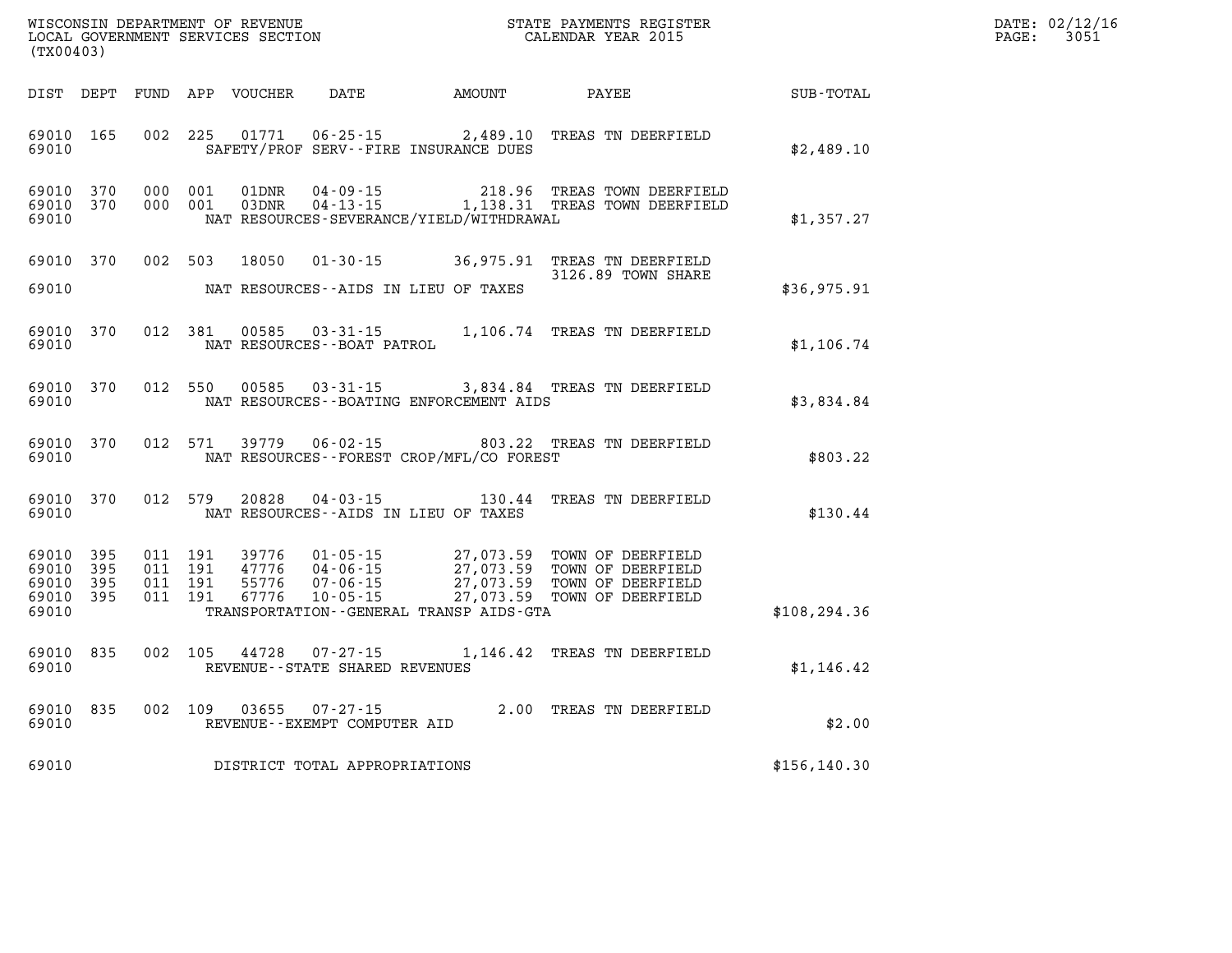| DATE: | 02/12/16 |
|-------|----------|
| PAGE: | 3052     |

| (TX00403)                                                       |                               |                                              |                                                                                        |                                          |                                                                                                                  |                  | DATE: 02/12/1<br>$\mathtt{PAGE:}$<br>3052 |
|-----------------------------------------------------------------|-------------------------------|----------------------------------------------|----------------------------------------------------------------------------------------|------------------------------------------|------------------------------------------------------------------------------------------------------------------|------------------|-------------------------------------------|
|                                                                 |                               | DIST DEPT FUND APP VOUCHER DATE AMOUNT PAYEE |                                                                                        |                                          |                                                                                                                  | <b>SUB-TOTAL</b> |                                           |
| 69012 165<br>69012                                              |                               |                                              |                                                                                        | SAFETY/PROF SERV--FIRE INSURANCE DUES    | 002 225 01772 06-25-15 2,234.45 TREAS TN HANCOCK                                                                 | \$2,234.45       |                                           |
| 69012<br>370<br>69012 370<br>69012                              | 000 001<br>000 001            | 01DNR<br>04DNR                               | $04 - 09 - 15$<br>04 - 09 - 15<br>06 - 03 - 15                                         | NAT RESOURCES-SEVERANCE/YIELD/WITHDRAWAL | 502.05 TREAS TOWN HANCOCK<br>720.18 TREAS TOWN HANCOCK                                                           | \$1,222.23       |                                           |
| 69012 370<br>69012 370<br>69012                                 | 002 503                       | 002 503<br>17913<br>18167                    |                                                                                        |                                          | 01-12-15 3,553.28 TREAS TN HANCOCK<br>01-30-15 3,302.33 TREAS TN HANCOCK<br>244.72 TOWN SHARE                    |                  |                                           |
|                                                                 |                               |                                              | NAT RESOURCES--AIDS IN LIEU OF TAXES                                                   |                                          |                                                                                                                  | \$6,855.61       |                                           |
| 69012<br>370<br>69012                                           |                               | 012 571<br>39780                             | $06 - 02 - 15$                                                                         | NAT RESOURCES--FOREST CROP/MFL/CO FOREST | 364.11 TREAS TN HANCOCK                                                                                          | \$364.11         |                                           |
| 69012 370<br>69012<br>370<br>69012 370<br>69012                 | 012 579<br>012 579<br>012 579 | 20829<br>20829<br>20829                      | 04 - 03 - 15<br>04 - 03 - 15<br>04 - 03 - 15<br>NAT RESOURCES -- AIDS IN LIEU OF TAXES |                                          | 13.97 TREAS TN HANCOCK<br>1,135.20 TREAS IN HANCOCK<br>161.58 TREAS TN HANCOCK                                   | \$1,310.75       |                                           |
| 69012 395<br>395<br>69012<br>395<br>69012<br>69012 395<br>69012 | 011 191<br>011 191<br>011 191 | 39777<br>47777<br>55777<br>011 191<br>67777  | $01 - 05 - 15$<br>04-06-15<br>$07 - 06 - 15$<br>$10 - 05 - 15$                         | TRANSPORTATION--GENERAL TRANSP AIDS-GTA  | 21,651.05 TOWN OF HANCOCK<br>21,651.05 TOWN OF HANCOCK<br>21,651.05 TOWN OF HANCOCK<br>21,651.08 TOWN OF HANCOCK | \$86,604.23      |                                           |
| 69012 395<br>69012                                              |                               |                                              |                                                                                        | TRANSPORTATION - - LRIP/TRIP/MSIP GRANTS | 011 278 64122 10-23-15 22,226.33 TREAS TN HANCOCK                                                                | \$22, 226.33     |                                           |
| 69012<br>835<br>69012                                           |                               |                                              | REVENUE--STATE SHARED REVENUES                                                         |                                          | 002 105 44729 07-27-15 1,230.24 TREAS TN HANCOCK                                                                 | \$1,230.24       |                                           |
| 835<br>69012<br>69012                                           |                               | 002 109 03656                                | $07 - 27 - 15$<br>REVENUE--EXEMPT COMPUTER AID                                         |                                          | 1.00 TREAS TN HANCOCK                                                                                            | \$1.00           |                                           |
| 835<br>69012<br>69012                                           |                               | 002 501<br>00004                             | $02 - 02 - 15$                                                                         | DOA-PAYMENT FOR MUNICIPAL SERVICES AID   | 220.13 TREAS TN HANCOCK                                                                                          | \$220.13         |                                           |
| 69012                                                           |                               | DISTRICT TOTAL APPROPRIATIONS                |                                                                                        |                                          |                                                                                                                  | \$122, 269.08    |                                           |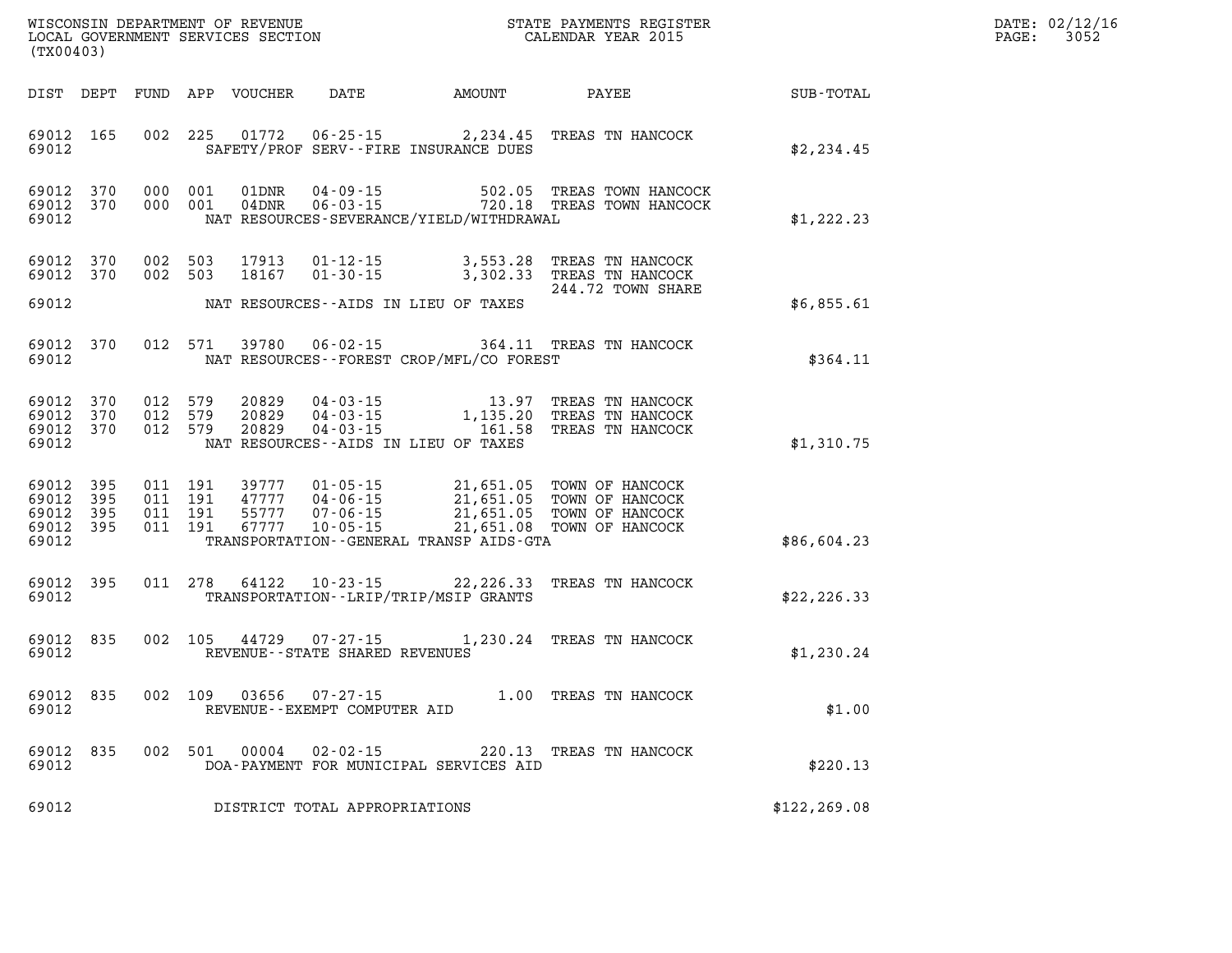| DATE: | 02/12/16 |
|-------|----------|
| PAGE: | 3053     |

| (TX00403)                        |                          |                          | WISCONSIN DEPARTMENT OF REVENUE<br>LOCAL GOVERNMENT SERVICES SECTION |                                  |                                                                              |                                                  | STATE PAYMENTS REGISTER<br>CALENDAR YEAR 2015                |               |
|----------------------------------|--------------------------|--------------------------|----------------------------------------------------------------------|----------------------------------|------------------------------------------------------------------------------|--------------------------------------------------|--------------------------------------------------------------|---------------|
| DIST                             | DEPT                     | FUND                     | APP                                                                  | VOUCHER                          | DATE                                                                         | AMOUNT                                           | <b>PAYEE</b>                                                 | SUB-TOTAL     |
| 69014<br>69014                   | 165                      | 002                      | 225                                                                  | 01773                            | $06 - 25 - 15$<br>SAFETY/PROF SERV--FIRE INSURANCE DUES                      | 5,764.00                                         | TREAS TN LEON                                                | \$5,764.00    |
| 69014<br>69014<br>69014          | 370<br>370               | 000<br>000               | 001<br>001                                                           | 01DNR<br>04DNR                   | $04 - 09 - 15$<br>$06 - 03 - 15$<br>NAT RESOURCES-SEVERANCE/YIELD/WITHDRAWAL | 1,015.29<br>1,430.36                             | TREAS TOWN LEON<br>TREAS TOWN LEON                           | \$2,445.65    |
| 69014                            | 370                      | 002                      | 503                                                                  | 17914                            | $01 - 12 - 15$                                                               | 15,662.48                                        | TREAS TN LEON<br>1069.94 TOWN SHARE                          |               |
| 69014                            |                          |                          |                                                                      |                                  | NAT RESOURCES--AIDS IN LIEU OF TAXES                                         |                                                  |                                                              | \$15,662.48   |
| 69014<br>69014                   | 370                      | 012                      | 571                                                                  | 39781                            | 06-02-15<br>NAT RESOURCES -- FOREST CROP/MFL/CO FOREST                       |                                                  | 847.22 TREAS TN LEON                                         | \$847.22      |
| 69014<br>69014<br>69014          | 370<br>370               | 012<br>012               | 579<br>579                                                           | 20830<br>20830                   | $04 - 03 - 15$<br>$04 - 03 - 15$<br>NAT RESOURCES -- AIDS IN LIEU OF TAXES   | 233.55<br>250.23                                 | TREAS TN LEON<br>TREAS TN LEON                               | \$483.78      |
| 69014<br>69014<br>69014<br>69014 | 395<br>395<br>395<br>395 | 011<br>011<br>011<br>011 | 191<br>191<br>191<br>191                                             | 39778<br>47778<br>55778<br>67778 | $01 - 05 - 15$<br>04-06-15<br>$07 - 06 - 15$<br>$10 - 05 - 15$               | 28,515.90<br>28,515.90<br>28,515.90<br>28,515.90 | TOWN OF LEON<br>TOWN OF LEON<br>TOWN OF LEON<br>TOWN OF LEON |               |
| 69014                            |                          |                          |                                                                      |                                  | TRANSPORTATION--GENERAL TRANSP AIDS-GTA                                      |                                                  |                                                              | \$114,063.60  |
| 69014<br>69014                   | 835                      | 002                      | 105                                                                  | 44730                            | $07 - 27 - 15$<br>REVENUE - - STATE SHARED REVENUES                          | 2,166.95                                         | TREAS TN LEON                                                | \$2,166.95    |
| 69014<br>69014                   | 835                      | 002                      | 109                                                                  | 03657                            | $07 - 27 - 15$<br>REVENUE--EXEMPT COMPUTER AID                               | 3.00                                             | TREAS TN LEON                                                | \$3.00        |
| 69014                            |                          |                          |                                                                      |                                  | DISTRICT TOTAL APPROPRIATIONS                                                |                                                  |                                                              | \$141, 436.68 |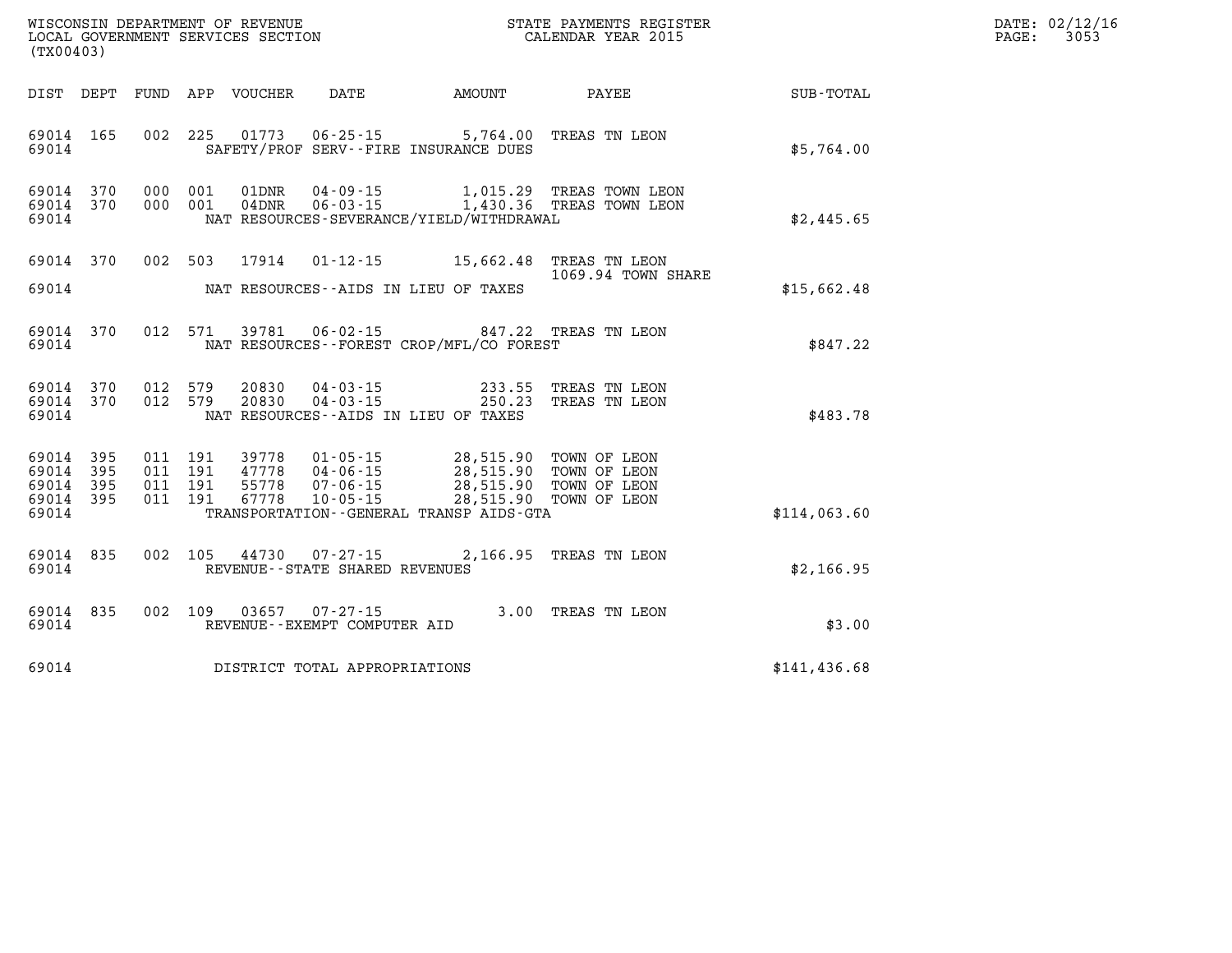| DATE: | 02/12/16 |
|-------|----------|
| PAGE: | 3054     |

| LOCAL GOVERNMENT SERVICES SECTION<br>(TX00403)                     |                                          |                                  |                                                          |                                          | CALENDAR YEAR 2015                                                                                                                      |                                | PAGE: | 3054 |
|--------------------------------------------------------------------|------------------------------------------|----------------------------------|----------------------------------------------------------|------------------------------------------|-----------------------------------------------------------------------------------------------------------------------------------------|--------------------------------|-------|------|
| DIST DEPT                                                          | FUND APP VOUCHER                         |                                  |                                                          |                                          |                                                                                                                                         | DATE AMOUNT PAYEE NE SUB-TOTAL |       |      |
| 69016 165<br>69016                                                 |                                          |                                  |                                                          | SAFETY/PROF SERV--FIRE INSURANCE DUES    | 002 225 01774 06-25-15 10,518.94 TREAS TN MARION                                                                                        | \$10,518.94                    |       |      |
| 69016<br>370<br>69016 370<br>69016                                 | 000 001<br>000 001                       |                                  |                                                          | NAT RESOURCES-SEVERANCE/YIELD/WITHDRAWAL | 04DNR  06-03-15   1,300.40 TREAS TOWN MARION<br>05DNR  09-28-15   1,329.35 TREAS TOWN MARION                                            | \$2,629.75                     |       |      |
| 69016<br>370<br>69016<br>370<br>69016<br>370                       | 002 503<br>002 503<br>002 503            | 17915<br>17915<br>18168          |                                                          |                                          | 01-12-15 2,713.17 TREAS TN MARION<br>01-12-15 452.29 TREAS TN MARION<br>01-30-15 2,713.17 TREAS TN MARION<br>272.94 TOWN SHARE          |                                |       |      |
| 69016<br>370<br>69016                                              | 002 503                                  | 18168                            |                                                          | NAT RESOURCES--AIDS IN LIEU OF TAXES     | 01-30-15 452.29 TREAS TN MARION                                                                                                         | \$6,330.92                     |       |      |
| 69016<br>370<br>69016                                              | 012 381                                  | 00619                            | NAT RESOURCES - - BOAT PATROL                            |                                          | 04-03-15   1,415.41 TREAS TN MARION                                                                                                     | \$1,415.41                     |       |      |
| 69016<br>370<br>69016                                              | 012 550                                  |                                  |                                                          | NAT RESOURCES--BOATING ENFORCEMENT AIDS  | 00619  04-03-15  4,904.41  TREAS TN MARION                                                                                              | \$4,904.41                     |       |      |
| 69016<br>370<br>69016                                              | 012 571                                  | 39782                            |                                                          | NAT RESOURCES--FOREST CROP/MFL/CO FOREST | 06-02-15 414.26 TREAS TN MARION                                                                                                         | \$414.26                       |       |      |
| 69016<br>370<br>69016                                              | 012 579                                  | 20831                            |                                                          | NAT RESOURCES--AIDS IN LIEU OF TAXES     | 04-03-15 149.78 TREAS TN MARION                                                                                                         | \$149.78                       |       |      |
| 69016<br>395<br>69016<br>395<br>69016<br>395<br>69016 395<br>69016 | 011 191<br>011 191<br>011 191<br>011 191 | 39779<br>47779<br>55779<br>67779 | $10 - 05 - 15$                                           | TRANSPORTATION--GENERAL TRANSP AIDS-GTA  | 01-05-15 30,503.20 TOWN OF MARION<br>04-06-15 30,503.20 TOWN OF MARION<br>07-06-15 30,503.20 TOWN OF MARION<br>30,503.22 TOWN OF MARION | \$122,012.82                   |       |      |
| 69016<br>455<br>69016                                              | 002 231 15                               |                                  | $04 - 13 - 15$<br>JUSTICE - - LAW ENFORCEMENT TRAINING   |                                          | 640.00 TREAS TN MARION                                                                                                                  | \$640.00                       |       |      |
| 69016 835<br>69016                                                 |                                          |                                  | 002 105 44731 07-27-15<br>REVENUE--STATE SHARED REVENUES |                                          | 3,094.12 TREAS TN MARION                                                                                                                | \$3,094.12                     |       |      |
| 69016 835<br>69016                                                 |                                          |                                  | 002 109 03658 07-27-15<br>REVENUE--EXEMPT COMPUTER AID   |                                          | 58.00 TREAS TN MARION                                                                                                                   | \$58.00                        |       |      |
| 69016                                                              |                                          |                                  | DISTRICT TOTAL APPROPRIATIONS                            |                                          |                                                                                                                                         | \$152,168.41                   |       |      |

WISCONSIN DEPARTMENT OF REVENUE **STATE PAYMENTS REGISTER**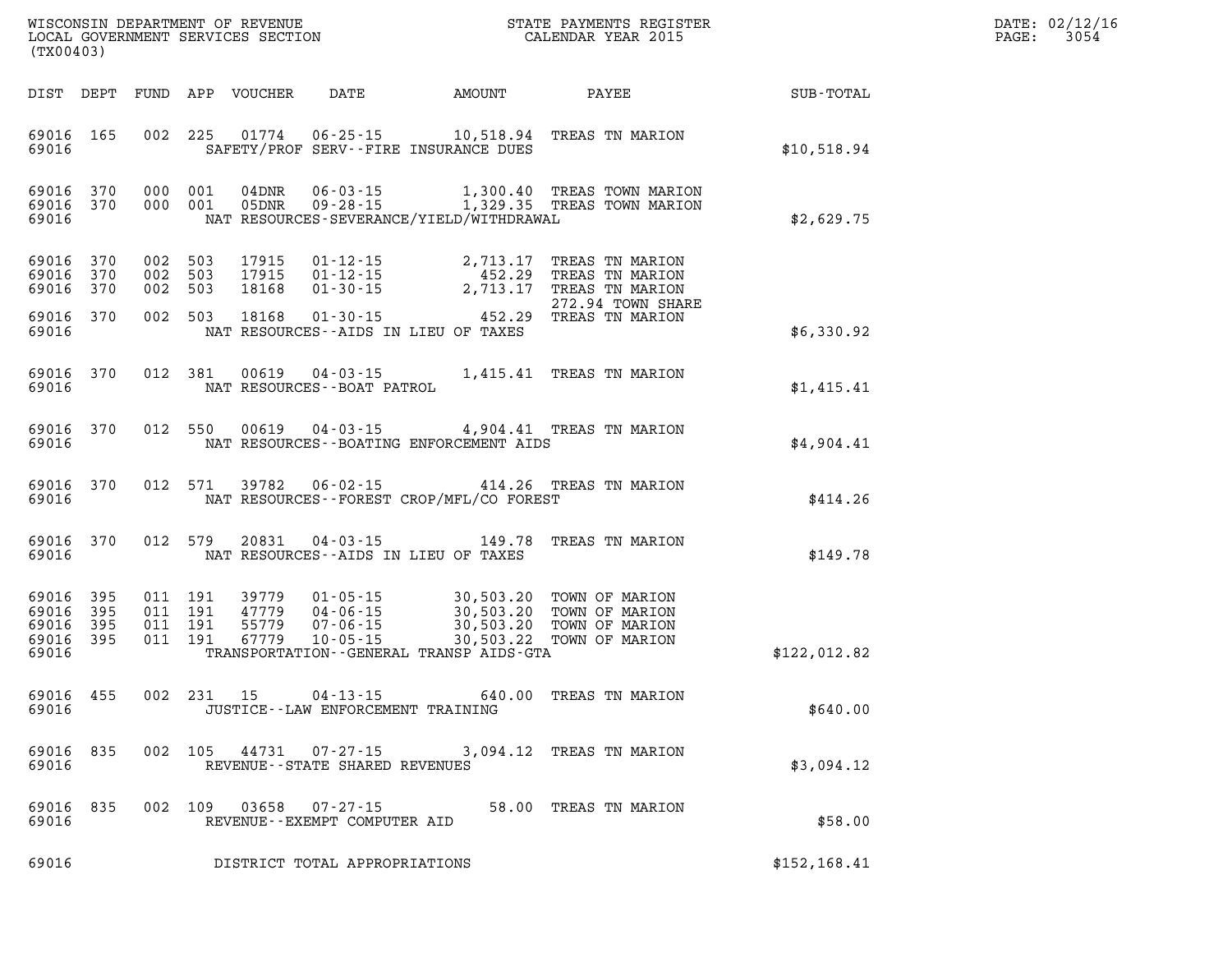| $\mathtt{DATE}$ : | 02/12/16 |
|-------------------|----------|
| PAGE:             | 3055     |

|                                                           | (TX00403) |  |                               |       |                                   |                                              | D<br>$P\zeta$                                                                                                                                                                                                                                                                                                                                        |              |  |
|-----------------------------------------------------------|-----------|--|-------------------------------|-------|-----------------------------------|----------------------------------------------|------------------------------------------------------------------------------------------------------------------------------------------------------------------------------------------------------------------------------------------------------------------------------------------------------------------------------------------------------|--------------|--|
| DIST DEPT                                                 |           |  |                               |       |                                   |                                              |                                                                                                                                                                                                                                                                                                                                                      |              |  |
| 69018 165<br>69018                                        |           |  | 002 225                       |       |                                   | SAFETY/PROF SERV--FIRE INSURANCE DUES        | 01775  06-25-15  5,598.78  TREAS  TN MOUNT MORRIS                                                                                                                                                                                                                                                                                                    | \$5,598.78   |  |
| 69018 370<br>69018 370<br>69018 370<br>69018              |           |  | 000 001<br>000 001<br>000 001 |       |                                   | NAT RESOURCES-SEVERANCE/YIELD/WITHDRAWAL     |                                                                                                                                                                                                                                                                                                                                                      | \$10,527.55  |  |
| 69018 370<br>69018                                        |           |  | 002 503                       | 17916 |                                   | NAT RESOURCES--AIDS IN LIEU OF TAXES         | 01-12-15 4,778.80 TREAS TN MOUNT MORRIS<br>265.77 TOWN SHARE                                                                                                                                                                                                                                                                                         | \$4,778.80   |  |
| 69018 370<br>69018                                        |           |  | 012 571                       |       |                                   | NAT RESOURCES - - FOREST CROP/MFL/CO FOREST  | 39783  06-02-15  776.35  TREAS TN MOUNT MORRIS                                                                                                                                                                                                                                                                                                       | \$776.35     |  |
| 69018 370<br>69018 370<br>69018                           |           |  | 012 579<br>012 579            |       |                                   | NAT RESOURCES--AIDS IN LIEU OF TAXES         | 20832  04-03-15  543.02  TREAS TN MOUNT MORRIS<br>20832  04-03-15  176.15  TREAS TN MOUNT MORRIS                                                                                                                                                                                                                                                     | \$719.17     |  |
| 69018 395<br>69018 395<br>69018 395<br>69018 395<br>69018 |           |  |                               |       |                                   | TRANSPORTATION - - GENERAL TRANSP AIDS - GTA | $\begin{array}{cccc} 011 & 191 & 39780 & 01\cdot 05\cdot 15 & 27,255.25 & \text{TOWN OF MOUNT MORRIS} \\ 011 & 191 & 47780 & 04\cdot 06\cdot 15 & 27,255.25 & \text{TOWN OF MOUNT MORRIS} \\ 011 & 191 & 55780 & 07\cdot 06\cdot 15 & 27,255.25 & \text{TOWN OF MOUNT MORRIS} \\ 011 & 191 & 67780 & 10\cdot 05\cdot 15 & 27,255.27 & \text{TOWN OF$ | \$109,021.02 |  |
| 69018 835<br>69018                                        |           |  | 002 105                       |       | REVENUE - - STATE SHARED REVENUES |                                              | 44732 07-27-15 1,624.06 TREAS TN MOUNT MORRIS                                                                                                                                                                                                                                                                                                        | \$1,624.06   |  |
| 69018 835<br>69018                                        |           |  | 002 109                       |       | REVENUE--EXEMPT COMPUTER AID      |                                              | 03659  07-27-15  12.00  TREAS TN MOUNT MORRIS                                                                                                                                                                                                                                                                                                        | \$12.00      |  |
| 69018                                                     |           |  |                               |       | DISTRICT TOTAL APPROPRIATIONS     |                                              |                                                                                                                                                                                                                                                                                                                                                      | \$133,057.73 |  |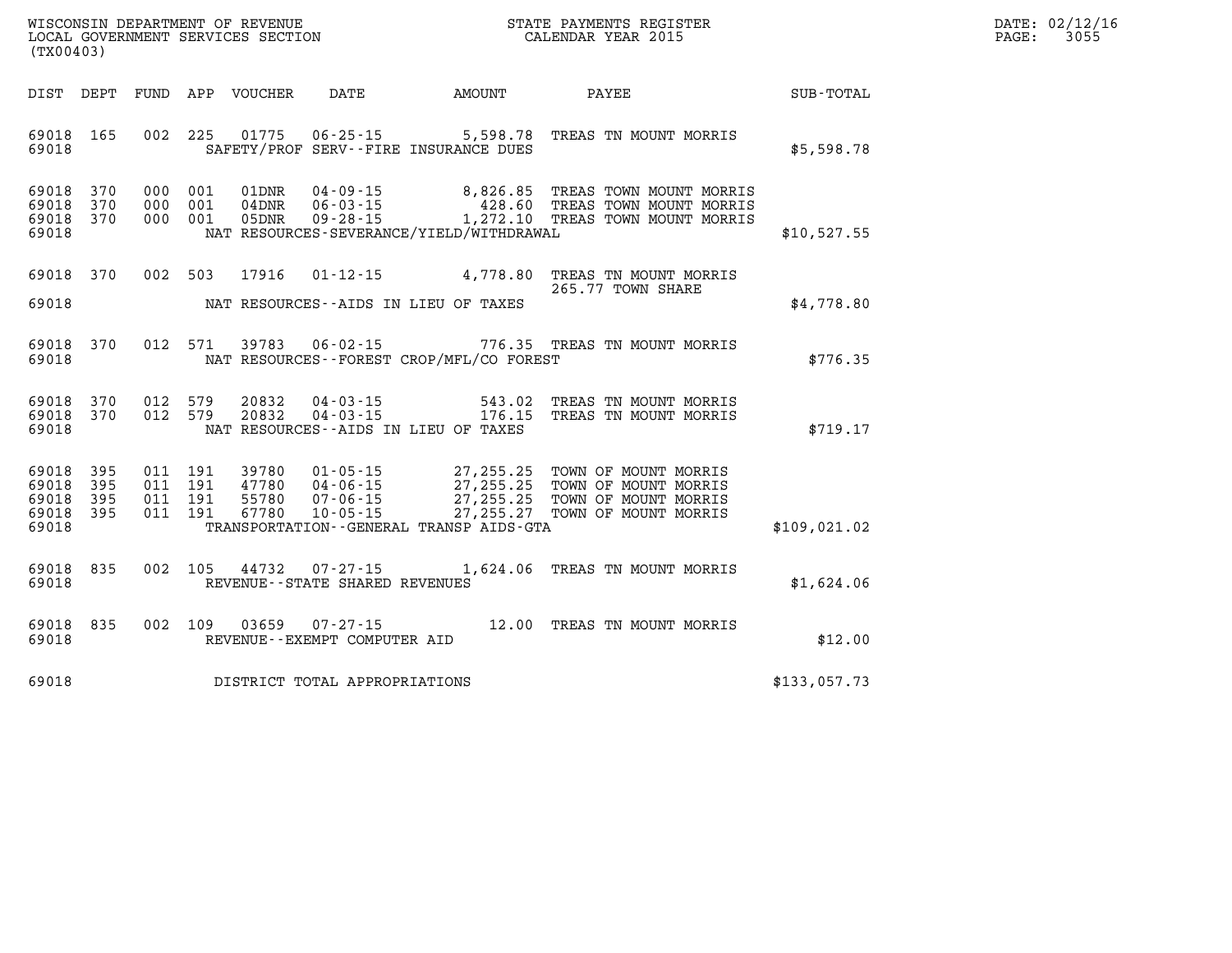| WISCONSIN DEPARTMENT OF REVENUE      | PAYMENTS REGISTER<br>3TATE | DATE: | 02/12/16 |
|--------------------------------------|----------------------------|-------|----------|
| GOVERNMENT SERVICES SECTION<br>LOCAL | CALENDAR YEAR 2015         | PAGE  | 3056     |

| LOCAL GOVERNMENT SERVICES SECTION<br>(TX00403) |                            |  |                    | CALENDAR YEAR 2015                                       |                                                                                                                                                                                                                                                                                                                                                                                        | PAGE:                                                                                  | 3056          |  |  |
|------------------------------------------------|----------------------------|--|--------------------|----------------------------------------------------------|----------------------------------------------------------------------------------------------------------------------------------------------------------------------------------------------------------------------------------------------------------------------------------------------------------------------------------------------------------------------------------------|----------------------------------------------------------------------------------------|---------------|--|--|
|                                                |                            |  |                    |                                                          |                                                                                                                                                                                                                                                                                                                                                                                        |                                                                                        |               |  |  |
|                                                |                            |  |                    |                                                          |                                                                                                                                                                                                                                                                                                                                                                                        | DIST DEPT FUND APP VOUCHER DATE AMOUNT PAYEE SUB-TOTAL                                 |               |  |  |
| 69020 165<br>69020                             |                            |  |                    |                                                          | 002 225 01776 06-25-15 1,777.32 TREAS TN OASIS<br>SAFETY/PROF SERV--FIRE INSURANCE DUES                                                                                                                                                                                                                                                                                                |                                                                                        | \$1,777.32    |  |  |
| 69020 370<br>69020 370<br>69020                |                            |  | 000 001<br>000 001 |                                                          | NAT RESOURCES-SEVERANCE/YIELD/WITHDRAWAL                                                                                                                                                                                                                                                                                                                                               | 01DNR  04-09-15  978.23 TREAS TOWN OASIS<br>04DNR  06-03-15  6,175.33 TREAS TOWN OASIS | \$7,153.56    |  |  |
| 69020 370                                      |                            |  |                    |                                                          | 002 503 17917 01-12-15 12,609.45 TREAS TN OASIS                                                                                                                                                                                                                                                                                                                                        |                                                                                        |               |  |  |
| 69020                                          |                            |  |                    |                                                          | NAT RESOURCES--AIDS IN LIEU OF TAXES                                                                                                                                                                                                                                                                                                                                                   | 1375.61 TOWN SHARE                                                                     | \$12,609.45   |  |  |
|                                                |                            |  |                    |                                                          |                                                                                                                                                                                                                                                                                                                                                                                        |                                                                                        |               |  |  |
| 69020 370<br>69020                             |                            |  |                    |                                                          | 012 571 39784 06-02-15 320.75 TREAS TN OASIS<br>NAT RESOURCES--FOREST CROP/MFL/CO FOREST                                                                                                                                                                                                                                                                                               |                                                                                        | \$320.75      |  |  |
|                                                |                            |  |                    |                                                          |                                                                                                                                                                                                                                                                                                                                                                                        |                                                                                        |               |  |  |
| 69020 370<br>69020                             |                            |  |                    |                                                          | NAT RESOURCES--AIDS IN LIEU OF TAXES                                                                                                                                                                                                                                                                                                                                                   | 012 579 20833 04-03-15 64.22 TREAS TN OASIS                                            | \$64.22       |  |  |
| 69020<br>69020<br>69020<br>69020<br>69020      | 395<br>395<br>395<br>- 395 |  |                    |                                                          | $\begin{array}{cccc} 011 & 191 & 39781 & 01\cdot 05\cdot 15 & 23\, ,838\, .46 & \text{TOWN OF OASIS} \\ 011 & 191 & 47781 & 04\cdot 06\cdot 15 & 23\, ,838\, .46 & \text{TOWN OF OASIS} \\ 011 & 191 & 55781 & 07\cdot 06\cdot 15 & 23\, ,838\, .46 & \text{TOWN OF OASIS} \\ 011 & 191 & 67781 & 10\cdot 05\cdot 15 & 23\, ,838\, .4$<br>TRANSPORTATION - - GENERAL TRANSP AIDS - GTA |                                                                                        | \$95,353.85   |  |  |
| 69020 835<br>69020                             |                            |  |                    | 002 105 44733 07-27-15<br>REVENUE--STATE SHARED REVENUES |                                                                                                                                                                                                                                                                                                                                                                                        | 856.83 TREAS TN OASIS                                                                  | \$856.83      |  |  |
| 69020 835<br>69020                             |                            |  | 002 109            | REVENUE--EXEMPT COMPUTER AID                             | 03660  07-27-15  25.00 TREAS TN OASIS                                                                                                                                                                                                                                                                                                                                                  |                                                                                        | \$25.00       |  |  |
|                                                |                            |  |                    | 69020 DISTRICT TOTAL APPROPRIATIONS                      |                                                                                                                                                                                                                                                                                                                                                                                        |                                                                                        | \$118, 160.98 |  |  |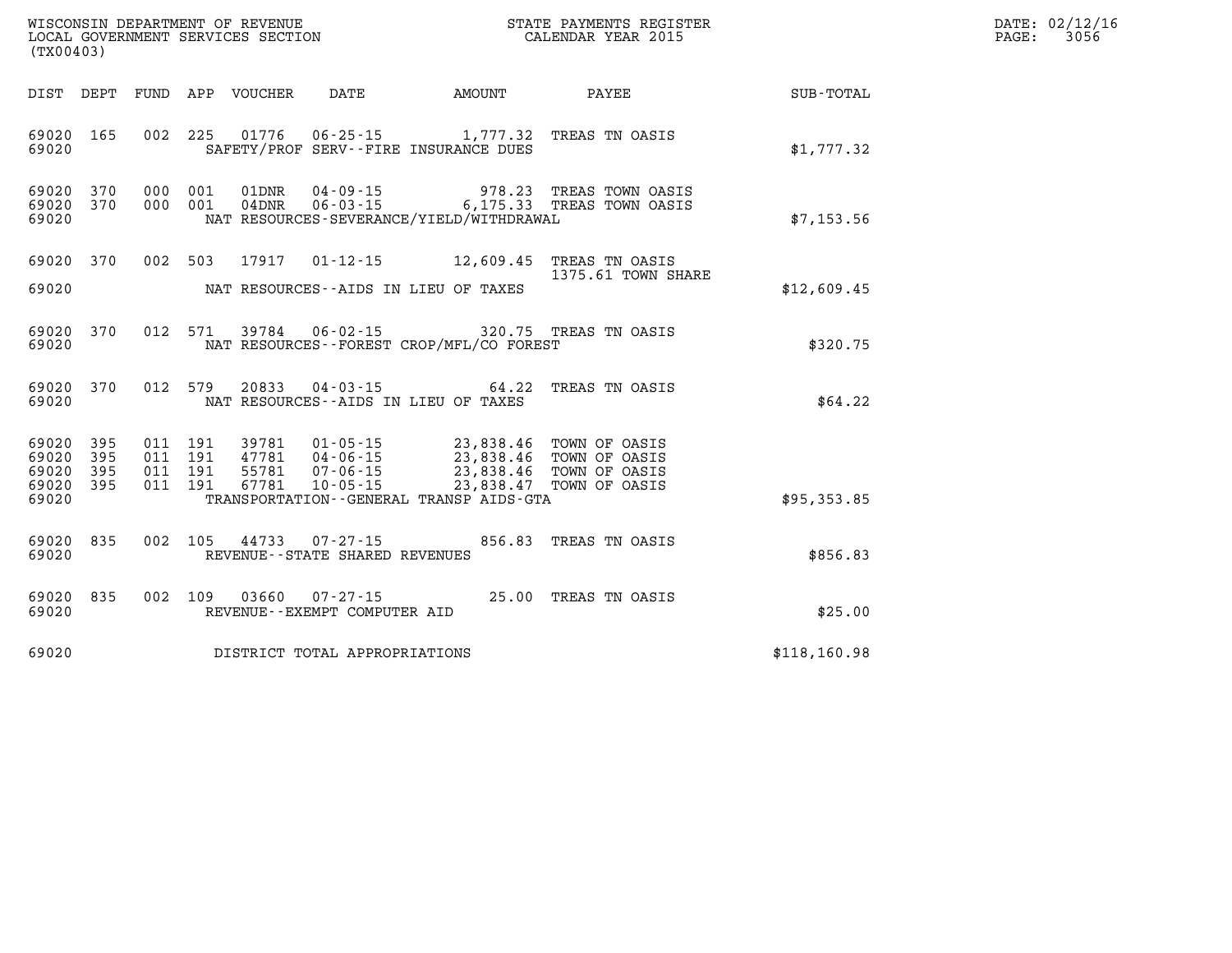| DATE: | 02/12/16 |
|-------|----------|
| PAGE: | 3057     |

| (TX00403)                                 |                          |                          | WISCONSIN DEPARTMENT OF REVENUE<br>LOCAL GOVERNMENT SERVICES SECTION |                                                                                    |                                                            | STATE PAYMENTS REGISTER<br>CALENDAR YEAR 2015                                                                      |               |
|-------------------------------------------|--------------------------|--------------------------|----------------------------------------------------------------------|------------------------------------------------------------------------------------|------------------------------------------------------------|--------------------------------------------------------------------------------------------------------------------|---------------|
| DIST                                      | DEPT                     | FUND                     | APP<br>VOUCHER                                                       | DATE                                                                               | AMOUNT                                                     | PAYEE                                                                                                              | SUB-TOTAL     |
| 69022<br>69022                            | 165                      | 002                      | 225<br>01777                                                         | $06 - 25 - 15$                                                                     | SAFETY/PROF SERV--FIRE INSURANCE DUES                      | 1,524.74 TREAS TN PLAINFIELD                                                                                       | \$1,524.74    |
| 69022<br>69022<br>69022                   | 370<br>370               | 000<br>000               | 001<br>01DNR<br>001<br>04DNR                                         | $04 - 09 - 15$<br>$06 - 03 - 15$                                                   | NAT RESOURCES-SEVERANCE/YIELD/WITHDRAWAL                   | 480.28 TREAS TOWN PLAINFIELD<br>1,208.17 TREAS TOWN PLAINFIELD                                                     | \$1,688.45    |
| 69022<br>69022                            | 370                      | 012                      | 571<br>39785                                                         | $06 - 02 - 15$                                                                     | NAT RESOURCES - - FOREST CROP/MFL/CO FOREST                | 243.11 TREAS TN PLAINFIELD                                                                                         | \$243.11      |
| 69022<br>69022<br>69022                   | 370<br>370               | 012<br>012               | 579<br>20834<br>579<br>20834                                         | $04 - 03 - 15$<br>$04 - 03 - 15$                                                   | 249.43<br>127.67<br>NAT RESOURCES -- AIDS IN LIEU OF TAXES | TREAS TN PLAINFIELD<br>TREAS TN PLAINFIELD                                                                         | \$377.10      |
| 69022<br>69022<br>69022<br>69022<br>69022 | 395<br>395<br>395<br>395 | 011<br>011<br>011<br>011 | 191<br>39782<br>191<br>47782<br>55782<br>191<br>67782<br>191         | $01 - 05 - 15$<br>04 - 06 - 15<br>07 - 06 - 15<br>$07 - 06 - 15$<br>$10 - 05 - 15$ | 30,437.16<br>TRANSPORTATION--GENERAL TRANSP AIDS-GTA       | 30,437.14 TOWN OF PLAINFIELD<br>30,437.14 TOWN OF PLAINFIELD<br>30,437.14 TOWN OF PLAINFIELD<br>TOWN OF PLAINFIELD | \$121,748.58  |
| 69022<br>69022                            | 395                      | 011                      | 278<br>60005                                                         | $09 - 14 - 15$                                                                     | 28,400.67<br>TRANSPORTATION - - LRIP/TRIP/MSIP GRANTS      | TREAS TN PLAINFIELD                                                                                                | \$28,400.67   |
| 69022<br>69022                            | 835                      | 002                      | 105<br>44734                                                         | $07 - 27 - 15$<br>REVENUE - - STATE SHARED REVENUES                                | 2,046.85                                                   | TREAS TN PLAINFIELD                                                                                                | \$2,046.85    |
| 69022<br>69022                            | 835                      | 002                      | 109<br>03661                                                         | $07 - 27 - 15$<br>REVENUE--EXEMPT COMPUTER AID                                     | 181.00                                                     | TREAS TN PLAINFIELD                                                                                                | \$181.00      |
| 69022                                     |                          |                          |                                                                      | DISTRICT TOTAL APPROPRIATIONS                                                      |                                                            |                                                                                                                    | \$156, 210.50 |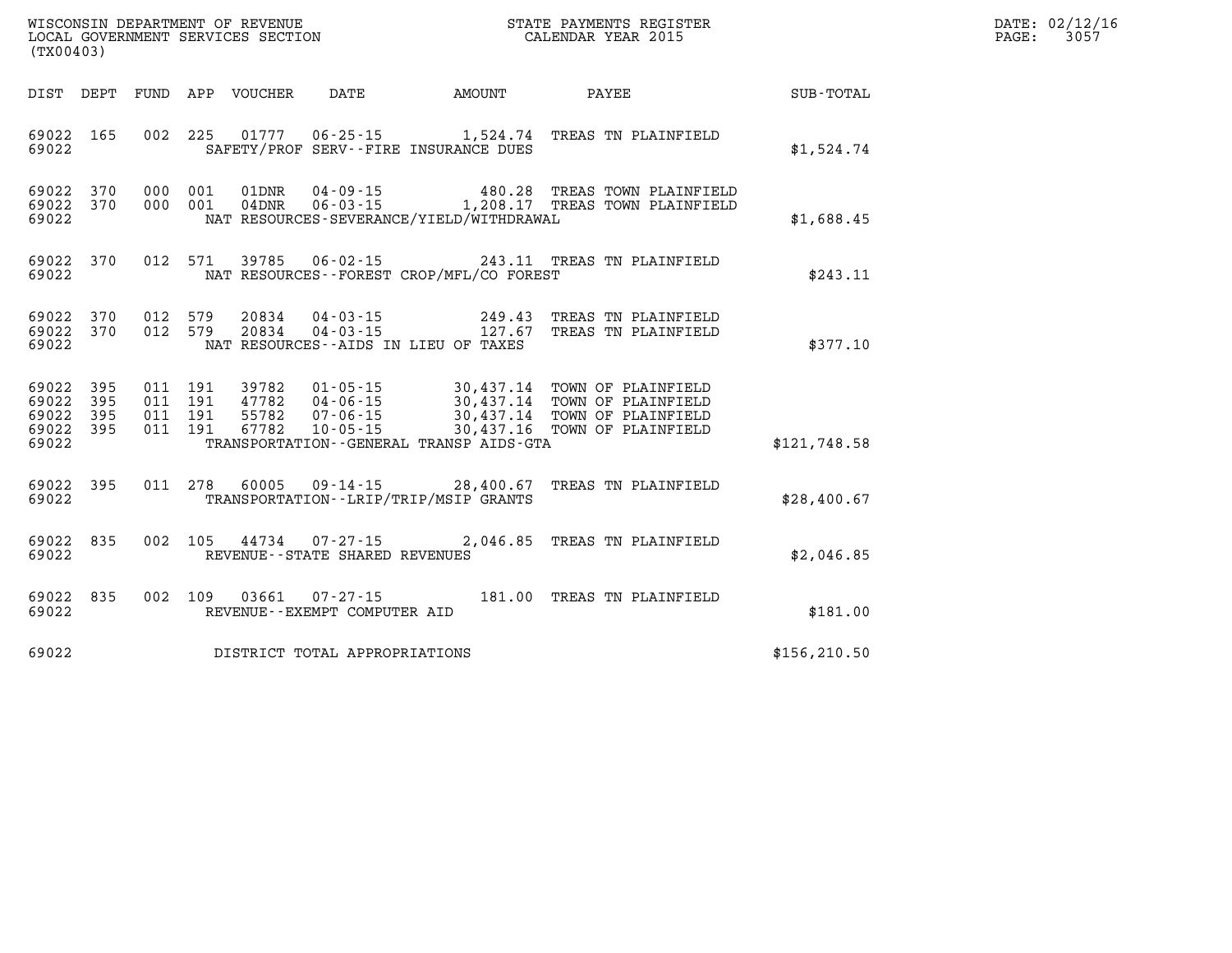| (TX00403)                       |                        |                    |  |               |                                                                       |                                                                                                                                                                                                  |              | DATE: 02/12/16<br>3058<br>$\mathtt{PAGE}$ : |
|---------------------------------|------------------------|--------------------|--|---------------|-----------------------------------------------------------------------|--------------------------------------------------------------------------------------------------------------------------------------------------------------------------------------------------|--------------|---------------------------------------------|
|                                 |                        |                    |  |               | DIST DEPT FUND APP VOUCHER DATE AMOUNT                                | PAYEE SUB-TOTAL                                                                                                                                                                                  |              |                                             |
| 69024 165<br>69024              |                        |                    |  |               | SAFETY/PROF SERV--FIRE INSURANCE DUES                                 | 002 225 01778 06-25-15 2,241.84 TREAS TN POYSIPPI                                                                                                                                                | \$2,241.84   |                                             |
|                                 |                        |                    |  |               |                                                                       | 69024 370 002 503 17918 01-12-15 22,617.55 TREAS TN POYSIPPI<br>1089.88 TOWN SHARE                                                                                                               |              |                                             |
|                                 |                        |                    |  |               | 69024 NAT RESOURCES--AIDS IN LIEU OF TAXES                            |                                                                                                                                                                                                  | \$22,617.55  |                                             |
| 69024                           |                        |                    |  |               | NAT RESOURCES--FOREST CROP/MFL/CO FOREST                              | 69024 370 012 571 39786 06-02-15 116.34 TREAS TN POYSIPPI                                                                                                                                        | \$116.34     |                                             |
|                                 | 69024 370<br>69024 370 |                    |  |               |                                                                       | 012 579 20835 04-03-15 853.70 TREAS TN POYSIPPI<br>012 579 20835 04-03-15 24.72 TREAS TN POYSIPPI<br>012 579 20835 04-03-15 1,473.86 TREAS TN POYSIPPI                                           |              |                                             |
| 69024                           | 69024 370              |                    |  |               | NAT RESOURCES--AIDS IN LIEU OF TAXES                                  |                                                                                                                                                                                                  | \$2,352.28   |                                             |
| 69024<br>69024                  | 395<br>395             | 011 191<br>011 191 |  |               |                                                                       | 39783  01-05-15  15,815.86  TOWN OF POY SIPPI<br>47783  04-06-15  15,815.86  TOWN OF POY SIPPI<br>55783  07-06-15  15,815.86  TOWN OF POY SIPPI<br>67783  10-05-15  15,815.88  TOWN OF POY SIPPI |              |                                             |
| 69024 395<br>69024 395<br>69024 |                        | 011 191            |  | 011 191 67783 | TRANSPORTATION - - GENERAL TRANSP AIDS - GTA                          |                                                                                                                                                                                                  | \$63, 263.46 |                                             |
|                                 |                        |                    |  |               |                                                                       |                                                                                                                                                                                                  |              |                                             |
|                                 | 69024                  |                    |  |               | 69024 835 002 105 44735 07-27-15<br>REVENUE - - STATE SHARED REVENUES | 5,633.01 TREAS TN POYSIPPI                                                                                                                                                                       | \$5,633.01   |                                             |
| 69024                           |                        |                    |  |               | REVENUE--EXEMPT COMPUTER AID                                          | 69024 835 002 109 03662 07-27-15 33.00 TREAS TN POYSIPPI                                                                                                                                         | \$33.00      |                                             |
| 69024                           |                        |                    |  |               | DISTRICT TOTAL APPROPRIATIONS                                         |                                                                                                                                                                                                  | \$96, 257.48 |                                             |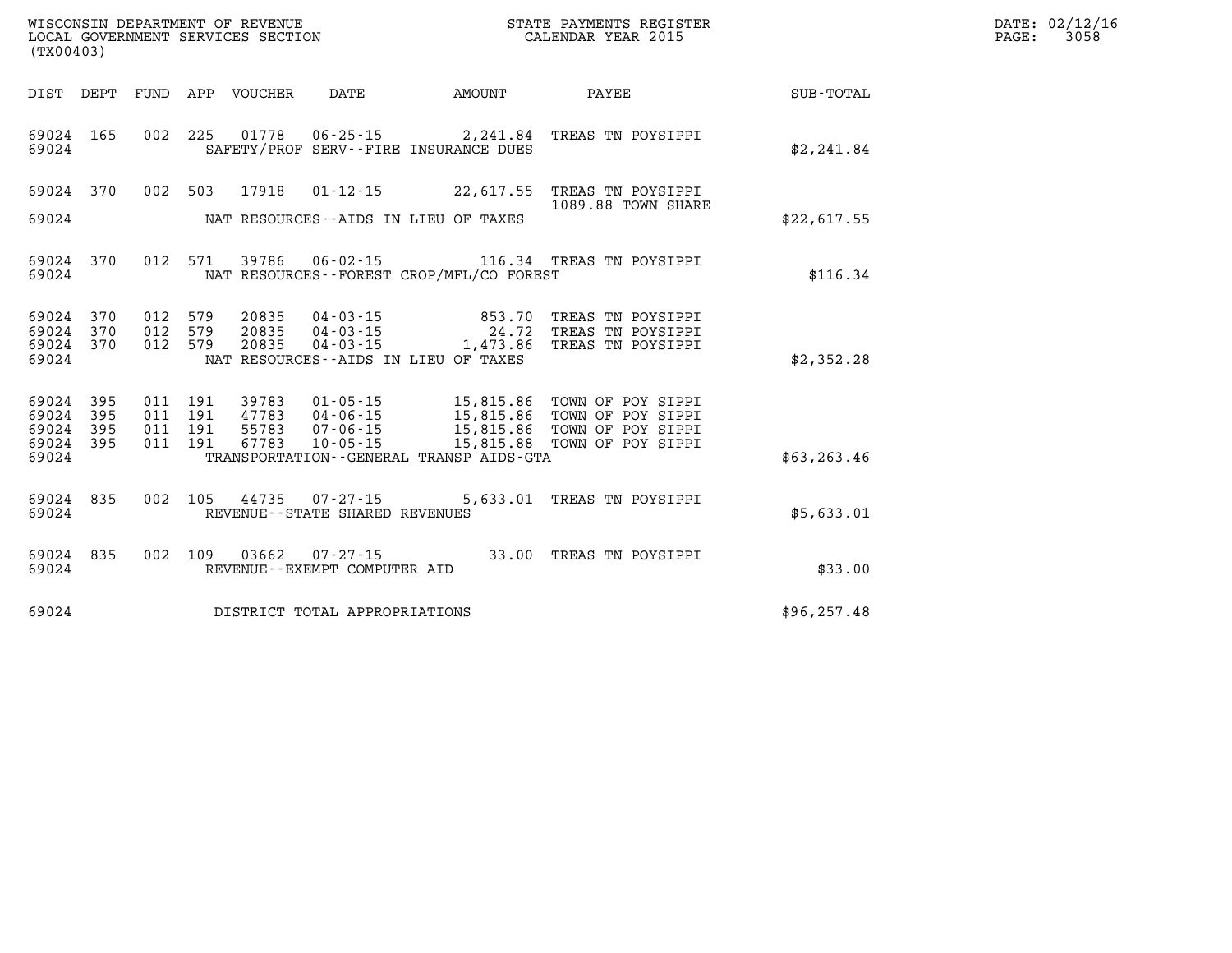| $\mathtt{DATE}$ : | 02/12/16 |
|-------------------|----------|
| PAGE:             | 3059     |

| WISCONSIN DEPARTMENT OF REVENUE<br>(TX00403)                                             | LOCAL GOVERNMENT SERVICES SECTION                                                                                                    |                                                  | STATE PAYMENTS REGISTER<br>CALENDAR YEAR 2015                                     |              |
|------------------------------------------------------------------------------------------|--------------------------------------------------------------------------------------------------------------------------------------|--------------------------------------------------|-----------------------------------------------------------------------------------|--------------|
| DIST<br>FUND<br>DEPT                                                                     | APP<br>VOUCHER<br>DATE                                                                                                               | AMOUNT                                           | PAYEE                                                                             | SUB-TOTAL    |
| 69026<br>165<br>002<br>69026                                                             | 225<br>01779<br>$06 - 25 - 15$<br>SAFETY/PROF SERV--FIRE INSURANCE DUES                                                              | 1,824.27                                         | TREAS TN RICHFORD                                                                 | \$1,824.27   |
| 69026<br>370<br>000<br>69026<br>370<br>000<br>69026                                      | 001<br>01DNR<br>$04 - 09 - 15$<br>001<br>05DNR<br>$09 - 28 - 15$<br>NAT RESOURCES-SEVERANCE/YIELD/WITHDRAWAL                         | 1,030.12<br>632.50                               | TREAS TOWN RICHFORD<br>TREAS TOWN RICHFORD                                        | \$1,662.62   |
| 370<br>002<br>69026<br>69026<br>370<br>002<br>69026<br>370<br>002                        | 503<br>17919<br>$01 - 12 - 15$<br>503<br>17919<br>$01 - 12 - 15$<br>503<br>18169<br>$01 - 30 - 15$                                   | 33,888.95<br>5,364.21<br>33,206.41               | TREAS TN RICHFORD<br>TREAS TN RICHFORD<br>TREAS TN RICHFORD<br>2996.37 TOWN SHARE |              |
| 69026<br>370<br>002<br>69026                                                             | 503<br>18169<br>$01 - 30 - 15$<br>NAT RESOURCES -- AIDS IN LIEU OF TAXES                                                             | 5,364.21                                         | TREAS TN RICHFORD                                                                 | \$77,823.78  |
| 370<br>012<br>69026<br>69026                                                             | 571<br>39787<br>$06 - 02 - 15$<br>NAT RESOURCES--FOREST CROP/MFL/CO FOREST                                                           |                                                  | 526.71 TREAS TN RICHFORD                                                          | \$526.71     |
| 69026<br>370<br>012<br>69026<br>370<br>012<br>69026                                      | 579<br>20836<br>$04 - 03 - 15$<br>579<br>20836<br>$04 - 03 - 15$<br>NAT RESOURCES--AIDS IN LIEU OF TAXES                             | 656.23<br>1,200.92                               | TREAS TN RICHFORD<br>TREAS TN RICHFORD                                            | \$1,857.15   |
| 69026<br>395<br>011<br>69026<br>395<br>011<br>011<br>69026<br>395<br>69026<br>395<br>011 | 191<br>39784<br>$01 - 05 - 15$<br>191<br>47784<br>$04 - 06 - 15$<br>191<br>55784<br>$07 - 06 - 15$<br>$10 - 05 - 15$<br>191<br>67784 | 22,102.57<br>22,102.57<br>22,102.57<br>22,102.59 | TOWN OF RICHFORD<br>TOWN OF RICHFORD<br>TOWN OF RICHFORD<br>TOWN OF RICHFORD      |              |
| 69026                                                                                    | TRANSPORTATION--GENERAL TRANSP AIDS-GTA                                                                                              |                                                  |                                                                                   | \$88,410.30  |
| 395<br>011<br>69026<br>69026                                                             | 278<br>45656<br>$04 - 17 - 15$<br>TRANSPORTATION - - LRIP/TRIP/MSIP GRANTS                                                           | 28,400.67                                        | TREAS TN RICHFORD                                                                 | \$28,400.67  |
| 002<br>69026<br>835<br>69026                                                             | 105<br>44736<br>$07 - 27 - 15$<br>REVENUE - - STATE SHARED REVENUES                                                                  | 1,028.70                                         | TREAS TN RICHFORD                                                                 | \$1,028.70   |
| 69026<br>835<br>002<br>69026                                                             | 109<br>03663<br>$07 - 27 - 15$<br>REVENUE - - EXEMPT COMPUTER AID                                                                    | 41.00                                            | TREAS TN RICHFORD                                                                 | \$41.00      |
| 69026                                                                                    | DISTRICT TOTAL APPROPRIATIONS                                                                                                        |                                                  |                                                                                   | \$201,575.20 |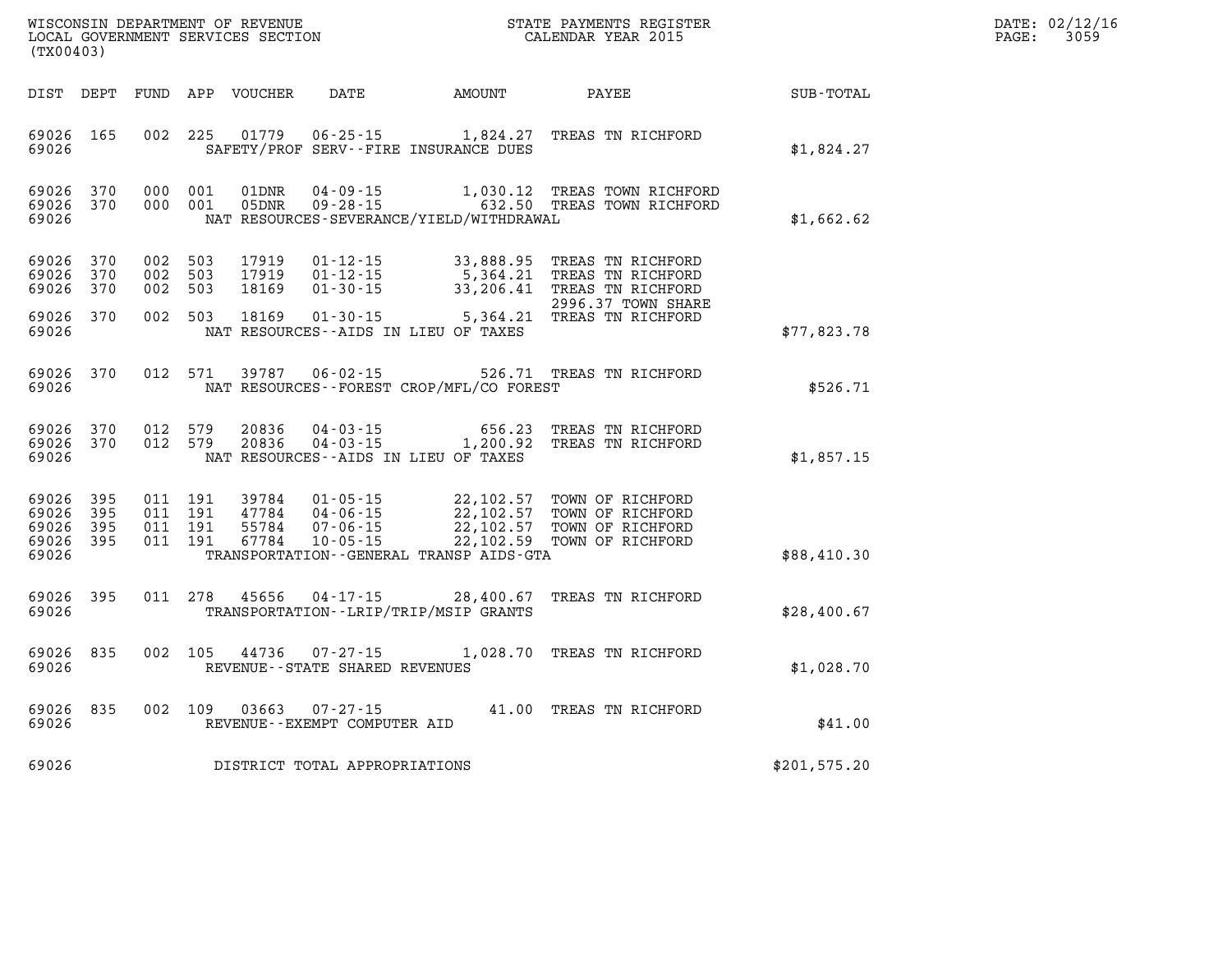| (TX00403)                                         |            |                                          |                            |                                                  |                                                                                                                                                                                                                              |                                           | DATE: 02/12/16<br>PAGE:<br>3060 |  |
|---------------------------------------------------|------------|------------------------------------------|----------------------------|--------------------------------------------------|------------------------------------------------------------------------------------------------------------------------------------------------------------------------------------------------------------------------------|-------------------------------------------|---------------------------------|--|
|                                                   |            |                                          | DIST DEPT FUND APP VOUCHER | DATE                                             | AMOUNT                                                                                                                                                                                                                       | PAYEE                                     | SUB-TOTAL                       |  |
| 69028 165<br>69028                                |            | 002 225                                  |                            |                                                  | 01780  06-25-15  2,182.90<br>SAFETY/PROF SERV--FIRE INSURANCE DUES                                                                                                                                                           | TREAS TN ROSE                             | \$2,182.90                      |  |
| 69028 370<br>69028                                |            | 000 001                                  |                            |                                                  | NAT RESOURCES-SEVERANCE/YIELD/WITHDRAWAL                                                                                                                                                                                     | 01DNR  04-09-15  4,002.16 TREAS TOWN ROSE | \$4,002.16                      |  |
| 69028 370                                         |            | 002 503                                  | 17920                      |                                                  | 01-12-15 2,727.18 TREAS TN ROSE                                                                                                                                                                                              |                                           |                                 |  |
| 69028                                             |            |                                          |                            |                                                  | NAT RESOURCES--AIDS IN LIEU OF TAXES                                                                                                                                                                                         | 204.44 TOWN SHARE                         | \$2,727.18                      |  |
| 69028                                             | 69028 370  |                                          |                            | 012 571 39788 06-02-15                           | NAT RESOURCES - - FOREST CROP/MFL/CO FOREST                                                                                                                                                                                  | 762.71 TREAS TN ROSE                      | \$762.71                        |  |
| 69028 370<br>69028                                | 69028 370  | 012 579<br>012 579                       | 20837<br>20837             |                                                  | 04 - 03 - 15 181.55<br>04 - 03 - 15 153.99<br>181.55<br>NAT RESOURCES -- AIDS IN LIEU OF TAXES                                                                                                                               | TREAS TN ROSE<br>TREAS TN ROSE            | \$335.54                        |  |
| 69028 395<br>69028<br>69028<br>69028 395<br>69028 | 395<br>395 | 011 191<br>011 191<br>011 191<br>011 191 |                            |                                                  | 39785  01-05-15  19,896.51  TOWN OF ROSE<br>47785  04-06-15  19,896.51  TOWN OF ROSE<br>55785  07-06-15  19,896.51  TOWN OF ROSE<br>67785  10-05-15  19,896.54  TOWN OF ROSE<br>TRANSPORTATION - - GENERAL TRANSP AIDS - GTA |                                           | \$79,586.07                     |  |
| 69028 835<br>69028                                |            | 002 105                                  | 44737                      | $07 - 27 - 15$<br>REVENUE--STATE SHARED REVENUES |                                                                                                                                                                                                                              | 1,157.18 TREAS TN ROSE                    | \$1,157.18                      |  |
| 69028 835<br>69028                                |            | 002 109                                  | 03664                      | 07-27-15<br>REVENUE--EXEMPT COMPUTER AID         | 7.00 TREAS TN ROSE                                                                                                                                                                                                           |                                           | \$7.00                          |  |
| 69028 835<br>69028                                |            | 002 501                                  | 00004                      | $02 - 02 - 15$                                   | DOA-PAYMENT FOR MUNICIPAL SERVICES AID                                                                                                                                                                                       | 4,075.38 TREAS TN ROSE                    | \$4,075.38                      |  |
| 69028                                             |            |                                          |                            | DISTRICT TOTAL APPROPRIATIONS                    |                                                                                                                                                                                                                              |                                           | \$94,836.12                     |  |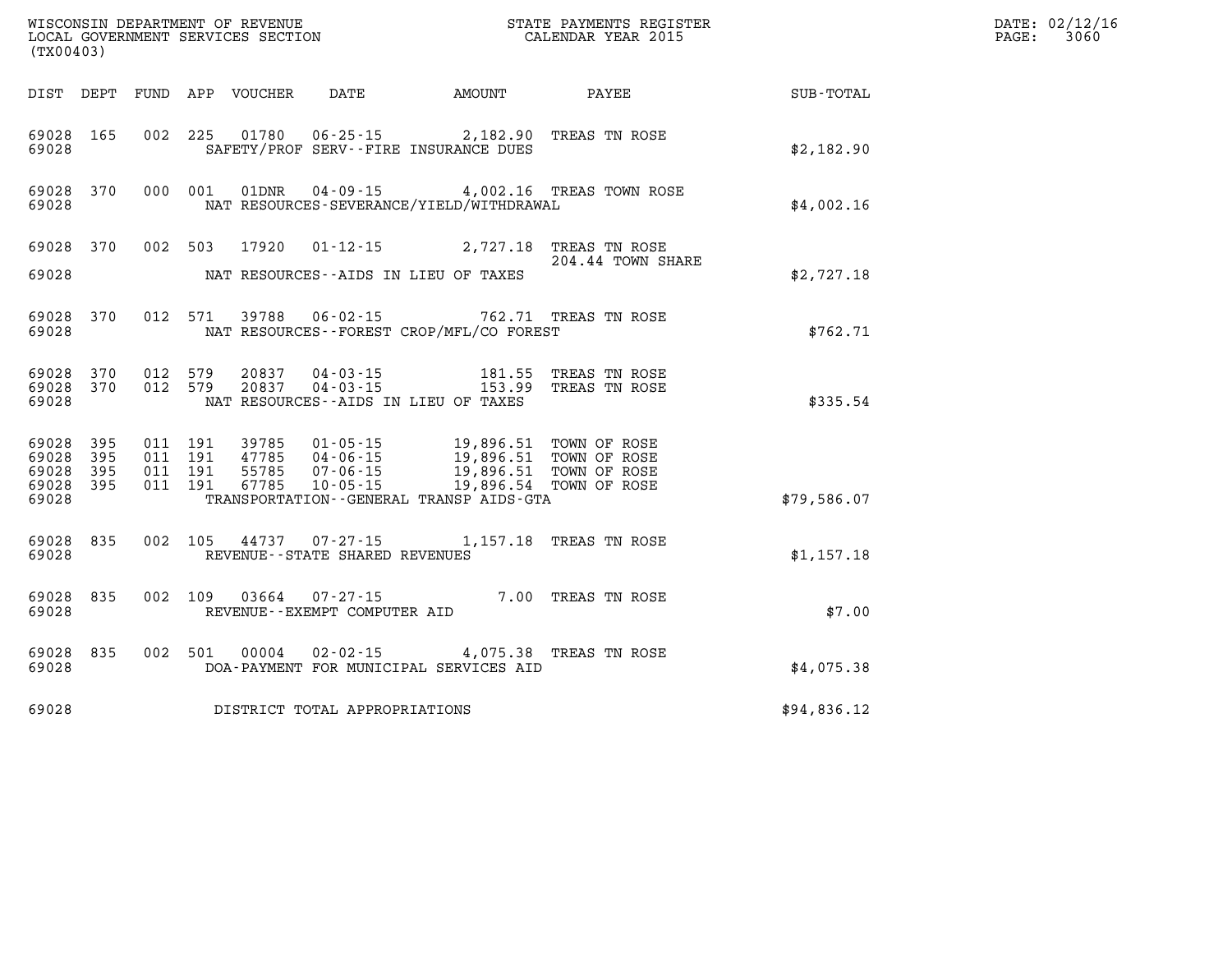| $\mathtt{DATE}$ : | 02/12/16 |
|-------------------|----------|
| PAGE:             | 3061     |

| WISCONSIN DEPARTMENT OF REVENUE<br>LOCAL GOVERNMENT SERVICES SECTION<br>(TX00403)                 |                                                                                                                                                                                 |                                                  | STATE PAYMENTS REGISTER<br>CALENDAR YEAR 2015                                    |                  |
|---------------------------------------------------------------------------------------------------|---------------------------------------------------------------------------------------------------------------------------------------------------------------------------------|--------------------------------------------------|----------------------------------------------------------------------------------|------------------|
| DIST<br>DEPT<br>FUND                                                                              | APP<br><b>VOUCHER</b><br>DATE                                                                                                                                                   | AMOUNT                                           | PAYEE                                                                            | <b>SUB-TOTAL</b> |
| 002<br>69030<br>165<br>69030                                                                      | 225<br>01781<br>$06 - 25 - 15$<br>SAFETY/PROF                                                                                                                                   | 4,088.36<br>SERV--FIRE INSURANCE DUES            | TREAS TN SAXEVILLE                                                               | \$4,088.36       |
| 69030<br>370<br>000<br>69030<br>370<br>000<br>69030<br>370<br>000<br>69030                        | 001<br>01DNR<br>$04 - 09 - 15$<br>001<br>$06 - 03 - 15$<br>$04$ DNR<br>$09 - 28 - 15$<br>001<br>05DNR<br>NAT RESOURCES-SEVERANCE/YIELD/WITHDRAWAL                               | 14,430.66<br>10.22<br>303.12                     | TREAS TOWN SAXEVILLE<br>TREAS TOWN SAXEVILLE<br>TREAS TOWN SAXEVILLE             | \$14,744.00      |
| 012<br>370<br>69030<br>69030                                                                      | 571<br>39789<br>$06 - 02 - 15$<br>NAT RESOURCES - - FOREST CROP/MFL/CO FOREST                                                                                                   | 774.07                                           | TREAS TN SAXEVILLE                                                               | \$774.07         |
| 69030<br>395<br>011<br>395<br>69030<br>011<br>395<br>69030<br>011<br>69030<br>395<br>011<br>69030 | 191<br>39786<br>$01 - 05 - 15$<br>191<br>47786<br>$04 - 06 - 15$<br>191<br>55786<br>$07 - 06 - 15$<br>191<br>67786<br>$10 - 05 - 15$<br>TRANSPORTATION--GENERAL TRANSP AIDS-GTA | 20,737.33<br>20,737.33<br>20,737.33<br>20,737.35 | TOWN OF SAXEVILLE<br>TOWN OF SAXEVILLE<br>TOWN OF SAXEVILLE<br>TOWN OF SAXEVILLE | \$82,949.34      |
| 69030<br>835<br>002<br>69030                                                                      | 105<br>44738<br>$07 - 27 - 15$<br>REVENUE - - STATE SHARED REVENUES                                                                                                             | 1,769.23                                         | TREAS TN SAXEVILLE                                                               | \$1,769.23       |
| 69030<br>835<br>002<br>69030                                                                      | 109<br>03665<br>$07 - 27 - 15$<br>REVENUE - - EXEMPT COMPUTER AID                                                                                                               | 2.00                                             | TREAS TN SAXEVILLE                                                               | \$2.00           |
| 69030                                                                                             | DISTRICT TOTAL APPROPRIATIONS                                                                                                                                                   |                                                  |                                                                                  | \$104, 327.00    |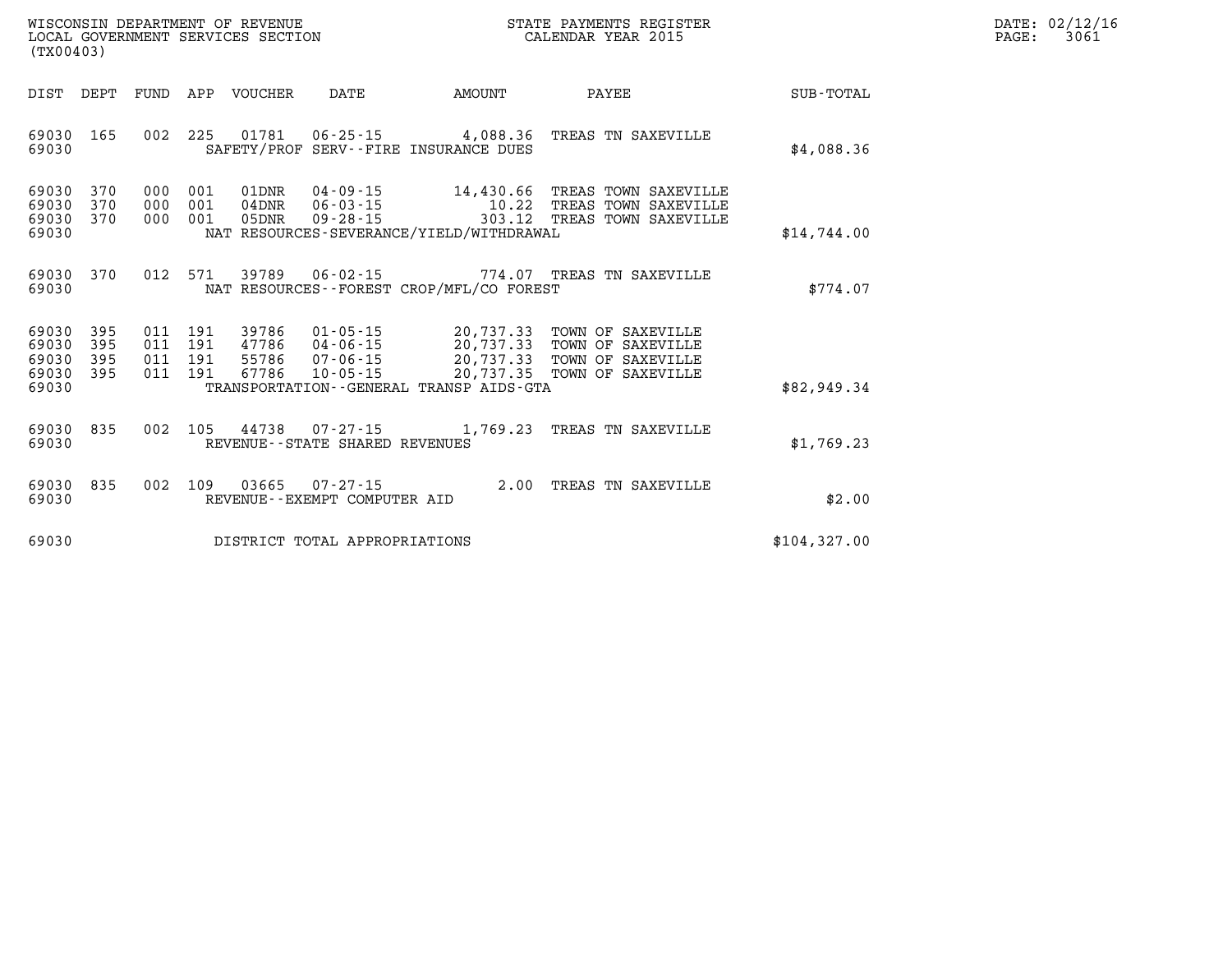| $\mathtt{DATE}$ : | 02/12/16 |
|-------------------|----------|
| PAGE:             | 3062     |

| DIST                                      | DEPT                     | FUND                     | APP                      | VOUCHER                          | DATE                                                                 | AMOUNT                                                                                           | PAYEE                                                                                    | SUB-TOTAL     |
|-------------------------------------------|--------------------------|--------------------------|--------------------------|----------------------------------|----------------------------------------------------------------------|--------------------------------------------------------------------------------------------------|------------------------------------------------------------------------------------------|---------------|
| 69032<br>69032                            | 165                      | 002                      | 225                      | 01782                            |                                                                      | $06 - 25 - 15$ 7,500.09<br>SAFETY/PROF SERV--FIRE INSURANCE DUES                                 | TREAS TN SPRINGWATER                                                                     | \$7,500.09    |
| 69032<br>69032<br>69032<br>69032          | 370<br>370<br>370        | 000<br>000<br>000        | 001<br>001<br>001        | 01DNR<br>$04$ DNR<br>05DNR       | $04 - 09 - 15$<br>$06 - 03 - 15$<br>$09 - 28 - 15$                   | 3,088.94<br>26,646.10<br>207.72<br>NAT RESOURCES-SEVERANCE/YIELD/WITHDRAWAL                      | TREAS TOWN SPRINGWATER<br>TREAS TOWN SPRINGWATER<br>TREAS TOWN SPRINGWATER               | \$29,942.76   |
| 69032                                     | 370                      | 002                      | 503                      | 17921                            | $01 - 12 - 15$                                                       | 11,524.20                                                                                        | TREAS TN SPRINGWATER<br>1159.53 TOWN SHARE                                               |               |
| 69032<br>69032                            | 370                      | 002                      | 503                      | 17921                            | $01 - 12 - 15$                                                       | 3,218.67<br>NAT RESOURCES -- AIDS IN LIEU OF TAXES                                               | TREAS TN SPRINGWATER                                                                     | \$14,742.87   |
| 69032<br>69032                            | 370                      | 012                      | 571                      | 39790                            | $06 - 02 - 15$                                                       | 684.03<br>NAT RESOURCES - - FOREST CROP/MFL/CO FOREST                                            | TREAS TN SPRINGWATER                                                                     | \$684.03      |
| 69032<br>69032<br>69032                   | 370<br>370               | 012<br>012               | 579<br>579               | 20838<br>20838                   | $04 - 03 - 15$<br>$04 - 03 - 15$                                     | 387.12<br>1,544.91<br>NAT RESOURCES--AIDS IN LIEU OF TAXES                                       | TREAS TN SPRINGWATER<br>TREAS TN SPRINGWATER                                             | \$1,932.03    |
| 69032<br>69032<br>69032<br>69032<br>69032 | 395<br>395<br>395<br>395 | 011<br>011<br>011<br>011 | 191<br>191<br>191<br>191 | 39787<br>47787<br>55787<br>67787 | $01 - 05 - 15$<br>$04 - 06 - 15$<br>$07 - 06 - 15$<br>$10 - 05 - 15$ | 28,780.14<br>28,780.14<br>28,780.14<br>28,780.14<br>TRANSPORTATION - - GENERAL TRANSP AIDS - GTA | TOWN OF SPRINGWATER<br>TOWN OF SPRINGWATER<br>TOWN OF SPRINGWATER<br>TOWN OF SPRINGWATER | \$115, 120.56 |
| 69032<br>69032                            | 835                      | 002                      | 105                      | 44739                            | $07 - 27 - 15$<br>REVENUE - - STATE SHARED REVENUES                  | 2,199.09                                                                                         | TREAS TN SPRINGWATER                                                                     | \$2,199.09    |
| 69032<br>69032                            | 835                      | 002                      | 109                      | 03666                            | $07 - 27 - 15$<br>REVENUE - - EXEMPT COMPUTER AID                    | 23.00                                                                                            | TREAS TN SPRINGWATER                                                                     | \$23.00       |
| 69032<br>69032                            | 835                      | 002                      | 501                      | 00004                            | $02 - 02 - 15$                                                       | 3,240.33<br>DOA-PAYMENT FOR MUNICIPAL SERVICES AID                                               | TREAS TN SPRINGWATER                                                                     | \$3, 240.33   |
| 69032                                     |                          |                          |                          |                                  | DISTRICT TOTAL APPROPRIATIONS                                        |                                                                                                  |                                                                                          | \$175,384.76  |

LOCAL GOVERNMENT SERVICES SECTION

**(TX00403)**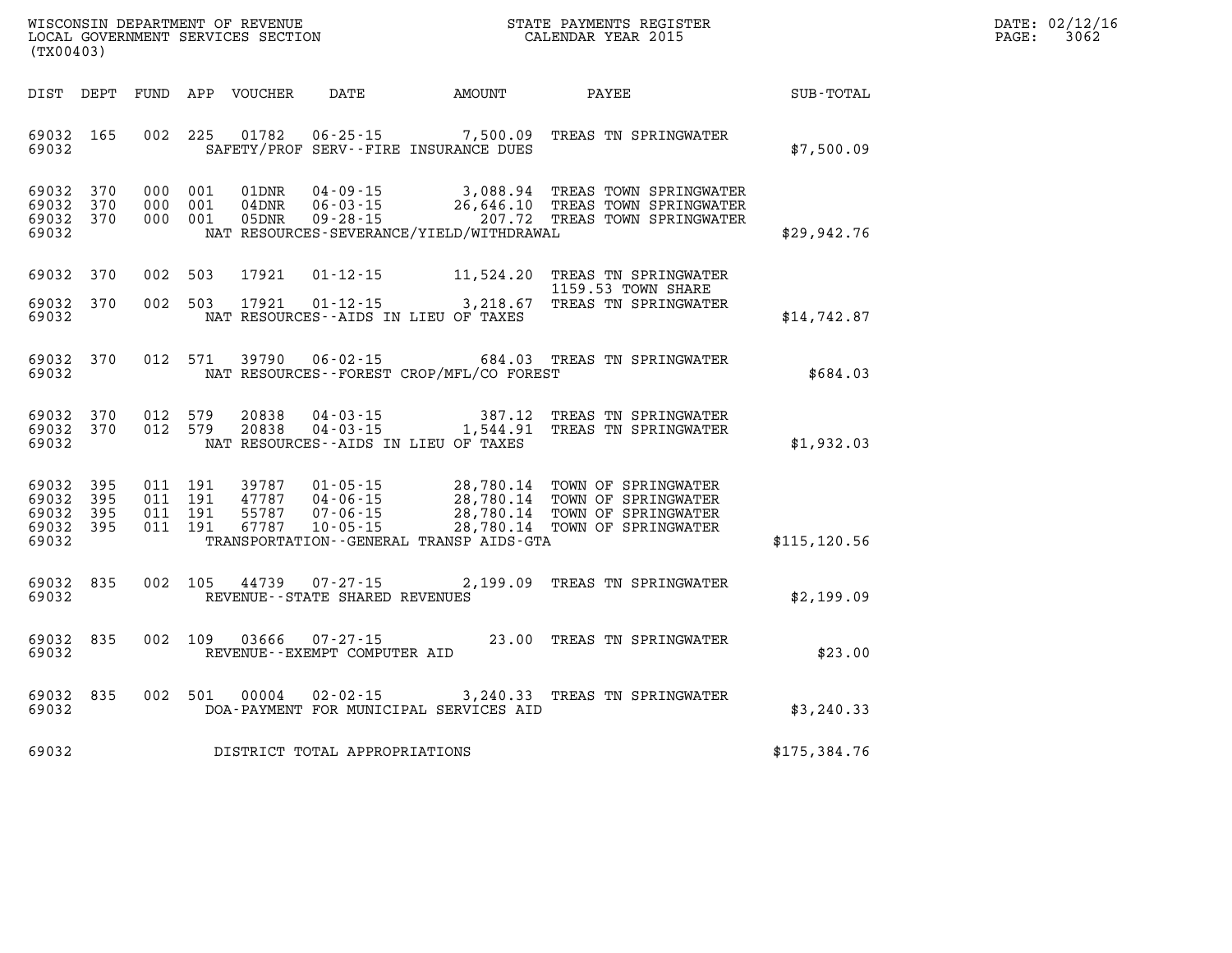| WISCONSIN DEPARTMENT OF REVENUE      | PAYMENTS REGISTER<br>3TATE | DATE: | 02/12/16 |
|--------------------------------------|----------------------------|-------|----------|
| GOVERNMENT SERVICES SECTION<br>LOCAL | CALENDAR YEAR 2015         | PAGE  | 3063     |

| (TX00403)                           |                    |         | LOCAL GOVERNMENT SERVICES SECTION |                                     | CALENDAR YEAR 2015                                                                                                                                                                                                                                                                                                                                                                                 |                                                                                                                         |                                                              | PAGE: | 3063 |
|-------------------------------------|--------------------|---------|-----------------------------------|-------------------------------------|----------------------------------------------------------------------------------------------------------------------------------------------------------------------------------------------------------------------------------------------------------------------------------------------------------------------------------------------------------------------------------------------------|-------------------------------------------------------------------------------------------------------------------------|--------------------------------------------------------------|-------|------|
|                                     |                    |         |                                   |                                     |                                                                                                                                                                                                                                                                                                                                                                                                    |                                                                                                                         | DIST DEPT FUND APP VOUCHER DATE AMOUNT PAYEE PAYEE SUB-TOTAL |       |      |
| 69034                               | 69034 165          |         |                                   |                                     | SAFETY/PROF SERV--FIRE INSURANCE DUES                                                                                                                                                                                                                                                                                                                                                              | 002 225 01783 06-25-15 1,588.52 TREAS TN WARREN                                                                         | \$1,588.52                                                   |       |      |
| 69034 370<br>69034 370              |                    |         |                                   |                                     | 69034 NAT RESOURCES--AIDS IN LIEU OF TAXES                                                                                                                                                                                                                                                                                                                                                         | 002 503 17922 01-12-15 2,528.91 TREAS TN WARREN<br>002 503 18170 01-30-15 2,528.91 TREAS TN WARREN<br>398.94 TOWN SHARE | \$5,057.82                                                   |       |      |
|                                     | 69034 370          | 69034   |                                   |                                     | NAT RESOURCES -- FOREST CROP/MFL/CO FOREST                                                                                                                                                                                                                                                                                                                                                         | 012 571 39791 06-02-15 260.60 TREAS TN WARREN                                                                           | \$260.60                                                     |       |      |
| 69034                               | 69034 370          |         |                                   |                                     | NAT RESOURCES--AIDS IN LIEU OF TAXES                                                                                                                                                                                                                                                                                                                                                               | 012 579 20839 04-03-15 125.60 TREAS TN WARREN                                                                           | \$125.60                                                     |       |      |
| 69034 395<br>69034 395<br>69034 395 | 69034 395<br>69034 | 011 191 |                                   |                                     | $\begin{array}{cccc} 011 & 191 & 39788 & 01\cdot 05\cdot 15 & 19\text{, }377\text{.}60 & \text{TOWN OF WARREN} \\ 011 & 191 & 47788 & 04\cdot 06\cdot 15 & 19\text{, }377\text{.}60 & \text{TOWN OF WARREN} \\ 011 & 191 & 55788 & 07\cdot 06\cdot 15 & 19\text{, }377\text{.}60 & \text{TOWN OF WARREN} \\ 011 & 191 & 67788 & 10\cdot 05\cdot 1$<br>TRANSPORTATION - - GENERAL TRANSP AIDS - GTA |                                                                                                                         | \$77,510.40                                                  |       |      |
| 69034                               | 69034 395          |         |                                   |                                     | TRANSPORTATION--LRIP/TRIP/MSIP GRANTS                                                                                                                                                                                                                                                                                                                                                              | 011 278 58395 08-27-15 28,400.67 TREAS TN WARREN                                                                        | \$28,400.67                                                  |       |      |
| 69034                               | 69034 835          |         |                                   | REVENUE--STATE SHARED REVENUES      |                                                                                                                                                                                                                                                                                                                                                                                                    | 002 105 44740 07-27-15 1,692.60 TREAS TN WARREN                                                                         | \$1,692.60                                                   |       |      |
|                                     | 69034 835<br>69034 |         |                                   | REVENUE--EXEMPT COMPUTER AID        |                                                                                                                                                                                                                                                                                                                                                                                                    | 002 109 03667 07-27-15 21.00 TREAS TN WARREN                                                                            | \$21.00                                                      |       |      |
|                                     |                    |         |                                   | 69034 DISTRICT TOTAL APPROPRIATIONS |                                                                                                                                                                                                                                                                                                                                                                                                    |                                                                                                                         | \$114,657.21                                                 |       |      |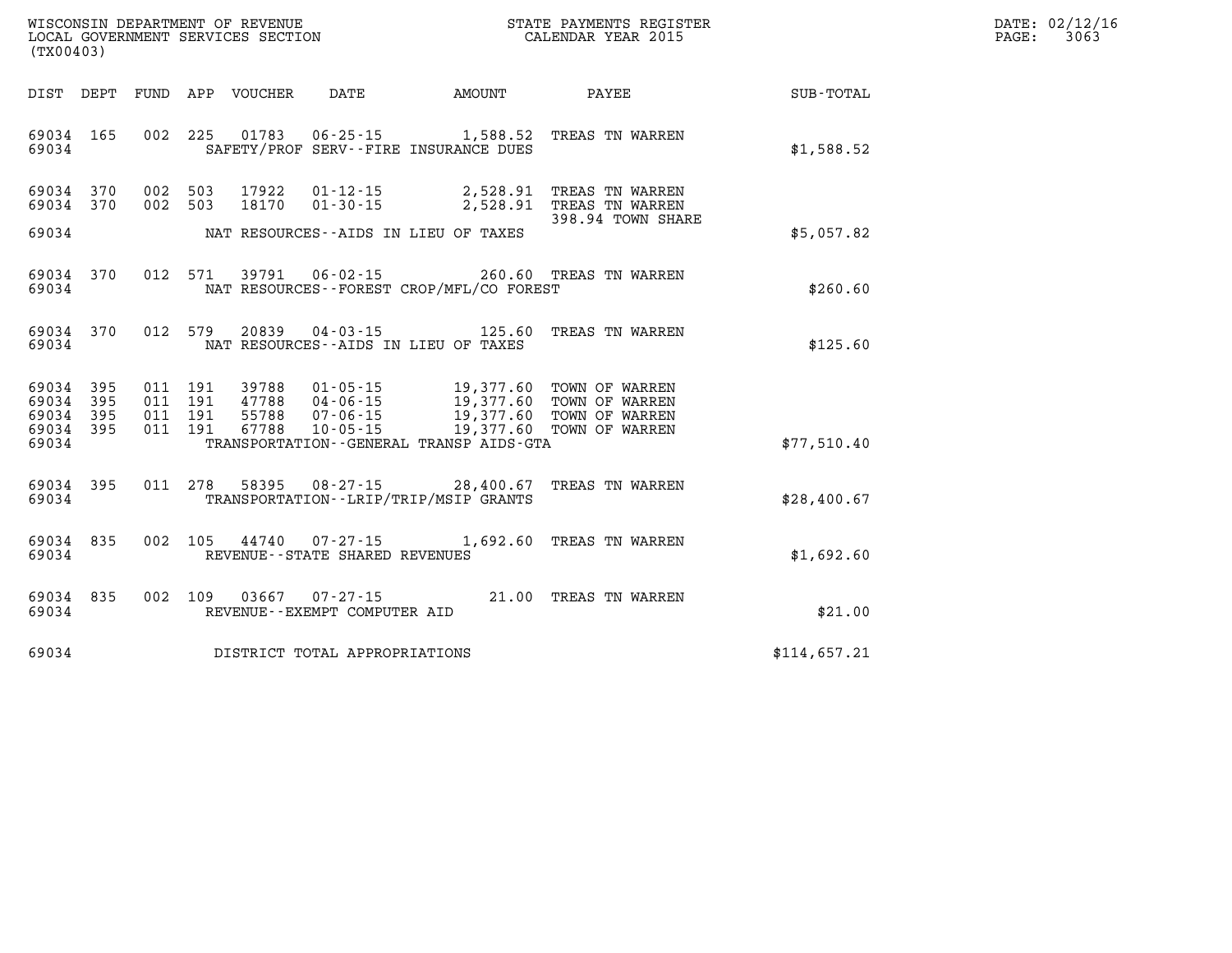| $\mathtt{DATE}$ : | 02/12/16 |
|-------------------|----------|
| PAGE:             | 3064     |

| (TX00403)                                 |                          |                          |                          | WISCONSIN DEPARTMENT OF REVENUE<br>LOCAL GOVERNMENT SERVICES SECTION |                                                                      | STATE PAYMENTS REGISTER<br>CALENDAR YEAR 2015                                                    |                                                                          |              |  |
|-------------------------------------------|--------------------------|--------------------------|--------------------------|----------------------------------------------------------------------|----------------------------------------------------------------------|--------------------------------------------------------------------------------------------------|--------------------------------------------------------------------------|--------------|--|
| DIST                                      | DEPT                     | <b>FUND</b>              | APP                      | VOUCHER                                                              | DATE                                                                 | AMOUNT                                                                                           | PAYEE                                                                    | SUB-TOTAL    |  |
| 69036<br>69036                            | 165                      | 002                      | 225                      | 01784                                                                | $06 - 25 - 15$                                                       | 4,226.40<br>SAFETY/PROF SERV--FIRE INSURANCE DUES                                                | TREAS TN WAUTOMA                                                         | \$4,226.40   |  |
| 69036<br>69036<br>69036<br>69036          | 370<br>370<br>370        | 000<br>000<br>000        | 001<br>001<br>001        | 01DNR<br>04DNR<br>05DNR                                              | $04 - 09 - 15$<br>$06 - 03 - 15$<br>$09 - 28 - 15$                   | 623.59<br>215.25<br>175.98<br>NAT RESOURCES-SEVERANCE/YIELD/WITHDRAWAL                           | TREAS TOWN WAUTOMA<br>TREAS TOWN WAUTOMA<br>TREAS TOWN WAUTOMA           | \$1,014.82   |  |
| 69036<br>69036                            | 370<br>370               | 002<br>002               | 503<br>503               | 17923<br>18171                                                       | $01 - 12 - 15$<br>$01 - 30 - 15$                                     | 7,188.77<br>3,983.48                                                                             | TREAS TN WAUTOMA<br>TREAS TN WAUTOMA<br>264.63 TOWN SHARE                |              |  |
| 69036                                     |                          |                          |                          |                                                                      |                                                                      | NAT RESOURCES -- AIDS IN LIEU OF TAXES                                                           |                                                                          | \$11, 172.25 |  |
| 69036<br>69036                            | 370                      | 012                      | 571                      | 39792                                                                | $06 - 02 - 15$                                                       | 538.65<br>NAT RESOURCES - - FOREST CROP/MFL/CO FOREST                                            | TREAS TN WAUTOMA                                                         | \$538.65     |  |
| 69036<br>69036<br>69036                   | 370<br>370               | 012<br>012               | 579<br>579               | 20840<br>20840                                                       | $04 - 03 - 15$<br>$04 - 03 - 15$                                     | 247.40<br>777.52<br>NAT RESOURCES--AIDS IN LIEU OF TAXES                                         | TREAS TN WAUTOMA<br>TREAS TN WAUTOMA                                     | \$1,024.92   |  |
| 69036<br>69036<br>69036<br>69036<br>69036 | 395<br>395<br>395<br>395 | 011<br>011<br>011<br>011 | 191<br>191<br>191<br>191 | 39789<br>47789<br>55789<br>67789                                     | $01 - 05 - 15$<br>$04 - 06 - 15$<br>$07 - 06 - 15$<br>$10 - 05 - 15$ | 22,834.74<br>22,834.74<br>22,834.74<br>22,834.74<br>TRANSPORTATION - - GENERAL TRANSP AIDS - GTA | TOWN OF WAUTOMA<br>TOWN OF WAUTOMA<br>TOWN OF WAUTOMA<br>TOWN OF WAUTOMA | \$91,338.96  |  |
| 69036<br>69036                            | 835                      | 002                      | 105                      | 44741                                                                | $07 - 27 - 15$<br>REVENUE - - STATE SHARED REVENUES                  | 2,412.22                                                                                         | TREAS TN WAUTOMA                                                         | \$2,412.22   |  |
| 69036<br>69036                            | 835                      | 002                      | 109                      | 03668                                                                | $07 - 27 - 15$<br>REVENUE - - EXEMPT COMPUTER AID                    | 330.00                                                                                           | TREAS TN WAUTOMA                                                         | \$330.00     |  |
| 69036                                     |                          |                          |                          |                                                                      | DISTRICT TOTAL APPROPRIATIONS                                        |                                                                                                  |                                                                          | \$112,058.22 |  |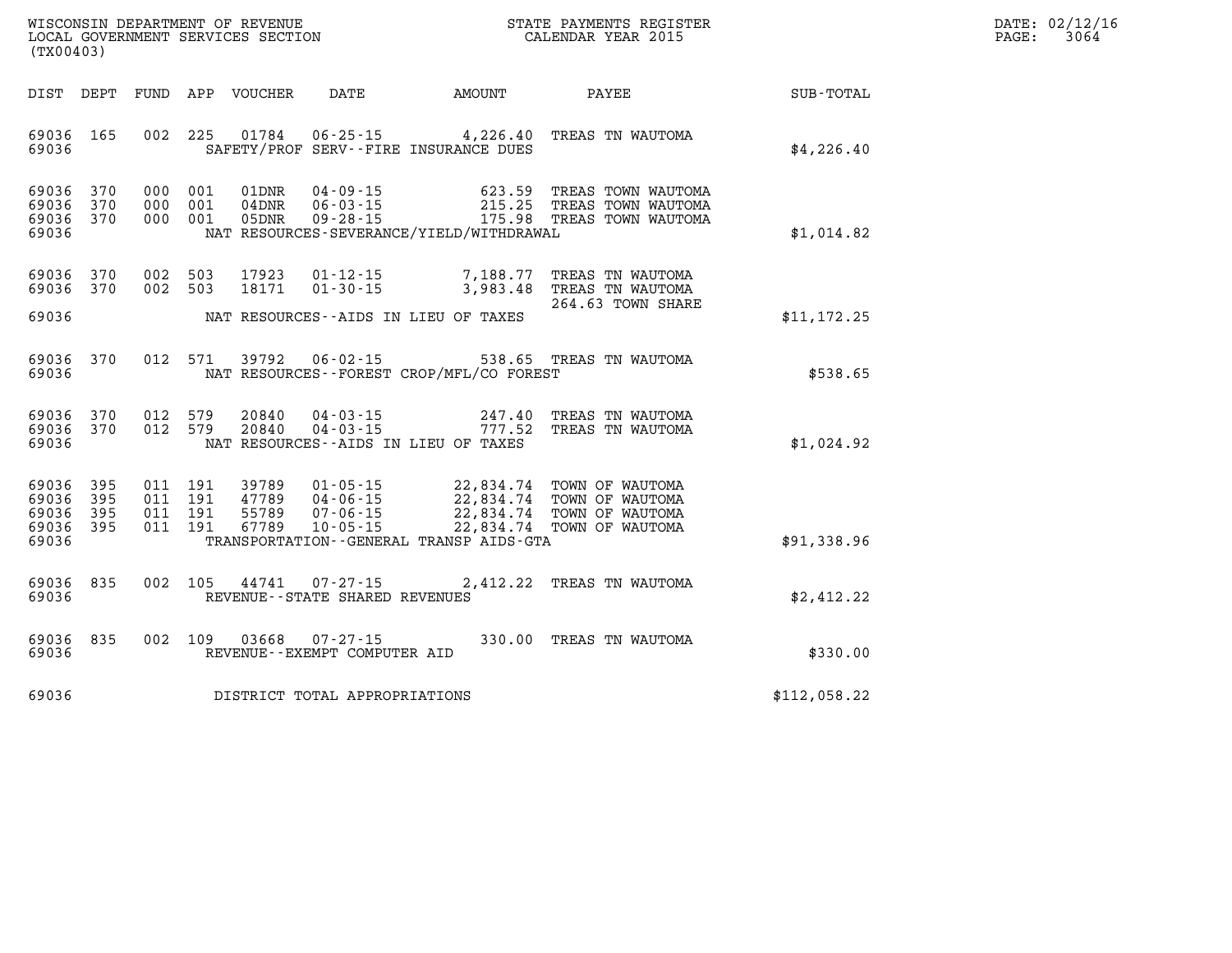| (TX00403)                                 |                          |                          |                          | WISCONSIN DEPARTMENT OF REVENUE<br>LOCAL GOVERNMENT SERVICES SECTION |                                                                      |                                          | STATE PAYMENTS REGISTER<br>CALENDAR YEAR 2015                                                                                 |                  |
|-------------------------------------------|--------------------------|--------------------------|--------------------------|----------------------------------------------------------------------|----------------------------------------------------------------------|------------------------------------------|-------------------------------------------------------------------------------------------------------------------------------|------------------|
| DIST                                      | DEPT                     | FUND                     | APP                      | VOUCHER                                                              | DATE                                                                 | AMOUNT                                   | PAYEE                                                                                                                         | <b>SUB-TOTAL</b> |
| 69111<br>69111                            | 165                      | 002                      | 225                      |                                                                      |                                                                      | SAFETY/PROF SERV--FIRE INSURANCE DUES    | 01785  06-25-15  977.83  TREAS VIL COLOMA                                                                                     | \$977.83         |
| 69111<br>69111                            | 370                      | 012                      | 571                      |                                                                      |                                                                      | NAT RESOURCES--FOREST CROP/MFL/CO FOREST |                                                                                                                               | \$10.02          |
| 69111<br>69111<br>69111<br>69111<br>69111 | 395<br>395<br>395<br>395 | 011<br>011<br>011<br>011 | 191<br>191<br>191<br>191 | 39790<br>55790<br>67790                                              | $47790$ $04 - 06 - 15$<br>$07 - 06 - 15$<br>10-05-15                 | TRANSPORTATION--GENERAL TRANSP AIDS-GTA  | 01-05-15 5,329.48 VILLAGE OF COLOMA<br>5,329.48 VILLAGE OF COLOMA<br>5,329.48 VILLAGE OF COLOMA<br>5,329.48 VILLAGE OF COLOMA | \$21,317.92      |
| 69111<br>69111                            | 835                      | 002                      | 105                      |                                                                      | REVENUE--STATE SHARED REVENUES                                       |                                          | 44742  07-27-15  12,838.61  TREAS VIL COLOMA                                                                                  | \$12,838.61      |
| 69111<br>69111<br>69111                   | 835<br>835               | 002<br>002               | 109<br>109               | 05374                                                                | 03669  07-27-15<br>$07 - 27 - 15$<br>REVENUE - - EXEMPT COMPUTER AID | 394.00<br>294.00                         | TREAS VIL COLOMA<br>TREAS VIL COLOMA                                                                                          | \$688.00         |
| 69111                                     | \$35,832.38              |                          |                          |                                                                      |                                                                      |                                          |                                                                                                                               |                  |

**DATE: 02/12/16<br>PAGE: 3065**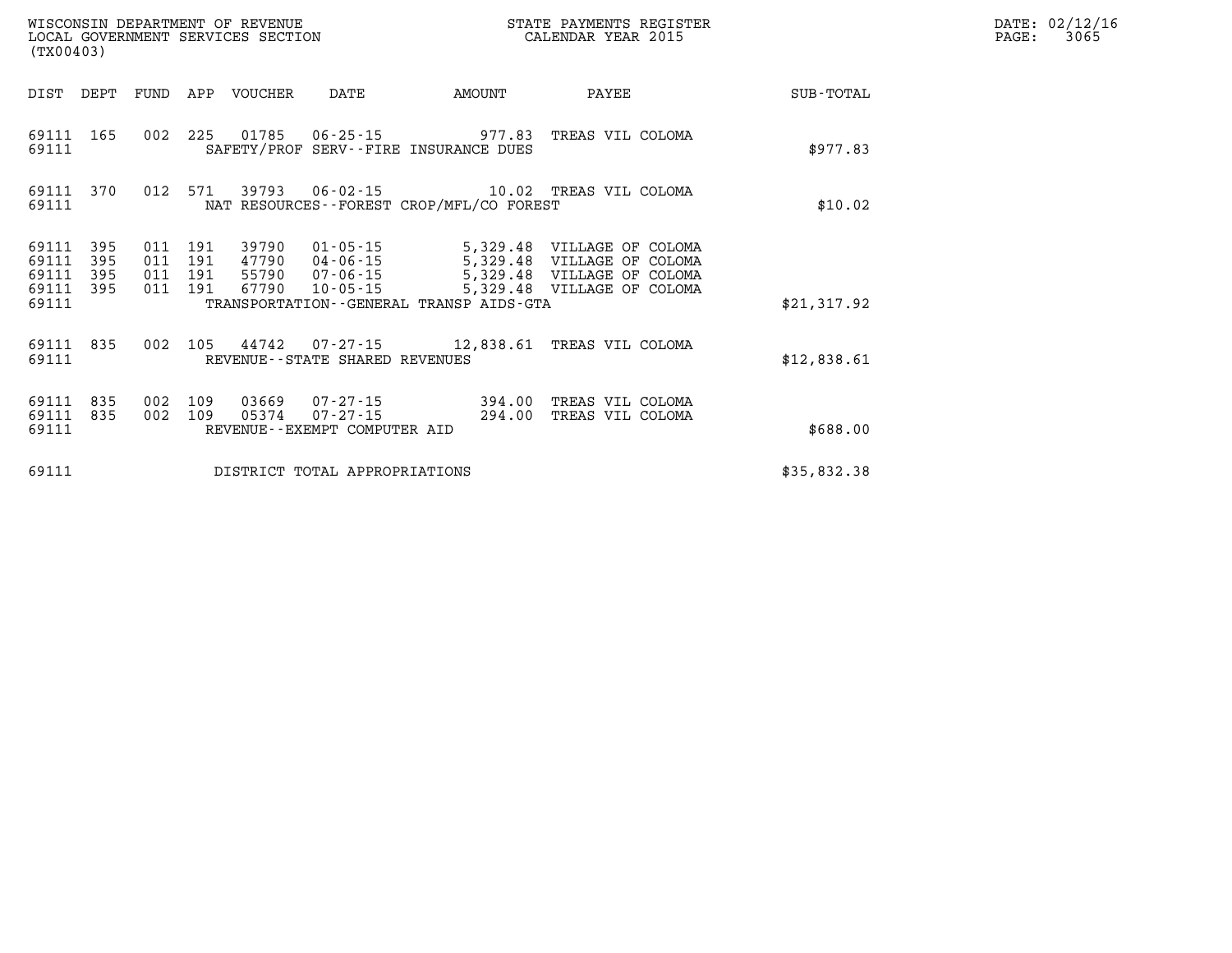| (TX00403)                        |                          |                          |                          | WISCONSIN DEPARTMENT OF REVENUE<br>LOCAL GOVERNMENT SERVICES SECTION |                                                                                      |                                                 | STATE PAYMENTS REGISTER<br>CALENDAR YEAR 2015                                                                            |              |
|----------------------------------|--------------------------|--------------------------|--------------------------|----------------------------------------------------------------------|--------------------------------------------------------------------------------------|-------------------------------------------------|--------------------------------------------------------------------------------------------------------------------------|--------------|
| DIST                             | DEPT                     | FUND                     | APP                      | VOUCHER                                                              | <b>DATE</b>                                                                          | AMOUNT                                          | PAYEE                                                                                                                    | SUB-TOTAL    |
| 69136<br>69136                   | 165                      | 002                      | 225                      | 01786                                                                | $06 - 25 - 15$                                                                       | 653.00<br>SAFETY/PROF SERV--FIRE INSURANCE DUES | TREAS VIL HANCOCK                                                                                                        | \$653.00     |
| 69136<br>69136                   | 370                      | 012                      | 571                      | 39794                                                                | $06 - 02 - 15$                                                                       | NAT RESOURCES - - FOREST CROP/MFL/CO FOREST     | 4.00 TREAS VIL HANCOCK                                                                                                   | \$4.00       |
| 69136<br>69136<br>69136<br>69136 | 395<br>395<br>395<br>395 | 011<br>011<br>011<br>011 | 191<br>191<br>191<br>191 | 39791<br>47791<br>55791<br>67791                                     | $01 - 05 - 15$<br>04-06-15<br>$07 - 06 - 15$<br>$10 - 05 - 15$                       |                                                 | 4,964.65 VILLAGE OF HANCOCK<br>4,964.65 VILLAGE OF HANCOCK<br>4,964.65 VILLAGE OF HANCOCK<br>4,964.66 VILLAGE OF HANCOCK |              |
| 69136                            |                          |                          |                          |                                                                      |                                                                                      | TRANSPORTATION--GENERAL TRANSP AIDS-GTA         |                                                                                                                          | \$19,858.61  |
| 69136<br>69136                   | 455                      | 002                      | 231                      | 14                                                                   | $04 - 08 - 15$                                                                       | 480.00<br>JUSTICE - - LAW ENFORCEMENT TRAINING  | TREAS VIL HANCOCK                                                                                                        | \$480.00     |
| 69136<br>69136<br>69136<br>69136 | 505<br>505<br>505        | 002<br>002<br>002        | 743<br>743<br>743        | 05541<br>07781<br>09124                                              | $02 - 10 - 15$<br>$04 - 29 - 15$<br>$06 - 23 - 15$<br>DOA--HOUSING ASSISTANCE GRANTS | 12,871.00<br>36,000.00                          | 300,954.00 TREAS VIL HANCOCK<br>TREAS VIL HANCOCK<br>TREAS VIL HANCOCK                                                   | \$349,825.00 |
| 69136<br>69136                   | 835                      | 002                      | 105                      | 44743                                                                | $07 - 27 - 15$<br>REVENUE - - STATE SHARED REVENUES                                  |                                                 | 22,737.77 TREAS VIL HANCOCK                                                                                              | \$22,737.77  |
| 69136<br>69136                   | 835                      | 002                      | 109                      | 03670                                                                | $07 - 27 - 15$<br>REVENUE - - EXEMPT COMPUTER AID                                    | 3.00                                            | TREAS VIL HANCOCK                                                                                                        | \$3.00       |
| 69136                            |                          |                          |                          |                                                                      | DISTRICT TOTAL APPROPRIATIONS                                                        |                                                 |                                                                                                                          | \$393,561.38 |

**DATE: 02/12/16<br>PAGE: 3066**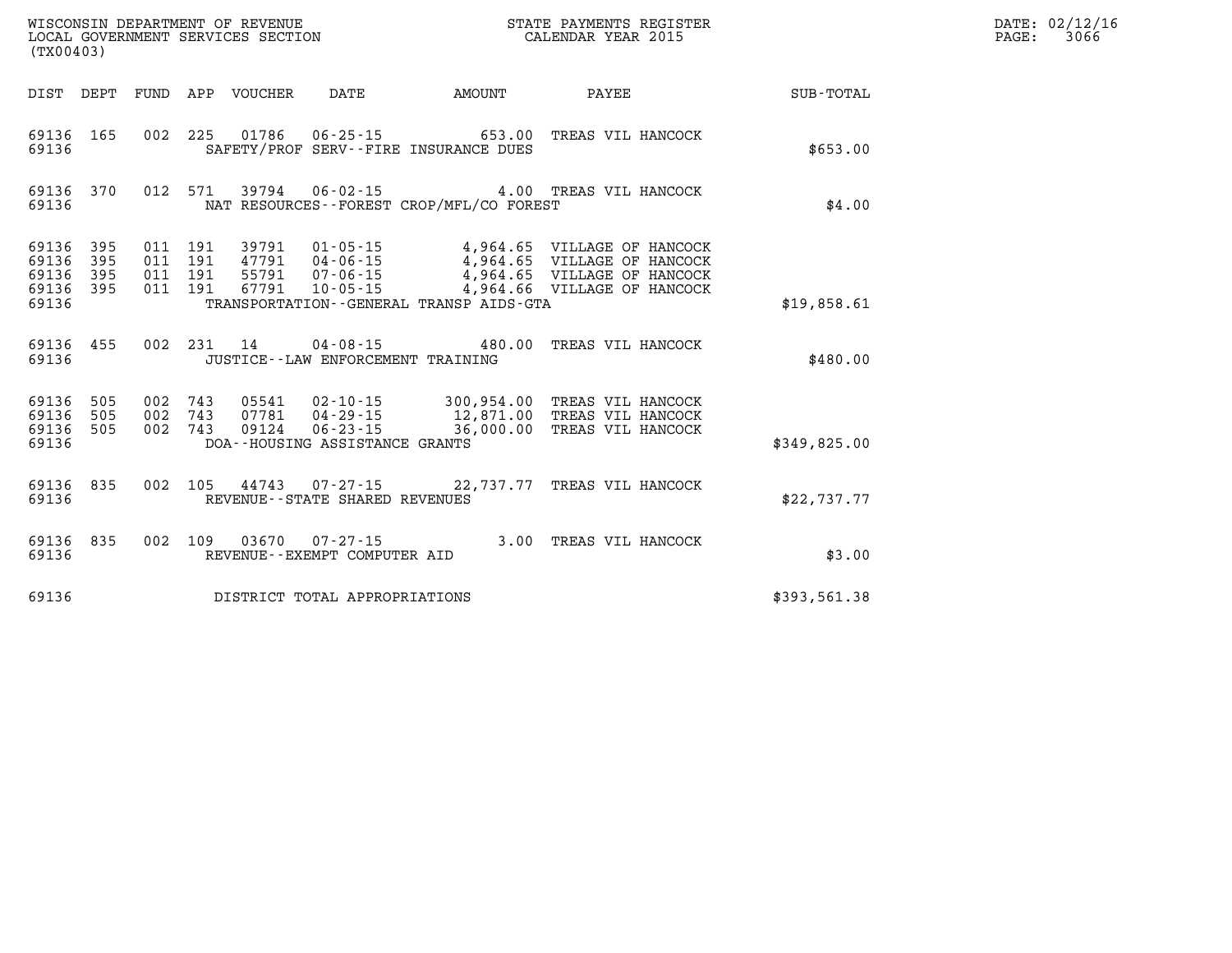| WISCONSIN DEPARTMENT OF REVENUE<br>LOCAL GOVERNMENT SERVICES SECTION<br>(TX00403) |            |  |         |                                 |                                |                                                                        | STATE PAYMENTS REGISTER<br>CALENDAR YEAR 2015                                                                |             | DATE: 02/12/16<br>$\mathtt{PAGE:}$<br>3067 |
|-----------------------------------------------------------------------------------|------------|--|---------|---------------------------------|--------------------------------|------------------------------------------------------------------------|--------------------------------------------------------------------------------------------------------------|-------------|--------------------------------------------|
|                                                                                   |            |  |         | DIST DEPT FUND APP VOUCHER DATE |                                | <b>AMOUNT</b>                                                          | <b>PAYEE</b>                                                                                                 | SUB-TOTAL   |                                            |
| 69146 165<br>69146                                                                |            |  |         |                                 |                                | 002 225 01787 06-25-15 646.02<br>SAFETY/PROF SERV--FIRE INSURANCE DUES | TREAS VIL LOHRVILLE                                                                                          | \$646.02    |                                            |
| 69146                                                                             |            |  |         |                                 |                                | NAT RESOURCES--FOREST CROP/MFL/CO FOREST                               | 69146 370 012 571 39795 06-02-15 14.74 TREAS VIL LOHRVILLE                                                   | \$14.74     |                                            |
| 69146<br>69146                                                                    | 395<br>395 |  | 011 191 |                                 |                                |                                                                        | 39792  01-05-15  4,954.50  VILLAGE OF LOHRVILLE<br>011  191  47792  04-06-15  4,954.50  VILLAGE OF LOHRVILLE |             |                                            |
| 69146<br>69146 395<br>69146                                                       | 395        |  | 011 191 | 67792                           |                                | TRANSPORTATION--GENERAL TRANSP AIDS-GTA                                | 011 191 55792 07-06-15 4,954.50 VILLAGE OF LOHRVILLE                                                         | \$19,818.00 |                                            |
| 69146 835<br>69146                                                                |            |  |         |                                 | REVENUE--STATE SHARED REVENUES |                                                                        | 002 105 44744 07-27-15 4,673.89 TREAS VIL LOHRVILLE                                                          | \$4,673.89  |                                            |
| 69146 835<br>69146                                                                |            |  |         |                                 | REVENUE--EXEMPT COMPUTER AID   |                                                                        | 002 109 03671 07-27-15 6.00 TREAS VIL LOHRVILLE                                                              | \$6.00      |                                            |
| 69146                                                                             |            |  |         |                                 | DISTRICT TOTAL APPROPRIATIONS  |                                                                        |                                                                                                              | \$25,158.65 |                                            |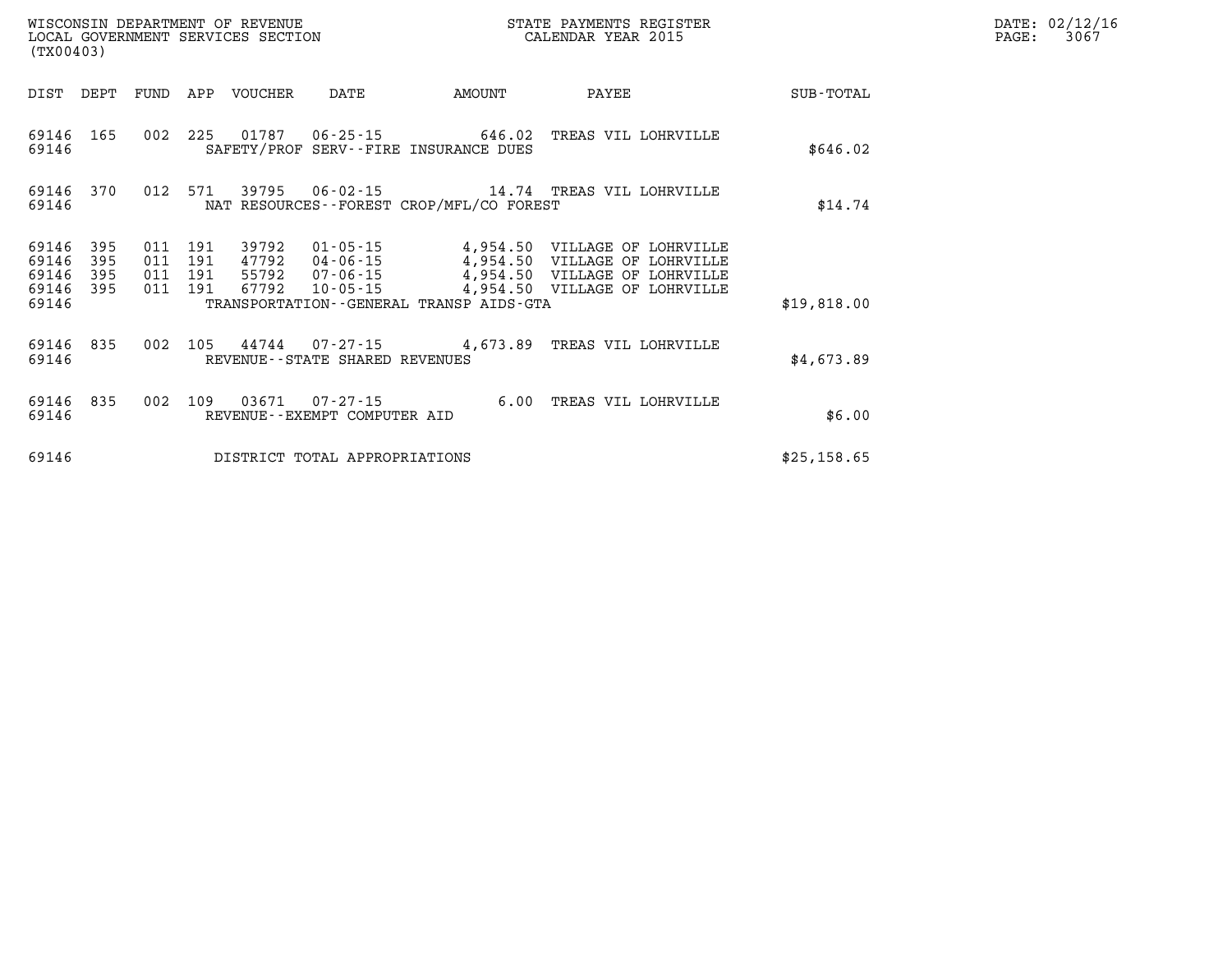| $\mathtt{DATE}$ : | 02/12/16 |
|-------------------|----------|
| PAGE:             | 3068     |

| WISCONSIN DEPARTMENT OF REVENUE<br>LOCAL GOVERNMENT SERVICES SECTION<br>(TX00403)                 |                                                                                                                                                                                 |                                              | STATE PAYMENTS REGISTER<br>CALENDAR YEAR 2015                                                    |             |
|---------------------------------------------------------------------------------------------------|---------------------------------------------------------------------------------------------------------------------------------------------------------------------------------|----------------------------------------------|--------------------------------------------------------------------------------------------------|-------------|
| DEPT<br>FUND<br>DIST                                                                              | APP<br>VOUCHER<br>DATE                                                                                                                                                          | AMOUNT                                       | PAYEE                                                                                            | SUB-TOTAL   |
| 002<br>69171<br>165<br>69171                                                                      | 225<br>01788   06-25-15   1,568.78<br>SAFETY/PROF SERV--FIRE INSURANCE DUES                                                                                                     |                                              | TREAS VIL PLAINFIELD                                                                             | \$1,568.78  |
| 69171<br>395<br>011<br>395<br>011<br>69171<br>395<br>011<br>69171<br>395<br>011<br>69171<br>69171 | 191<br>39793<br>$01 - 05 - 15$<br>191<br>47793<br>$04 - 06 - 15$<br>191<br>55793<br>$07 - 06 - 15$<br>191<br>67793<br>$10 - 05 - 15$<br>TRANSPORTATION--GENERAL TRANSP AIDS-GTA | 5,850.80<br>5,850.80<br>5,850.80<br>5,850.83 | VILLAGE OF PLAINFIELD<br>VILLAGE OF PLAINFIELD<br>VILLAGE OF PLAINFIELD<br>VILLAGE OF PLAINFIELD | \$23,403.23 |
| 002<br>69171<br>455<br>69171                                                                      | 2.21<br>15<br>07-21-15<br>JUSTICE -- LAW ENFORCEMENT SERVICES AID                                                                                                               | 10.00                                        | TREAS VIL PLAINFIELD                                                                             | \$10.00     |
| 455<br>002<br>69171<br>69171                                                                      | 231<br>13<br>$03 - 30 - 15$<br>JUSTICE - - LAW ENFORCEMENT TRAINING                                                                                                             | 320.00                                       | TREAS VIL PLAINFIELD                                                                             | \$320.00    |
| 69171<br>835<br>002<br>69171                                                                      | 105<br>44745<br>07-27-15<br>REVENUE--STATE SHARED REVENUES                                                                                                                      |                                              | 26,064.77 TREAS VIL PLAINFIELD                                                                   | \$26,064.77 |
| 835<br>002<br>69171<br>69171                                                                      | 109<br>03672<br>$07 - 27 - 15$<br>REVENUE - - EXEMPT COMPUTER AID                                                                                                               | 553.00                                       | TREAS VIL PLAINFIELD                                                                             | \$553.00    |
| 69171                                                                                             | DISTRICT TOTAL APPROPRIATIONS                                                                                                                                                   |                                              |                                                                                                  | \$51,919.78 |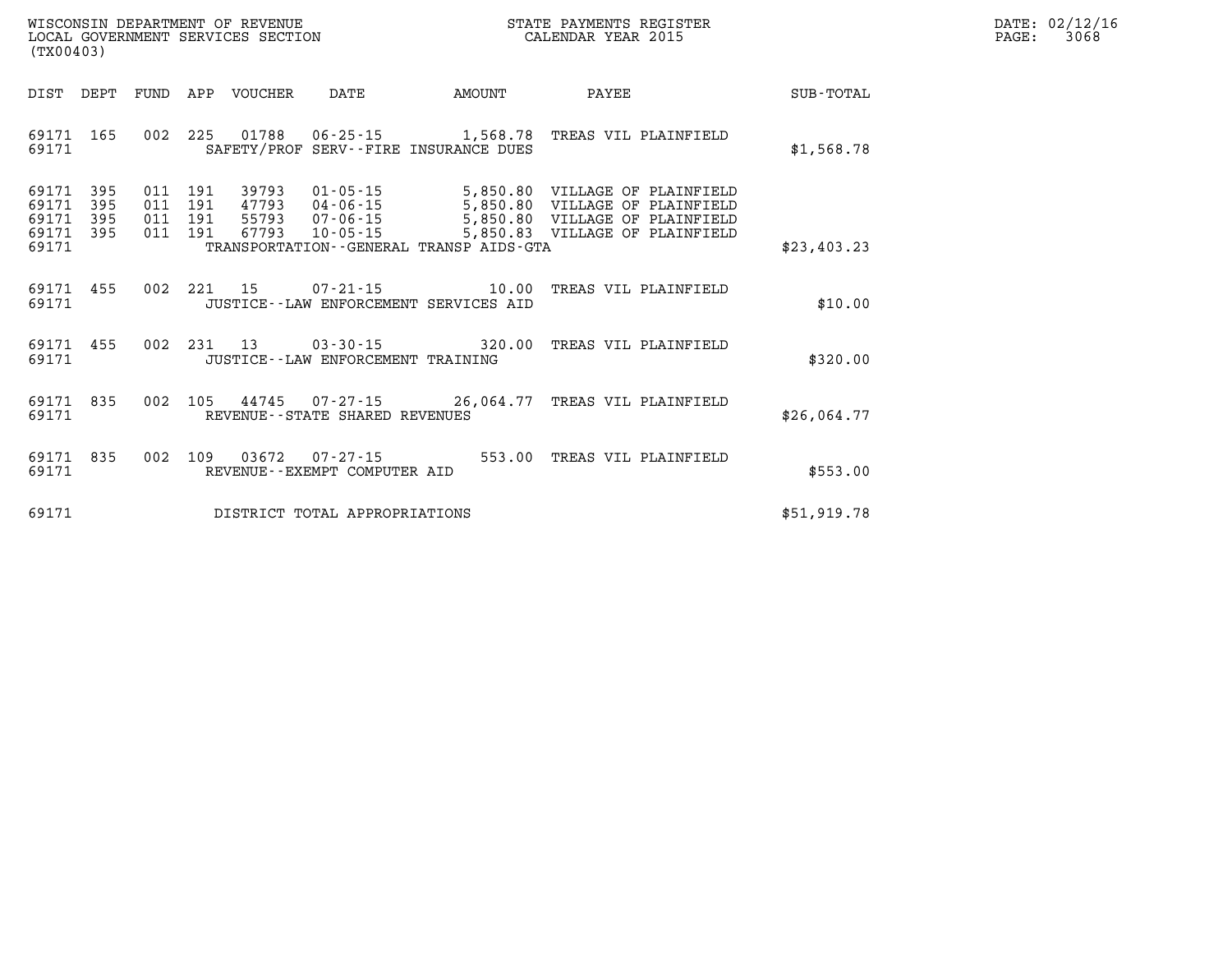| (TX00403)                                     |                     |                                          | WISCONSIN DEPARTMENT OF REVENUE<br>LOCAL GOVERNMENT SERVICES SECTION |                                          |                                              | STATE PAYMENTS REGISTER<br>CALENDAR YEAR 2015                                                                                                                                                                                |              | DATE: 02/12/16<br>PAGE: 3069 |
|-----------------------------------------------|---------------------|------------------------------------------|----------------------------------------------------------------------|------------------------------------------|----------------------------------------------|------------------------------------------------------------------------------------------------------------------------------------------------------------------------------------------------------------------------------|--------------|------------------------------|
|                                               |                     |                                          |                                                                      |                                          | DIST DEPT FUND APP VOUCHER DATE AMOUNT PAYEE |                                                                                                                                                                                                                              | SUB-TOTAL    |                              |
| 69176 165<br>69176                            |                     |                                          | 002 225 01789                                                        |                                          | SAFETY/PROF SERV--FIRE INSURANCE DUES        | 06-25-15 1,824.25 TREAS VIL REDGRANITE                                                                                                                                                                                       | \$1,824.25   |                              |
| 69176                                         |                     |                                          |                                                                      | NAT RESOURCES--AIDS IN LIEU OF TAXES     |                                              | 69176 370 002 503 18051 01-30-15 697.76 TREAS VIL REDGRANITE<br>200.06 VILL SHARE                                                                                                                                            | \$697.76     |                              |
| 69176                                         | 69176 370           |                                          |                                                                      |                                          | NAT RESOURCES - - FOREST CROP/MFL/CO FOREST  | 012 571 39796 06-02-15 8.00 TREAS VIL REDGRANITE                                                                                                                                                                             | \$8.00       |                              |
| 69176                                         | 69176 370           |                                          | 012 579 20841                                                        | NAT RESOURCES--AIDS IN LIEU OF TAXES     |                                              | 04-03-15 60.85 TREAS VIL REDGRANITE                                                                                                                                                                                          | \$60.85      |                              |
| 69176 395<br>69176<br>69176<br>69176<br>69176 | 395<br>395<br>- 395 | 011 191<br>011 191<br>011 191<br>011 191 |                                                                      |                                          | TRANSPORTATION - - GENERAL TRANSP AIDS - GTA | 99794  01-05-15   11,573.05    VILLAGE OF REDGRANITE<br>47794  04-06-15   11,573.05    VILLAGE OF REDGRANITE<br>55794  07-06-15   11,573.05    VILLAGE OF REDGRANITE<br>67794  10-05-15   11,573.06    VILLAGE OF REDGRANITE | \$46, 292.21 |                              |
| 69176 455<br>69176                            |                     |                                          |                                                                      | JUSTICE - - LAW ENFORCEMENT TRAINING     |                                              | 002 231 18 04-20-15 320.00 TREAS VIL REDGRANITE                                                                                                                                                                              | \$320.00     |                              |
| 69176                                         | 69176 835           |                                          |                                                                      | REVENUE--STATE SHARED REVENUES           |                                              | 002 105 44746 07-27-15 30,052.29 TREAS VIL REDGRANITE                                                                                                                                                                        | \$30,052.29  |                              |
| 69176 835<br>69176 835<br>69176               |                     | 002 109<br>002 109                       | 03673<br>05375                                                       | 07-27-15<br>REVENUE--EXEMPT COMPUTER AID |                                              | 244.00 TREAS VIL REDGRANITE<br>07-27-15 336.00 TREAS VIL REDGRANITE                                                                                                                                                          | \$580.00     |                              |
| 69176 835<br>69176                            |                     |                                          |                                                                      |                                          | DOA-PAYMENT FOR MUNICIPAL SERVICES AID       | 002 501 00004 02-02-15 23,705.21 TREAS VIL REDGRANITE                                                                                                                                                                        | \$23,705.21  |                              |
| 69176                                         | 69176 835           |                                          |                                                                      | REVENUE--LOTTERY CREDIT -                |                                              | 021 363 35956 03-23-15 1,095.91 TREAS VIL REDGRANITE                                                                                                                                                                         | \$1,095.91   |                              |
| 69176                                         |                     |                                          |                                                                      | DISTRICT TOTAL APPROPRIATIONS            |                                              |                                                                                                                                                                                                                              | \$104,636.48 |                              |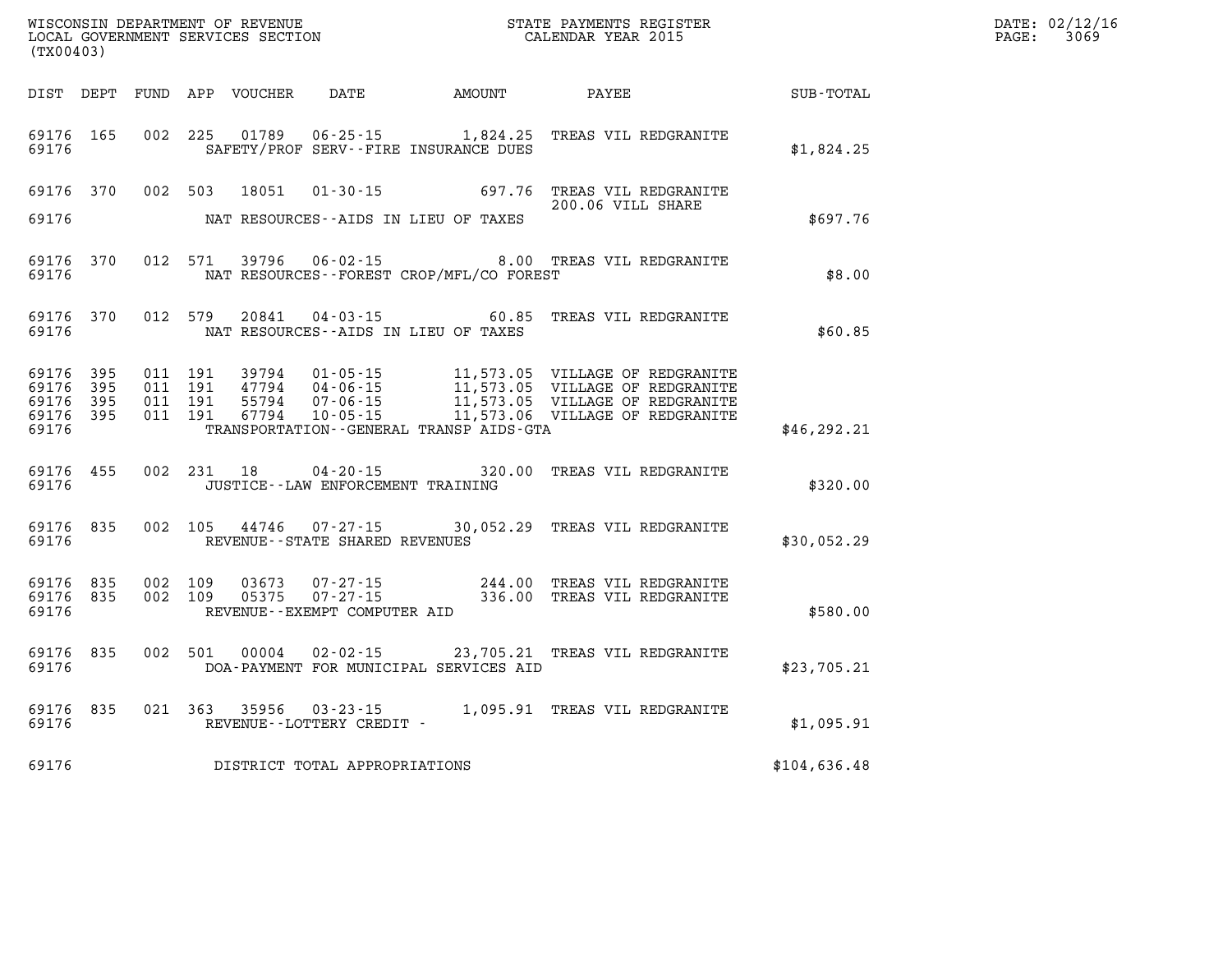| (TX00403)                                |                        |                                          |                                 | WISCONSIN DEPARTMENT OF REVENUE<br>LOCAL GOVERNMENT SERVICES SECTION |                                              | STATE PAYMENTS REGISTER<br>CALENDAR YEAR 2015                                                                                                                  |             | DATE: 02/12/16<br>3070<br>$\mathtt{PAGE}$ : |
|------------------------------------------|------------------------|------------------------------------------|---------------------------------|----------------------------------------------------------------------|----------------------------------------------|----------------------------------------------------------------------------------------------------------------------------------------------------------------|-------------|---------------------------------------------|
|                                          |                        |                                          | DIST DEPT FUND APP VOUCHER DATE |                                                                      | <b>AMOUNT</b>                                | <b>PAYEE</b>                                                                                                                                                   | SUB-TOTAL   |                                             |
| 69191                                    | 69191 165              |                                          |                                 |                                                                      | SAFETY/PROF SERV--FIRE INSURANCE DUES        | 002 225 01790 06-25-15 1,325.39 TREAS VIL WILD ROSE                                                                                                            | \$1,325.39  |                                             |
| 69191                                    | 69191 370              |                                          |                                 |                                                                      | NAT RESOURCES--AIDS IN LIEU OF TAXES         | 012 579 20842 04-03-15 29.96 TREAS VIL WILD ROSE                                                                                                               | \$29.96     |                                             |
| 69191                                    | 69191 370              | 074 670                                  | 43211                           | NAT RESOURCES - - RU RECYCLING GRANT                                 |                                              | 05-29-15   5,550.06 TREAS VIL WILD ROSE                                                                                                                        | \$5,550.06  |                                             |
| 69191 395<br>69191 395<br>69191<br>69191 | 395<br>69191 395       | 011 191<br>011 191<br>011 191<br>011 191 | 67795                           | $10 - 05 - 15$                                                       | TRANSPORTATION - - GENERAL TRANSP AIDS - GTA | 9,226.61 VILLAGE OF WILD ROSE<br>47795 04-06-15 9,226.61 VILLAGE OF WILD ROSE<br>55795 07-06-15 9,226.61 VILLAGE OF WILD ROSE<br>9,226.63 VILLAGE OF WILD ROSE | \$36,906.46 |                                             |
| 69191                                    | 69191 395              |                                          |                                 |                                                                      | TRANSPORTATION - - LRIP/TRIP/MSIP GRANTS     | 011  278  67689  12-01-15  12,038.46  TREAS VIL WILD ROSE                                                                                                      | \$12,038.46 |                                             |
| 69191                                    | 69191 835              |                                          |                                 | REVENUE - - STATE SHARED REVENUES                                    |                                              | 002 105 44747 07-27-15 37,094.19 TREAS VIL WILD ROSE                                                                                                           | \$37,094.19 |                                             |
| 69191                                    | 69191 835<br>69191 835 | 002 109<br>002 109                       |                                 | REVENUE--EXEMPT COMPUTER AID                                         | 03674  07-27-15  464.00                      | TREAS VIL WILD ROSE<br>05376  07-27-15  615.00  TREAS VIL WILD ROSE                                                                                            | \$1,079.00  |                                             |
| 69191                                    | 69191 835              |                                          |                                 | REVENUE--LOTTERY CREDIT -                                            |                                              | 021  363  35957  03-23-15  742.08  TREAS VIL WILD ROSE                                                                                                         | \$742.08    |                                             |
| 69191                                    |                        |                                          |                                 | DISTRICT TOTAL APPROPRIATIONS                                        |                                              |                                                                                                                                                                | \$94,765.60 |                                             |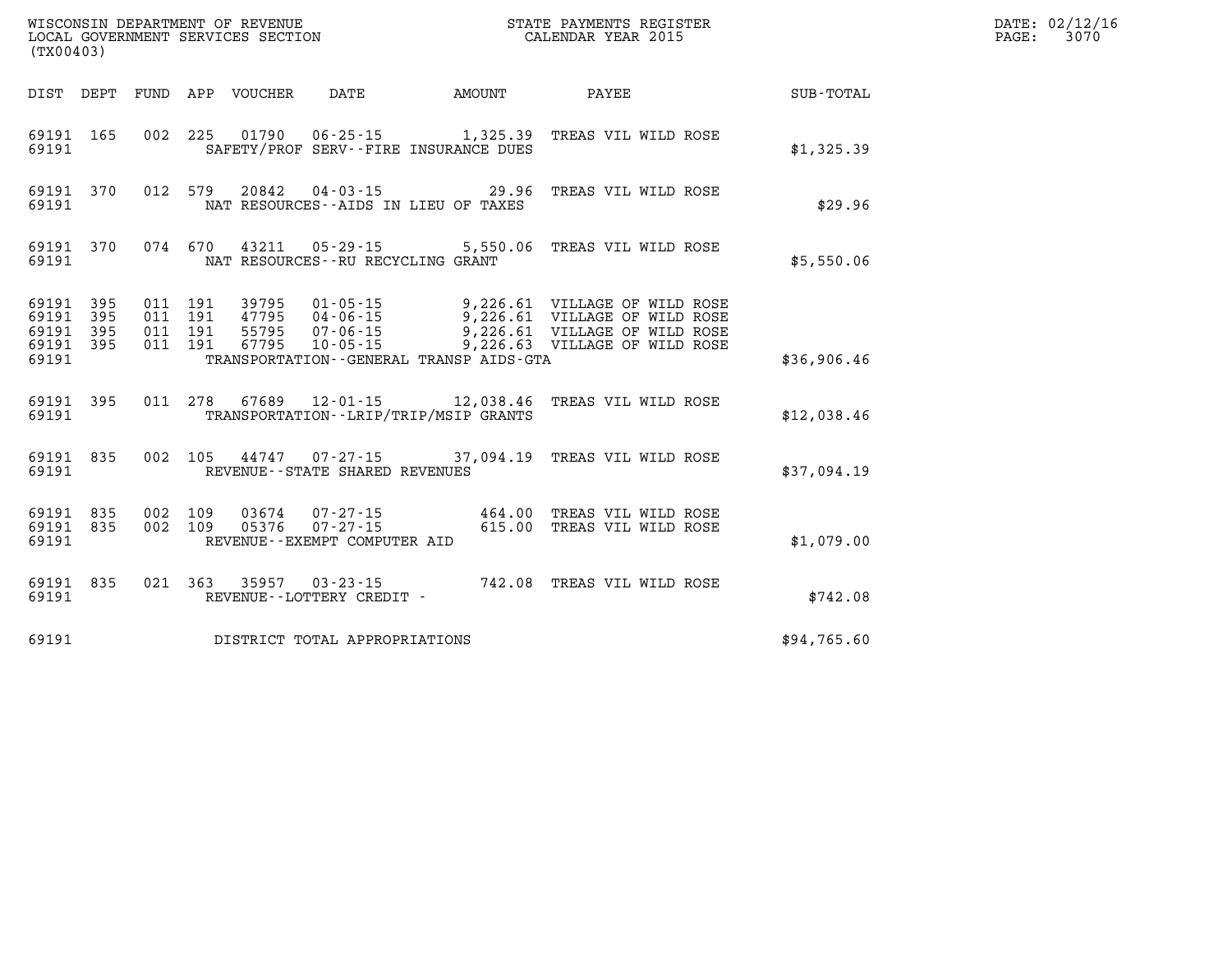| $\texttt{DATE}$ : | 02/12/16 |
|-------------------|----------|
| PAGE:             | 3071     |

| (TX00403)               |            |            |            | WISCONSIN DEPARTMENT OF REVENUE<br>LOCAL GOVERNMENT SERVICES SECTION |                                             |                                             | STATE PAYMENTS REGISTER<br>CALENDAR YEAR 2015          |              |
|-------------------------|------------|------------|------------|----------------------------------------------------------------------|---------------------------------------------|---------------------------------------------|--------------------------------------------------------|--------------|
| DIST                    | DEPT       | FUND       | APP        |                                                                      | VOUCHER DATE AMOUNT                         |                                             | <b>PAYEE</b>                                           | SUB-TOTAL    |
| 69291<br>69291          | 165        | 002        | 225        |                                                                      | SAFETY/PROF SERV--FIRE INSURANCE DUES       |                                             | 01791  06-25-15  3,611.67  TREAS CITY WAUTOMA          | \$3,611.67   |
| 69291                   | 370        | 002        | 503        | 17924                                                                | $01 - 12 - 15$                              | 2,671.57                                    | TREAS CITY WAUTOMA<br>1116.94 CITY SHARE               |              |
| 69291                   |            |            |            |                                                                      | NAT RESOURCES -- AIDS IN LIEU OF TAXES      |                                             |                                                        | \$2,671.57   |
| 69291<br>69291          | 370        | 012        | 571        |                                                                      | 39797 06-02-15                              | NAT RESOURCES - - FOREST CROP/MFL/CO FOREST | 6.70 TREAS CITY WAUTOMA                                | \$6.70       |
| 69291<br>69291          | 395<br>395 | 011<br>011 | 191<br>191 | 47796                                                                | 39796  01-05-15<br>04-06-15<br>07-06-15     |                                             | 30,909.71 CITY OF WAUTOMA<br>30,909.71 CITY OF WAUTOMA |              |
| 69291<br>69291<br>69291 | 395<br>395 | 011<br>011 | 191<br>191 | 55796<br>67796                                                       | $10 - 05 - 15$                              | TRANSPORTATION--GENERAL TRANSP AIDS-GTA     | 20,909.71 CITY OF WAUTOMA<br>20,909.73 CITY OF WAUTOMA | \$103,638.86 |
| 69291<br>69291          | 455        | 002        | 231        | 11                                                                   | JUSTICE - - LAW ENFORCEMENT TRAINING        | $03 - 19 - 15$ 1, 280.00                    | TREAS CITY WAUTOMA                                     | \$1,280.00   |
|                         |            |            |            |                                                                      |                                             |                                             |                                                        |              |
| 69291 835<br>69291      |            | 002        | 105        |                                                                      | REVENUE - - STATE SHARED REVENUES           |                                             | 44748 07-27-15 109,882.15 TREAS CITY WAUTOMA           | \$109,882.15 |
| 69291<br>69291          | 835<br>835 | 002<br>002 | 109<br>109 | 03675<br>05378                                                       | $07 - 27 - 15$<br>$07 - 27 - 15$            | 3,380.00                                    | 9,004.00 TREAS CITY WAUTOMA<br>TREAS CITY WAUTOMA      |              |
| 69291                   |            |            |            |                                                                      | REVENUE--EXEMPT COMPUTER AID                |                                             |                                                        | \$12,384.00  |
| 69291<br>69291          | 835        | 021        |            | 363 35958                                                            | $03 - 23 - 15$<br>REVENUE--LOTTERY CREDIT - |                                             | 1,159.22 TREAS CITY WAUTOMA                            | \$1,159.22   |
| 69291                   |            |            |            |                                                                      | DISTRICT TOTAL APPROPRIATIONS               |                                             |                                                        | \$234,634.17 |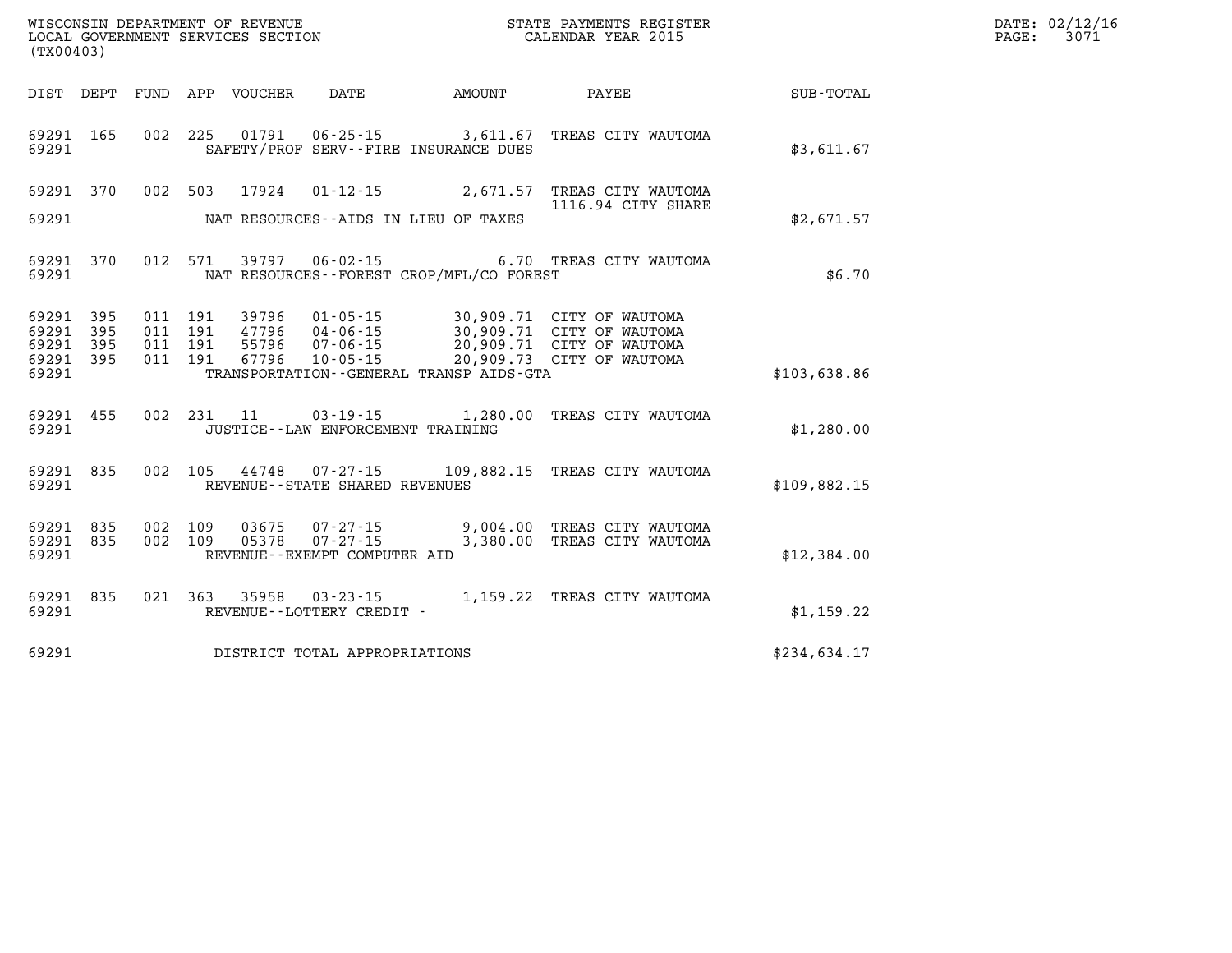| <b>District</b> | <b>District Name (Payee)</b> | Dept. | <b>Agency Name</b>             | Fund  |       | Appropriati Payment Description | Voucher  | <b>Date</b>   | <b>Payment Amount</b> |
|-----------------|------------------------------|-------|--------------------------------|-------|-------|---------------------------------|----------|---------------|-----------------------|
| M69000          | <b>Waushara County</b>       | 11500 | Dept of Ag, Trade & Cons Protc | 27400 | 76400 | Soil_Water Mgmt Aids            | 00004210 | 12/30/2015    | 8,019.35<br>\$        |
| M69000          | <b>Waushara County</b>       | 16500 | Dept of Safety & Prof Services | 10000 | 23600 | POWTS Replacement Rehab         | 00000409 | 11/12/2015 \$ | 9,152.00              |
| M69000          | Waushara County              | 37000 | Dept of Natural Resources      | 21200 | 66300 | EA - lake protection            | 00006357 | 11/2/2015     | <b>S</b><br>12,728.12 |
| M69000          | Waushara County              | 41000 | Department of Corrections      | 10000 | 11600 | Reimbursing counties for proba  | 00009572 | 11/18/2015 \$ | 42,685.44             |
| M69000          | Waushara County              | 45500 | Department of Justice          | 10000 | 20200 | Officer training reimbursement  | 00002252 | 11/24/2015 \$ | 1,349.82              |
| M69000          | Waushara County              | 45500 | Department of Justice          | 10000 | 21700 | Drug courts                     | 00000817 | 11/6/2015 \$  | 19,838.14             |
| M69000          | <b>Waushara County</b>       | 46500 | Department of Military Affairs | 10000 | 30800 | Emergency response equipment    | 00001789 | 12/7/2015 \$  | 3,198.72              |
| M69000          | <b>Waushara County</b>       | 48500 | Department of Veterans Affairs | 58200 | 28000 | Veterans transportation grant   | 00004080 | 12/21/2015 \$ | 1,620.08              |
| M69000          | Waushara County              | 50500 | Department of Administration   | 10000 | 15500 | Federal aid, local assistance   | 00001043 | 10/15/2015    | \$<br>7,671.87        |
| M69000          | Waushara County              | 50500 | Department of Administration   | 10000 | 15500 | Federal aid, local assistance   | 00002191 | 10/29/2015 \$ | 5,040.54              |
| M69000          | Waushara County              | 50500 | Department of Administration   | 10000 | 15500 | Federal aid, local assistance   | 00003324 | 11/17/2015 \$ | 3,376.80              |
| M69000          | Waushara County              | 50500 | Department of Administration   | 10000 | 15500 | Federal aid, local assistance   | 00004697 | 12/2/2015     | -\$<br>8,675.86       |
| M69000          | Waushara County              | 50500 | Department of Administration   | 23500 | 37100 | Low-income assistance grants    | 00001043 | 10/15/2015 \$ | 1,461.98              |
| M69000          | Waushara County              | 50500 | Department of Administration   | 23500 | 37100 | Low-income assistance grants    | 00002191 | 10/29/2015 \$ | 4,269.98              |
| M69000          | Waushara County              | 50500 | Department of Administration   | 23500 | 37100 | Low-income assistance grants    | 00003324 | 11/17/2015 \$ | 1,268.04              |
| M69000          | Waushara County              | 50500 | Department of Administration   | 23500 | 37100 | Low-income assistance grants    | 00004697 | 12/2/2015 \$  | 6,574.89              |
| M69000          | <b>Waushara County</b>       | 83500 | Department of Revenue          | 10000 | 10500 | County and Municipal Aid        | 00002166 | 11/16/2015 \$ | 40,959.24             |
| M69002          | Town Of Aurora               | 83500 | Department of Revenue          | 10000 | 10500 | County and Municipal Aid        | 00002141 | 11/16/2015 \$ | 12,990.32             |
| M69004          | Town Of Bloomfield           | 83500 | Department of Revenue          | 10000 | 10500 | County and Municipal Aid        | 00002142 | 11/16/2015 \$ | 16,682.71             |
| M69006          | Town Of Coloma               | 83500 | Department of Revenue          | 10000 | 10500 | County and Municipal Aid        | 00002143 | 11/16/2015 \$ | 10,733.98             |
| M69008          | Town Of Dakota               | 83500 | Department of Revenue          | 10000 | 10500 | County and Municipal Aid        | 00002144 | 11/16/2015 \$ | 17,917.79             |
| M69010          | Town Of Deerfield            | 83500 | Department of Revenue          | 10000 | 10500 | County and Municipal Aid        | 00002145 | 11/16/2015 \$ | 7,349.23              |
| M69012          | Town Of Hancock              | 83500 | Department of Revenue          | 10000 | 10500 | County and Municipal Aid        | 00002146 | 11/16/2015    | 6,952.94<br><b>S</b>  |
| M69014          | Town Of Leon                 | 83500 | Department of Revenue          | 10000 | 10500 | County and Municipal Aid        | 00002147 | 11/16/2015 \$ | 12,301.70             |
| M69016          | Town Of Marion               | 83500 | Department of Revenue          | 10000 | 10500 | County and Municipal Aid        | 00002148 | 11/16/2015 \$ | 17,526.28             |
| M69018          | Town Of Mount Morris         | 83500 | Department of Revenue          | 10000 | 10500 | County and Municipal Aid        | 00002149 | 11/16/2015    | l \$<br>9,203.01      |
| M69020          | Town Of Oasis                | 83500 | Department of Revenue          | 10000 | 10500 | County and Municipal Aid        | 00002150 | 11/16/2015 \$ | 4,856.13              |
| M69022          | Plainfield, Town of          | 83500 | Department of Revenue          | 10000 | 10500 | County and Municipal Aid        | 00002151 | 11/16/2015 \$ | 11,602.34             |
| M69024          | Town Of Poy Sippi            | 83500 | Department of Revenue          | 10000 | 10500 | County and Municipal Aid        | 00002152 | 11/16/2015 \$ | 31,939.42             |
| M69026          | Town Of Richford             | 83500 | Department of Revenue          | 10000 | 10500 | County and Municipal Aid        | 00002153 | 11/16/2015 \$ | 5,819.66              |
| M69028          | Town Of Rose                 | 83500 | Department of Revenue          | 10000 | 10500 | County and Municipal Aid        | 00002154 | 11/16/2015 \$ | 6,564.02              |
| M69030          | Town Of Saxeville            | 83500 | Department of Revenue          | 10000 | 10500 | County and Municipal Aid        | 00002155 | 11/16/2015 \$ | 10,025.66             |
| M69032          | Town Of Springwater          | 83500 | Department of Revenue          | 10000 | 10500 | County and Municipal Aid        | 00002156 | 11/16/2015 \$ | 12,558.11             |
| M69034          | Town Of Warren               | 83500 | Department of Revenue          | 10000 | 10500 | County and Municipal Aid        | 00002157 | 11/16/2015    | l \$<br>9,591.42      |
| M69036          | Town Of Wautoma              | 83500 | Department of Revenue          | 10000 | 10500 | County and Municipal Aid        | 00002158 | 11/16/2015 \$ | 13,691.14             |
| M69111          | Village Of Coloma            | 83500 | Department of Revenue          | 10000 | 10500 | County and Municipal Aid        | 00002159 | 11/16/2015 \$ | 72,752.10             |
| M69136          | Village Of Hancock           | 50500 | Department of Administration   | 10000 | 74300 | Federal aid, local assistance   | 00000915 | 10/22/2015    | -\$<br>13,819.40      |
| M69136          | Village Of Hancock           | 50500 | Department of Administration   | 10000 | 74300 | Federal aid, local assistance   | 00001626 | 11/5/2015 \$  | 30,703.00             |
| M69136          | Village Of Hancock           | 50500 | Department of Administration   | 10000 | 74300 | Federal aid, local assistance   | 00001628 | 11/5/2015 \$  | 24,998.60             |
| M69136          | Village Of Hancock           | 83500 | Department of Revenue          | 10000 | 10500 | County and Municipal Aid        | 00002160 | 11/16/2015 \$ | 128,847.35            |